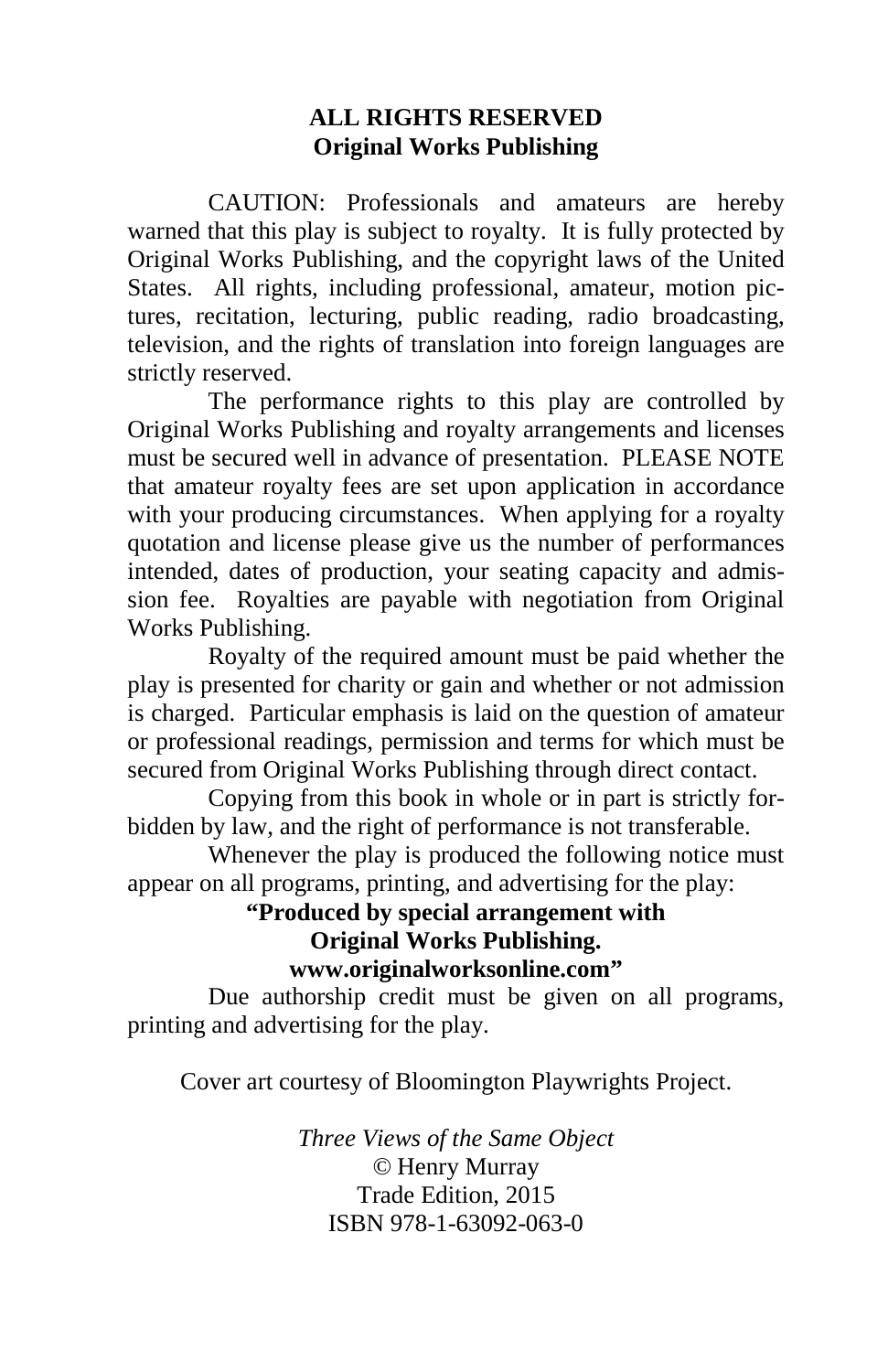## *Also Available By Henry Murray*



## **Monkey Adored**

**Synopsis:** What if animals evolved to the point where they could talk, sit in cafes and carry on interspecies love affairs? What if they decided to seek revenge on the humans who have subjugated them throughout history? A hybrid of ribald sex comedy and action/thriller MONKEY ADORED was lauded as a "Critic's Pick" by Backstage. **Cast Size:** 4 Males, 2 Females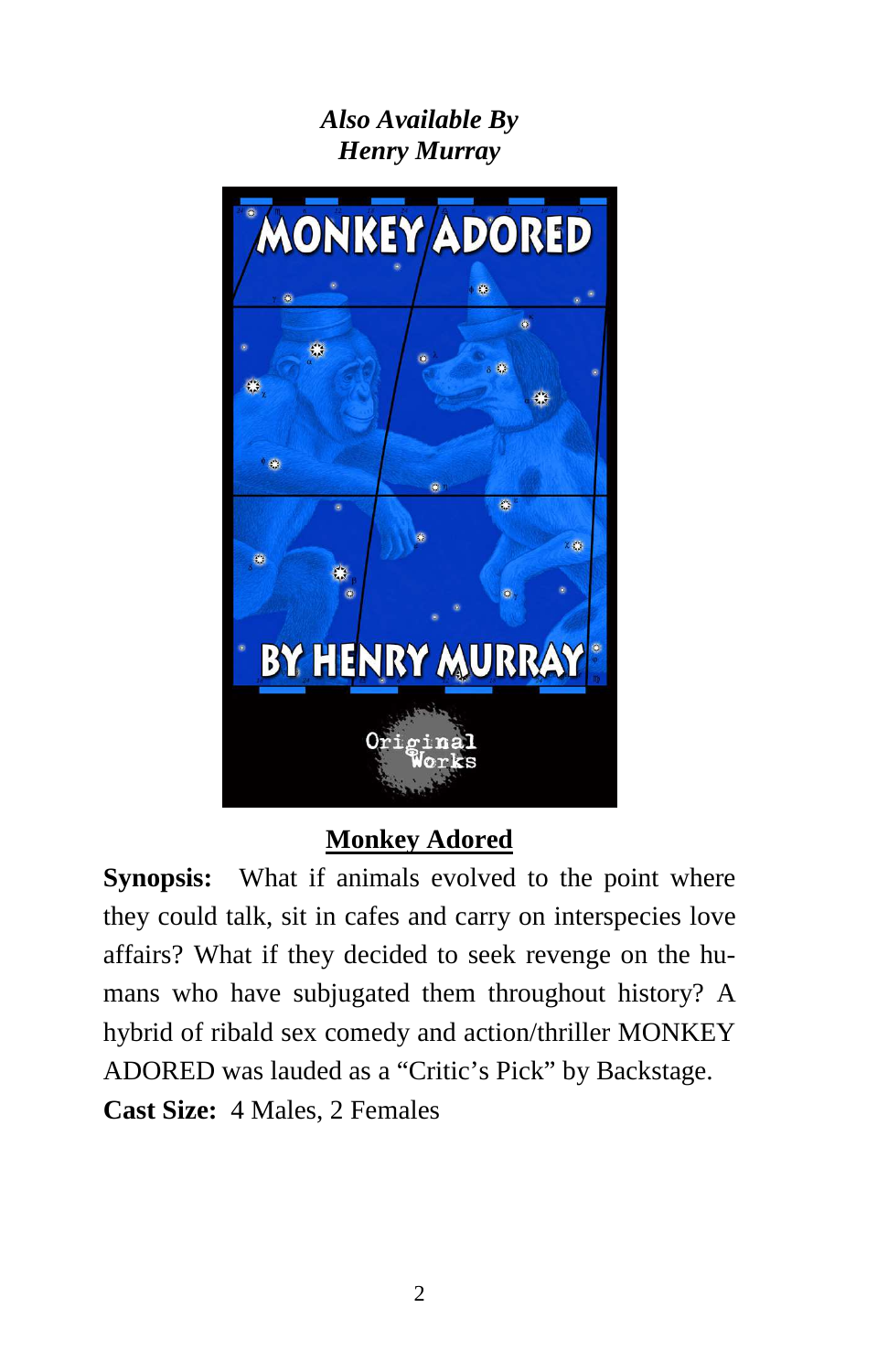# **Three Views of the Same Object**

**A play by Henry Murray**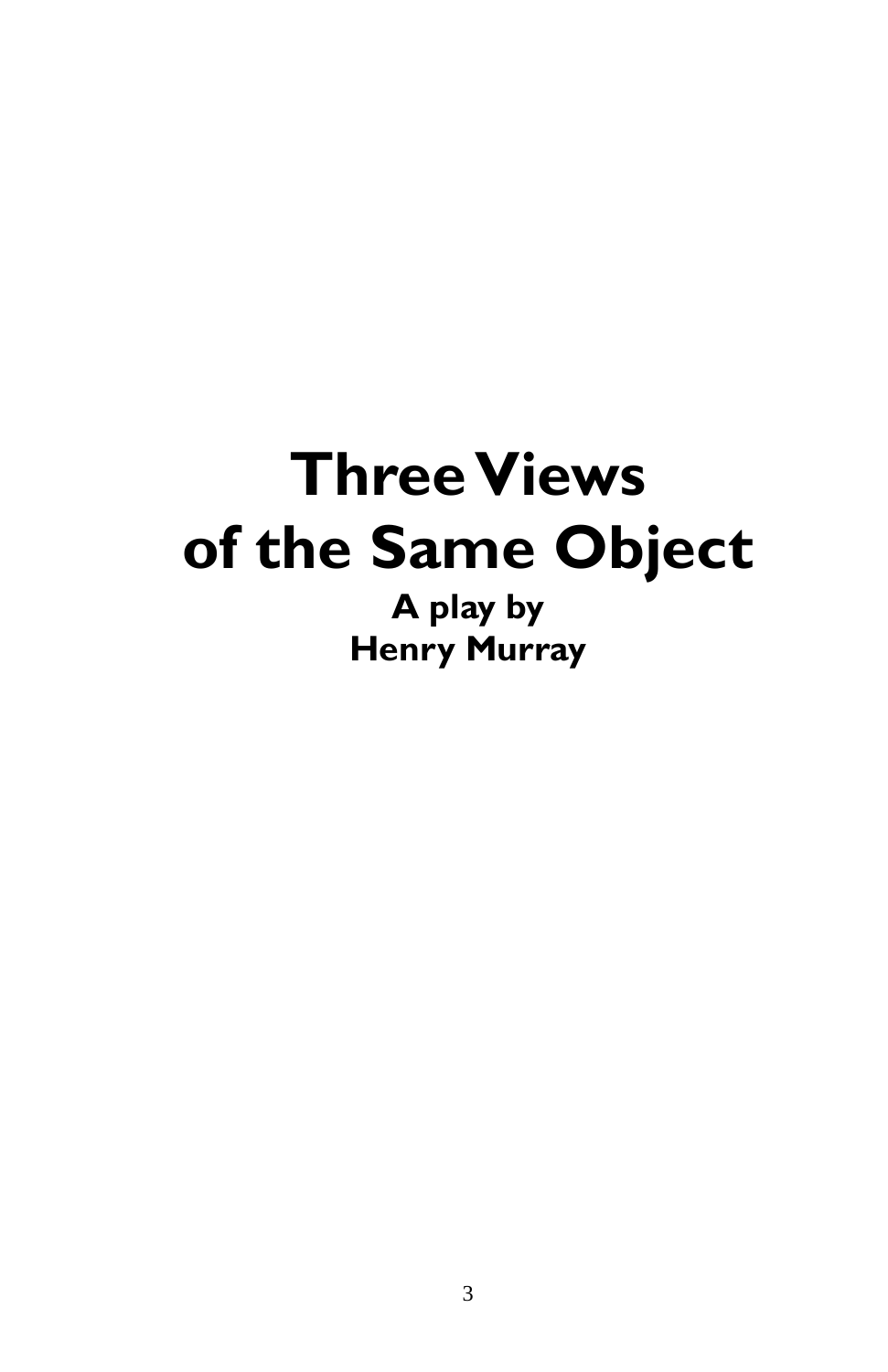Thank you for this life! Still I miss the alternatives. The sketches, all of them, want to become real. A ship's engine far away on the water expands the summer-night horizon. Both joy and sorrow swell in the dew's magnifying glass. …Our life has a sister ship, following quietly another route. While the sun blazes behind the islands.

Tomas Transtromer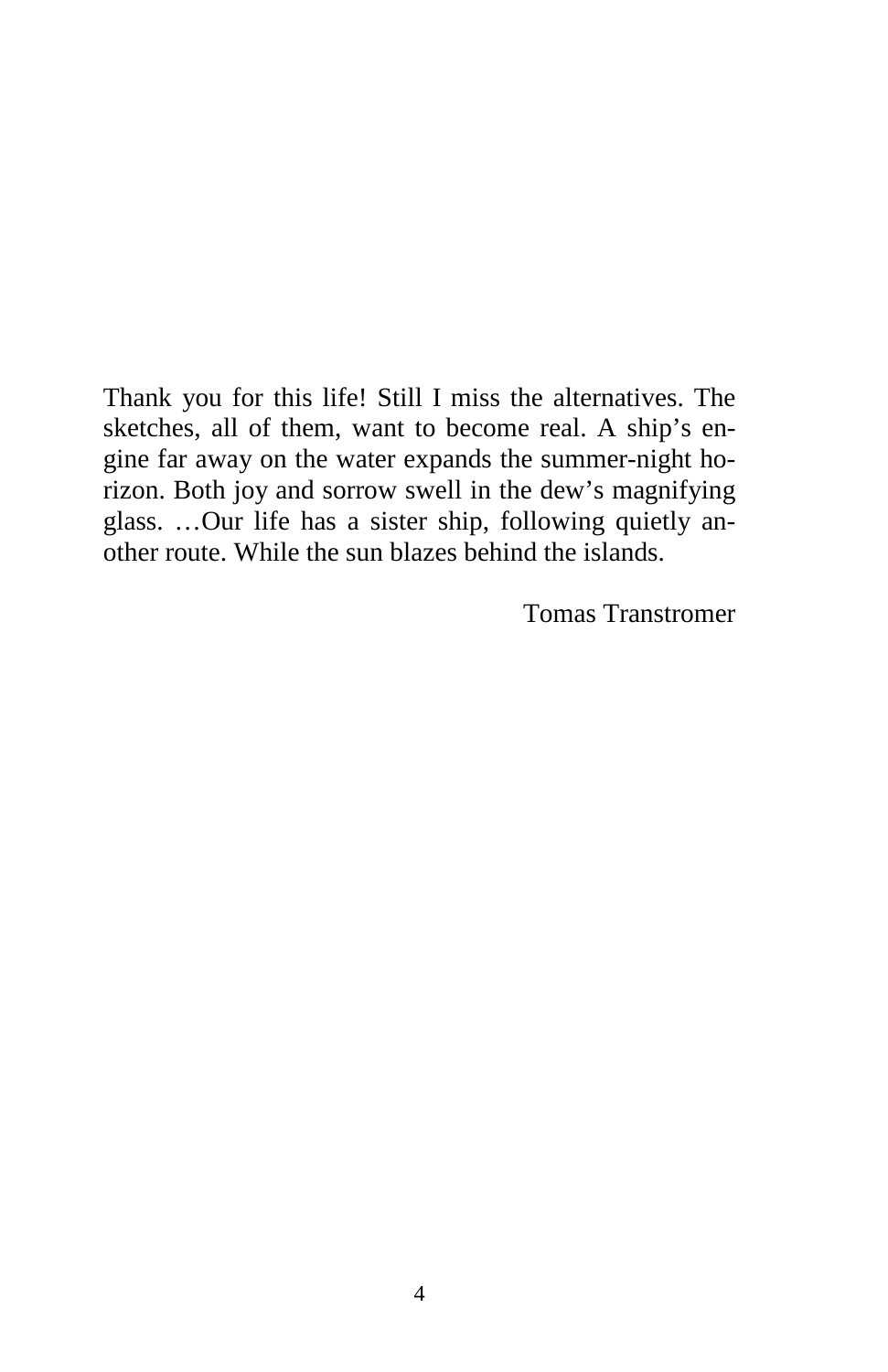All the conventions conspire To make this fort assume The furniture of home; Lest we should see where we are, Lost in a haunted wood, Children afraid of the night Who have never been happy or good.

W. H. Auden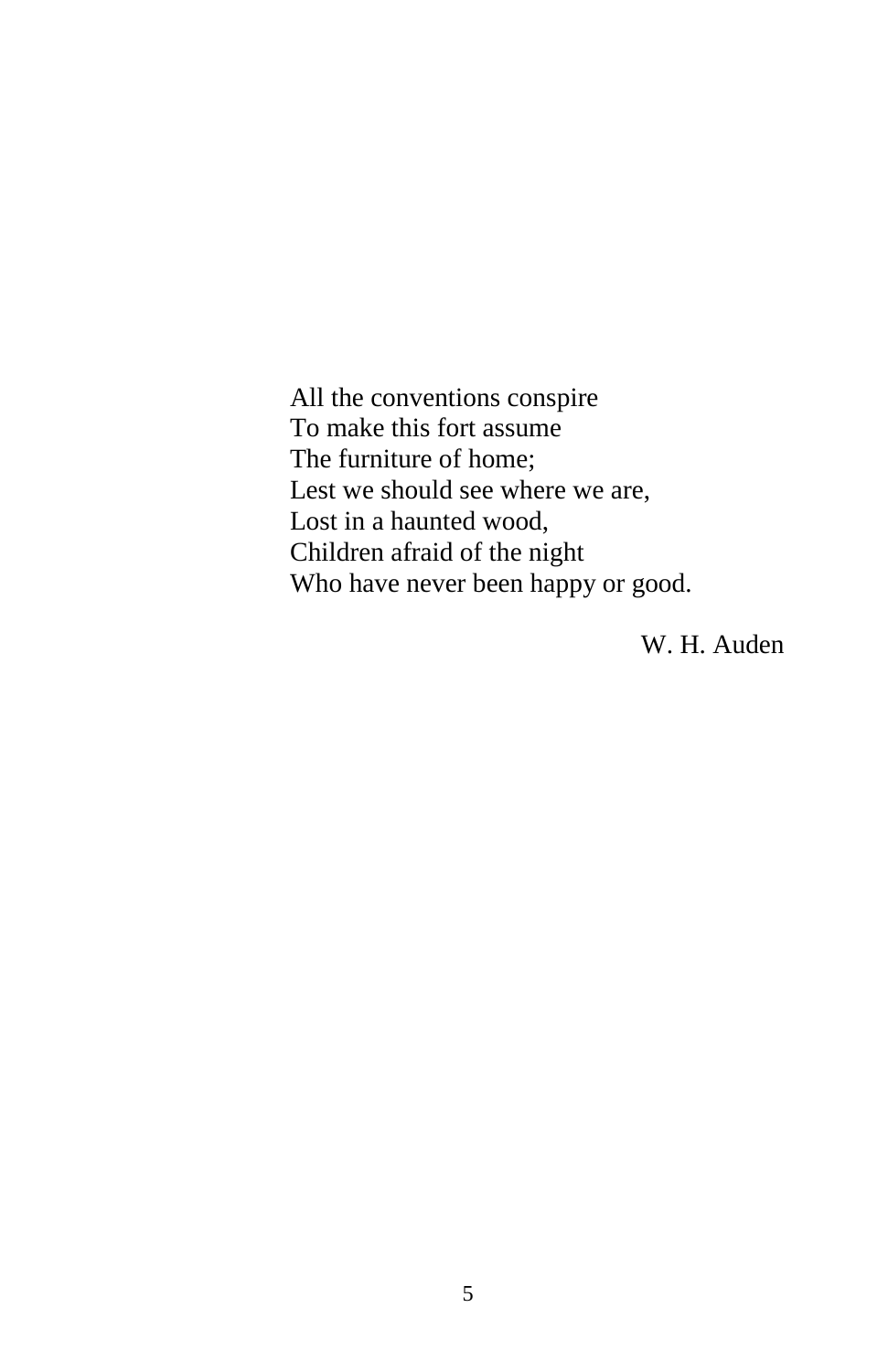## **Production History**

THREE VIEWS OF THE SAME OBJECT was given its world co-premiere by Rogue Machine Theatre in Los Angeles, California, John Perrin Flynn Artistic Director, and The Bloomington Playwrights Project in Bloomington, Indiana, Chad Rabinovitz Artistic Director.

The BPP production, directed by Dina Epshteyn, opened April 6, 2012. Sam McKay served as the stage manager; Jeff Stone was the technical director; and David Wade was the assistant TD. The cast was as follows:

- JESSE 1: Francesca Sobrer
- JESSE 2: Darrell Ann Stone
- JESSE 3: Kate Braun
- POPPY 1: Gerry Pauwels
- POPPY 2: Ken Farrell
- MRS. WIDKIN: Gail Bray/Catharine DuBois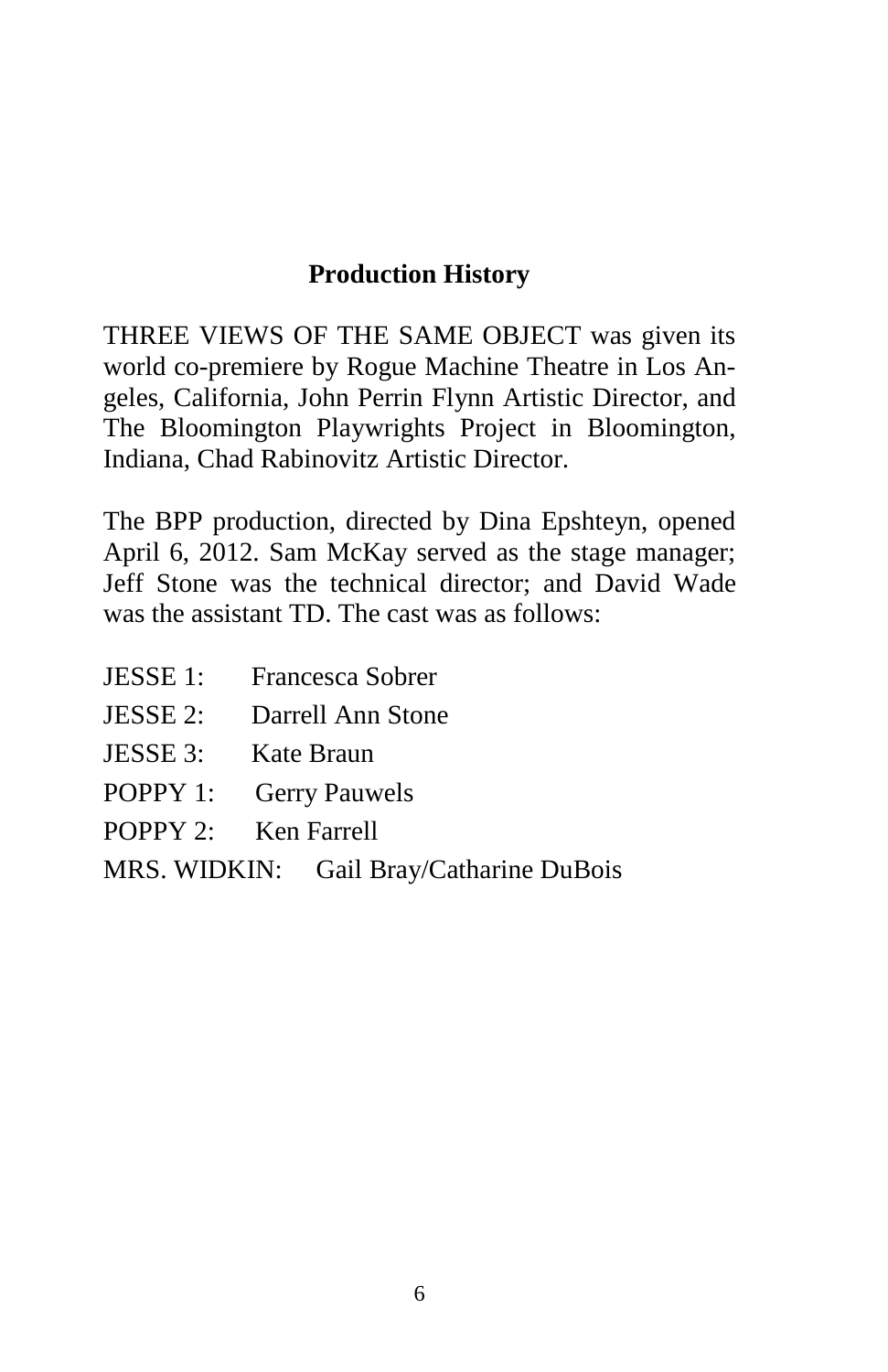The Rogue Machine production opened July 30, 2009. It was directed by John Perrin Flynn, Bret Aune and Hollace Starr, was produced by John Perrin Flynn and coproduced by David Combs and Mathew Elkins. The technical director was David Mauer; the set design and costumes were by Stephanie Kerley Schwartz, assisted on costumes by Kellsy MacKilligan; Hazel Kuang designed the properties; the costume design was by Lauren Tyler; the lighting design was by Leigh Allen; the sound design was by Christopher Moscatiello; the stage manager was Ramon Valdez and the production manager was Amanda Mauer. The cast was as follows:

- JESSE 1: Anne Gee Byrd
- JESSE 2: K Callan
- JESSE 3: Nancy Linehan Charles
- POPPY 1: Allan Miller
- POPPY 2: Shelly Kurtz
- MRS. WIDKIN: Catherine Carlin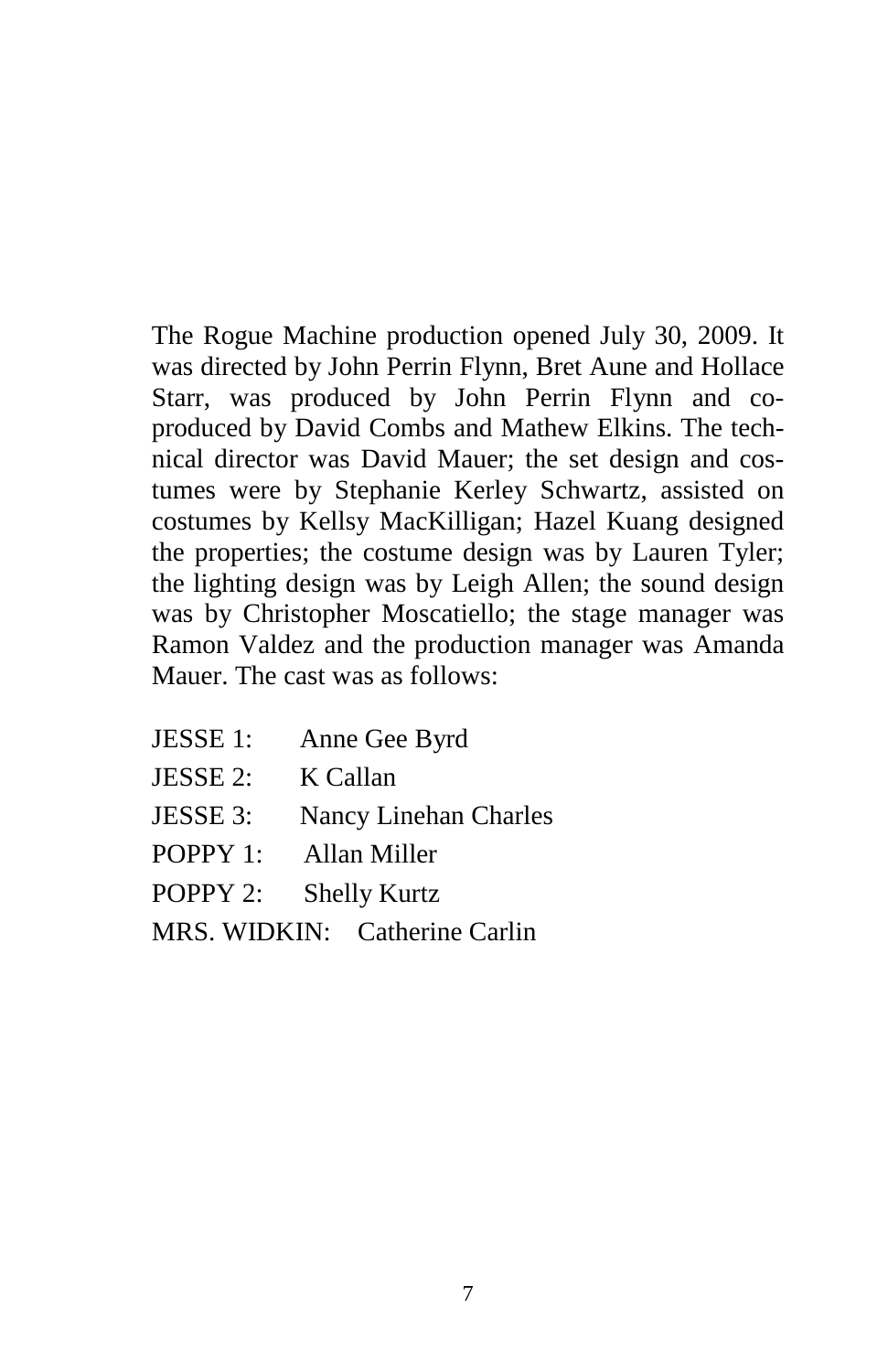#### **Acknowledgements**

The playwright wishes to thank the following people for their essential contributions to the development and birth of THREE VIEWS OF THE SAME OBJECT: John Flynn; Chad Rabinovitz and The Bloomington Playwrights Project; Jean Craig; Jennie Webb and Theatricum Botanicum; Diane Williams; Kevin Lawler and The Great Plains Theatre Conference; Laurie Lathem; Jerry Patch, Rebecca Gilman; Shawn Douglas; Miki Warner; Linda Stonerock; Sherry Sonnett; and my Gemini twin Eliza Bent. My four sisters, Connie, Sandy, Susan and Mary-Ann have been a life long source of love and support.

To my steadfast husband of twenty-seven years, Lewin Wertheimer, I have this to say: I am the sum of the people who love me and the biggest part of me is you.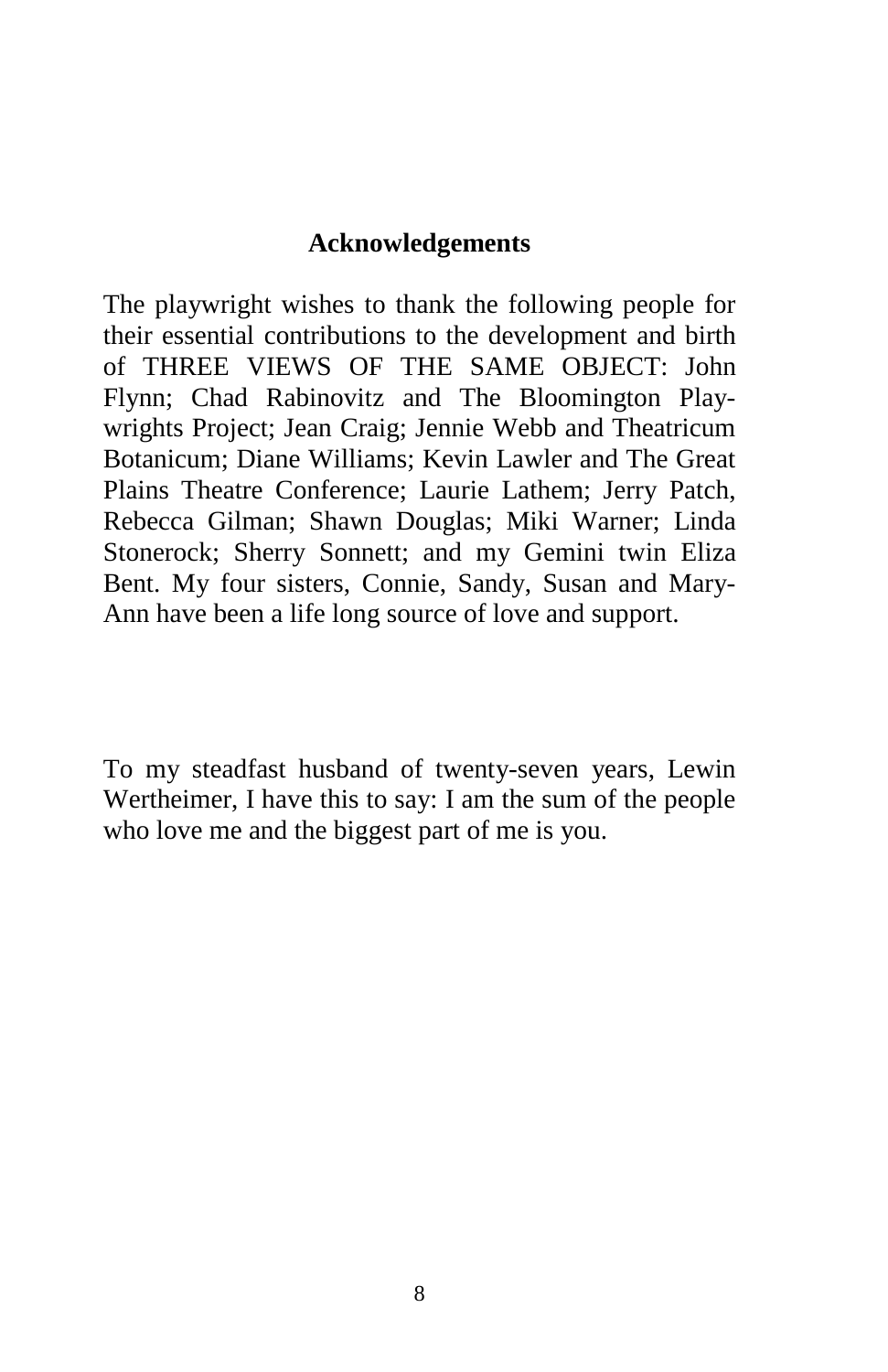#### **Cast:**

JESSE 1: Alcoholic Jesse, a retired high school English teacher.

JESSE 2: Fun-loving Jesse, retired high school English teacher.

JESSE 3: Grieving Jesse, a retired high school English teacher.

POPPY 1: Intellectual Poppy, a retired university Biology professor.

POPPY 2: Sensualist Poppy, a retired university Biology professor.

MRS. WIDKIN: Poppy's former secretary.

All three Jesses may be played by the same actress but the two Poppys are played by different actors. They are different iterations of the same people. If a single actress plays all the Jesses, she must sometimes change her persona on stage in front of an audience by altering her carriage, gait and vocal qualities. The same actress always plays Mrs. Widkin.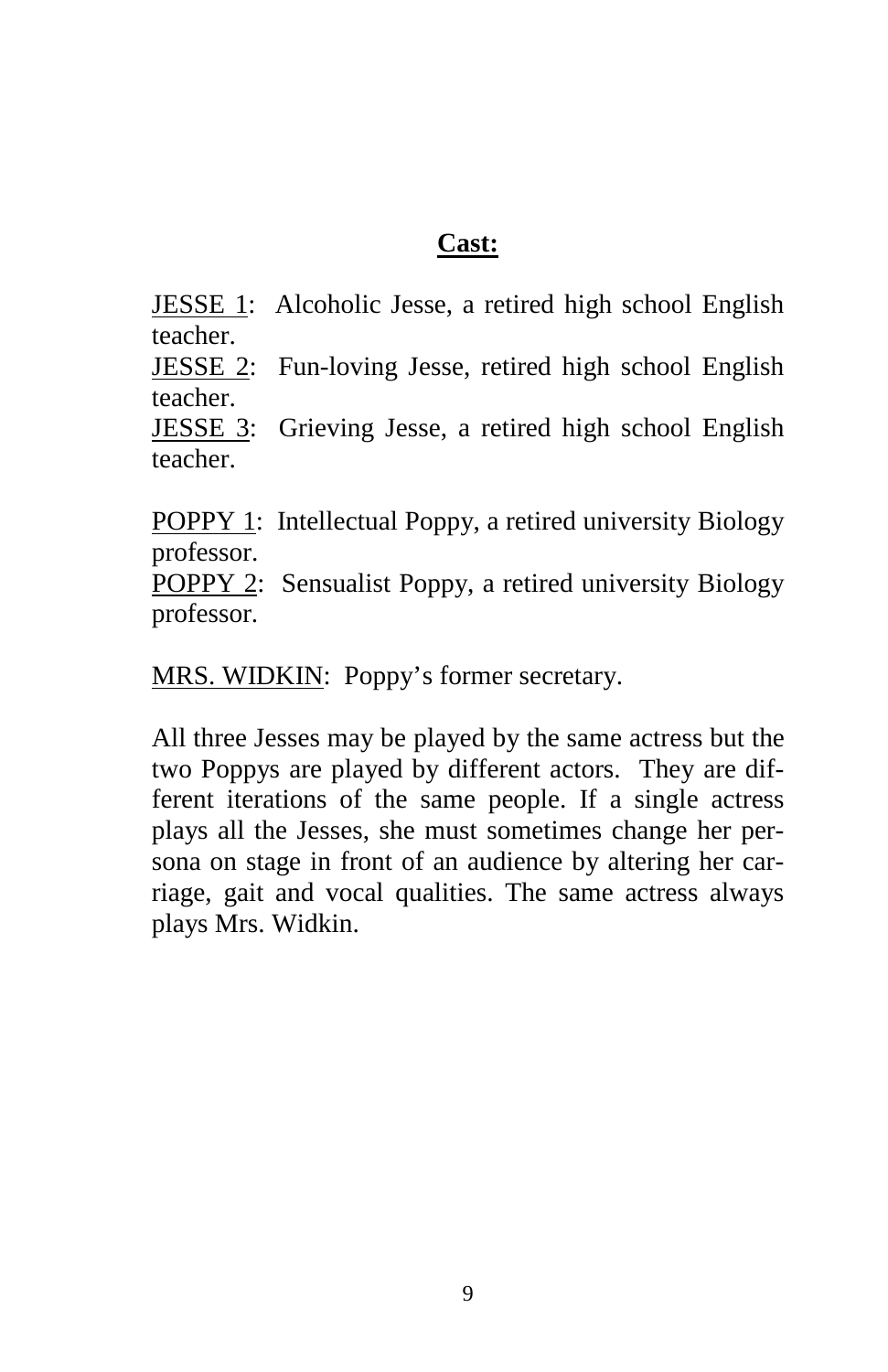#### **Scene:**

The set could be realistic or it could be fragmented. The play takes place in Jesse and Poppy's home. Most of it takes place in the living room but it would be provocative if we could see into the kitchen a tad bit. There is a master bedroom that is sometimes visible and sometimes not. The house is a modest one-story ranch style that should have been remodeled forty years ago. A functioning front door would be helpful, and could contain a small glass window, through which we could confirm day or night. Though it need not be represented, the  $4<sup>th</sup>$  wall contains a large picture window, which looks out on the front yard/ garden/audience.

#### **Time:**

Early  $21<sup>st</sup>$  Century, when some people still had landlines.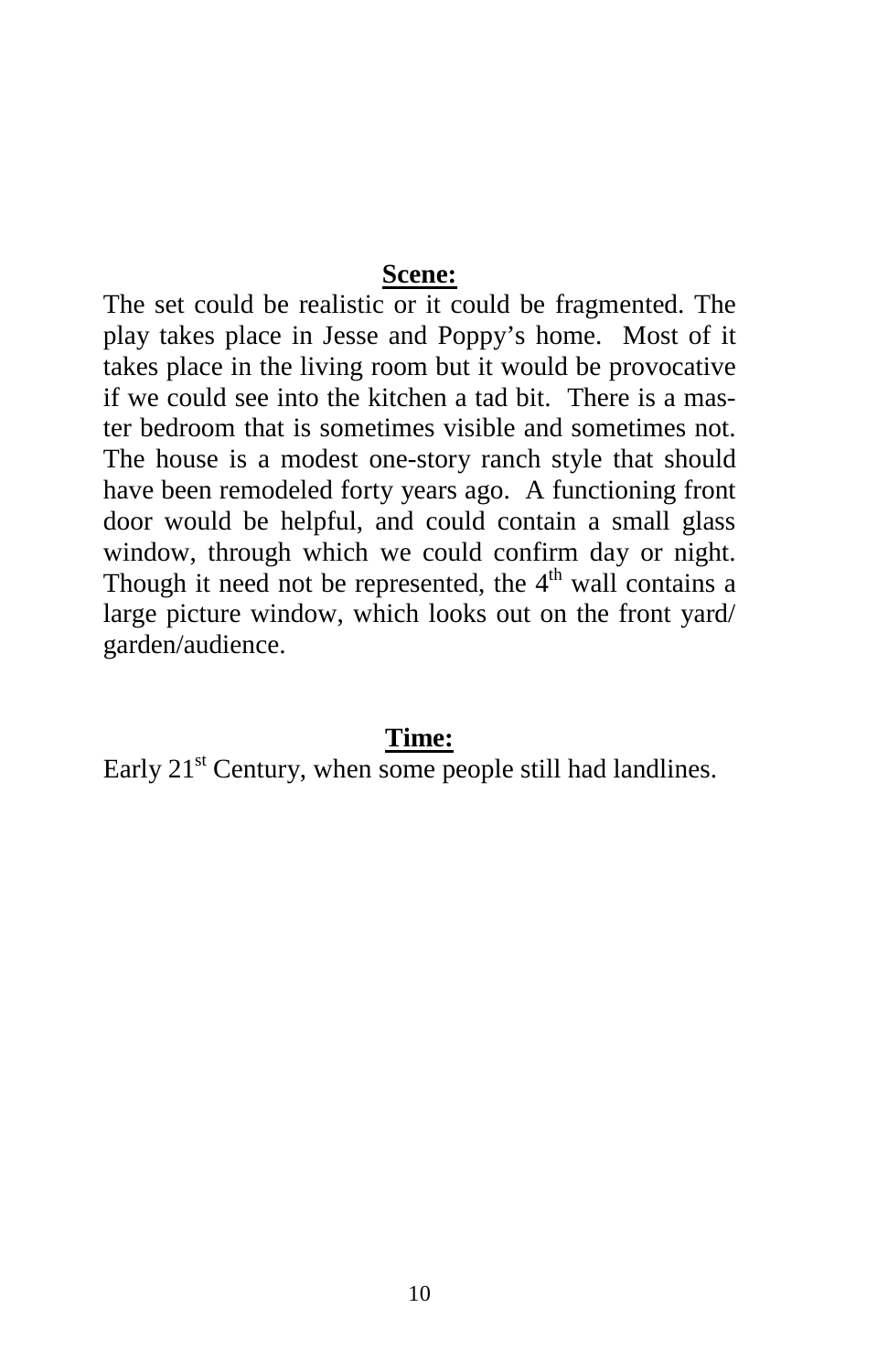#### **Three Views of the Same Object**

#### *Act I*

### *Scene 1*

*At Rise: [projection: Friday 1:32 p.m. The supertitle fades away.] POPPY 1 is sitting in his chair in the living room. He reads a copy of Final Exit, a manual of selfdeliverance, occasionally underlining or tabbing something important, JESSE 1 is asleep on the sofa. She may snore softly.* 

*(After a moment, JESSE 1 awakens.)* 

JESSE 1: What just happened?

- POPPY 1: I'm here.
- JESSE 1: It frightened me.
- POPPY 1: What?
- JESSE 1: It was raining … a torrent. Mud sucking at my feet. There was a car that was sliding toward the river. And a woman behind the wheel. I kept yelling, "Get out of the car!" *(She mimes "roll down the window.")*  But she wouldn't roll down the window. Suddenly a whole section of the bank collapsed and the car went into the water. It never surfaced.

POPPY 1: That is frightening.

JESSE 1: Then I realized that the woman was you.

POPPY 1: Uht? Not yourself?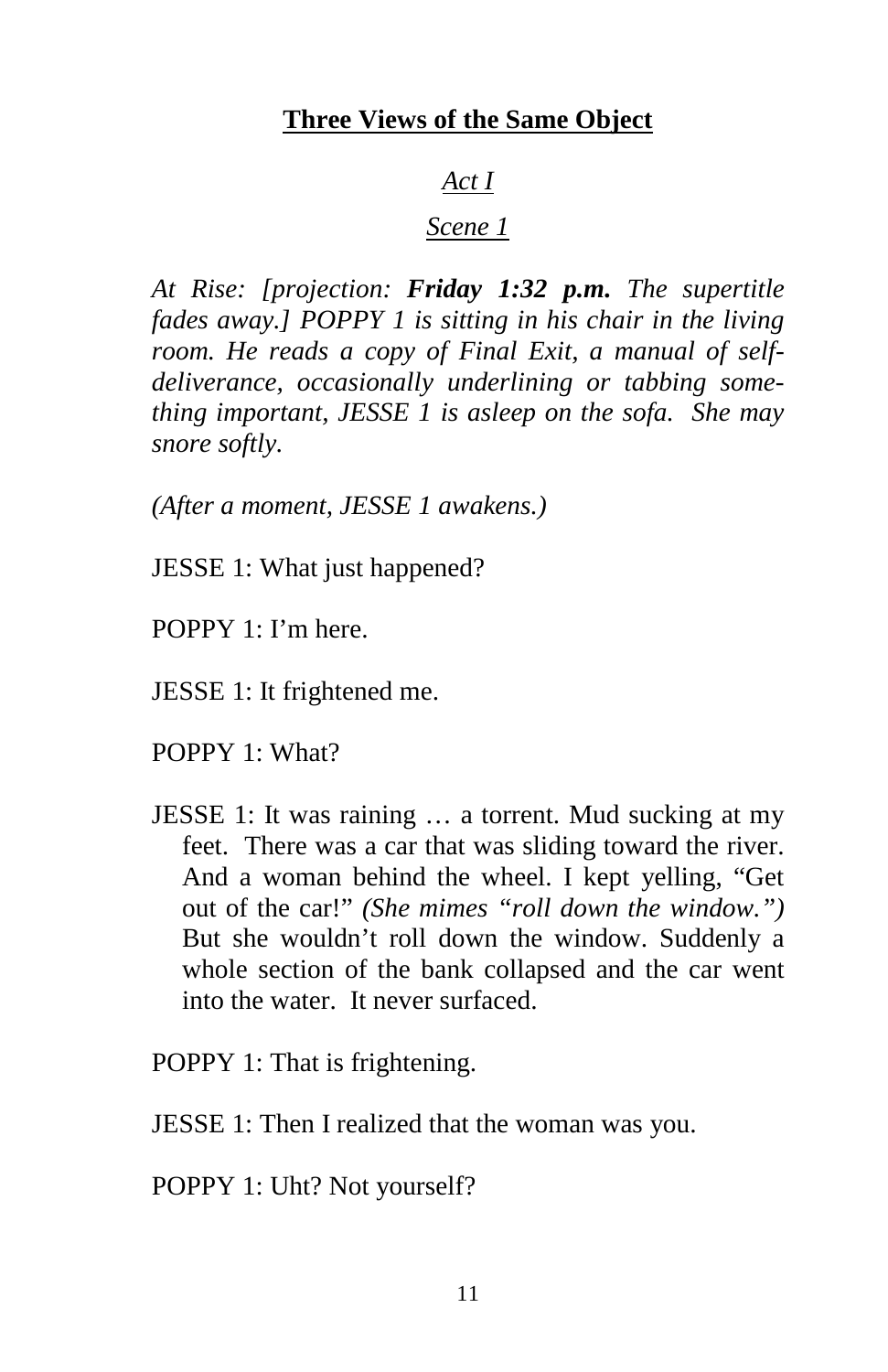- JESSE 1: How could I be in two places at once?
- POPPY 1: Freud. All unidentified characters in a dream are you.
- JESSE 1: It was you in a woman's body, not unidentified. Your eyes in a woman's face, desperate behind the glass.
- POPPY 1: Okay. I'm not sure I want to analyze that.
- JESSE 1: I wanted to save you. I would have thrown myself in the water.
- POPPY 1: You were a man?
- JESSE 1: Go back to your damn book. *(beat)* What time is it?
- POPPY 1: One thirty, approximately… in the afternoon.
- JESSE 1: That must be why the sun is shining.
- POPPY 1: If I felt like you look, I'd be asking me for a couple of aspirin.
- JESSE 1: Fuck you.
- POPPY 1: If you're going to cuss, I'm going to stop talking to you.
- JESSE 1: My mouth is dry. I have to pee.
- POPPY 1: There's a boiled egg in the kitchen if you're hungry.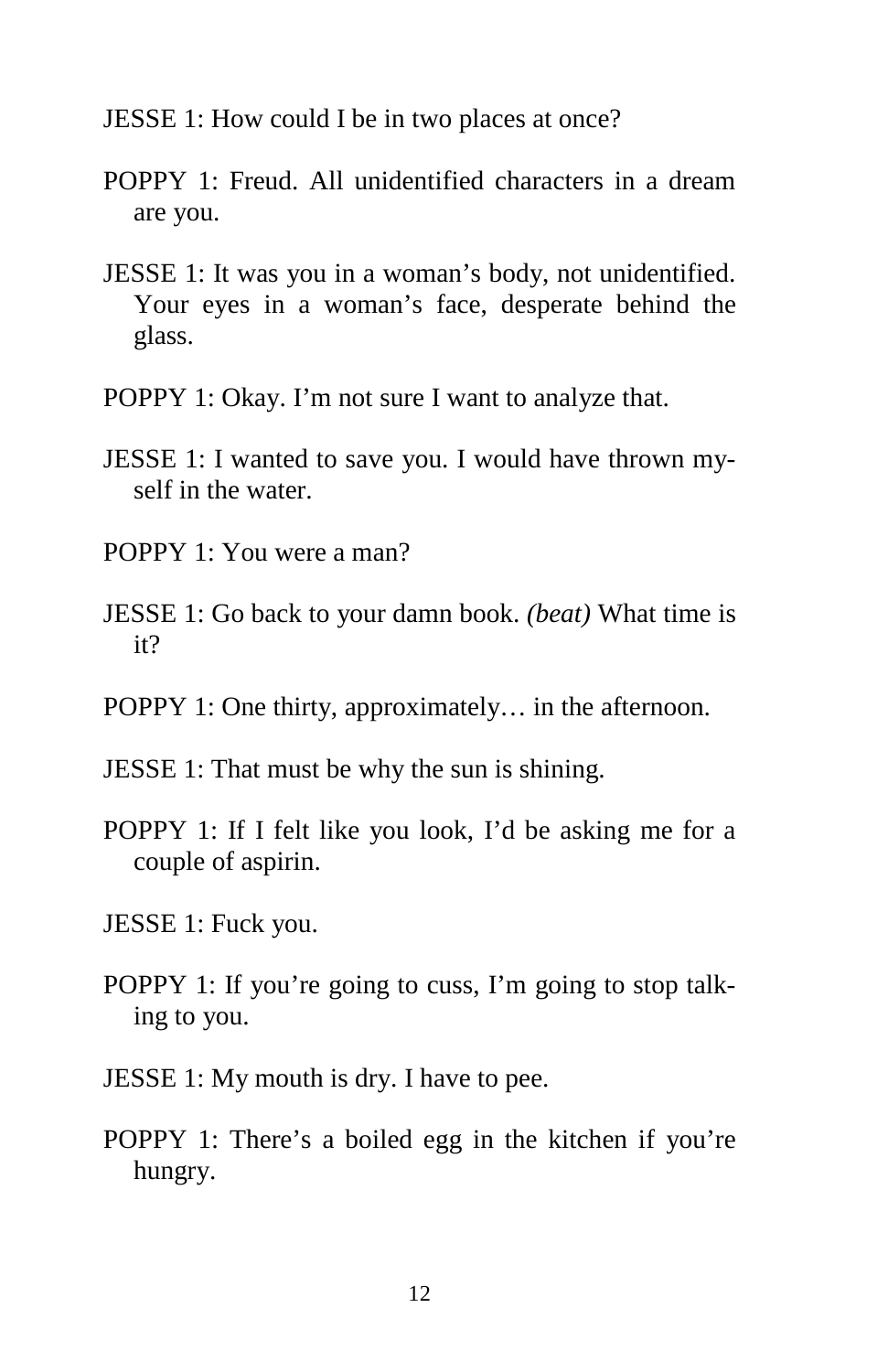JESSE 1: … or throw up.

POPPY 1: In either case, I suggest you try the toilet.

- JESSE 1: You really should use your Groucho voice when you say things like that.
- POPPY 1: *(In his Groucho voice.)* There are no other things like that.

JESSE 1: Save my place…

*(JESSE 1 rises and exits, a little unsteady on her feet. POPPY underlines something in his book and places a tab.)* 

*(POPPY 1 is oblivious to the following action: JESSE 3 enters in her slip. carrying a pair of men's shoes which she places on the back of the sofa. She takes a hidden box of chocolates from the bookshelf and eats one, throwing the paper on the floor. She chews the chocolate, staring at a painting. She marches to the front door and opens it. She crosses to the painting and takes it off the wall and standing at the door, heaves the painting into the front yard. There is a muffled crash as the painting hits the lawn. She closes the front door, exits, reenters, retrieves the shoes, then re-exits. JESSE 1 appears in the doorway wearing dark glasses. She returns to the sofa and takes up the paper.)* 

POPPY 1: *(He wants to talk about something.)* It says here…

- JESSE 1: I don't want to know.
- POPPY 1: … not to use medication that's been prescribed to you…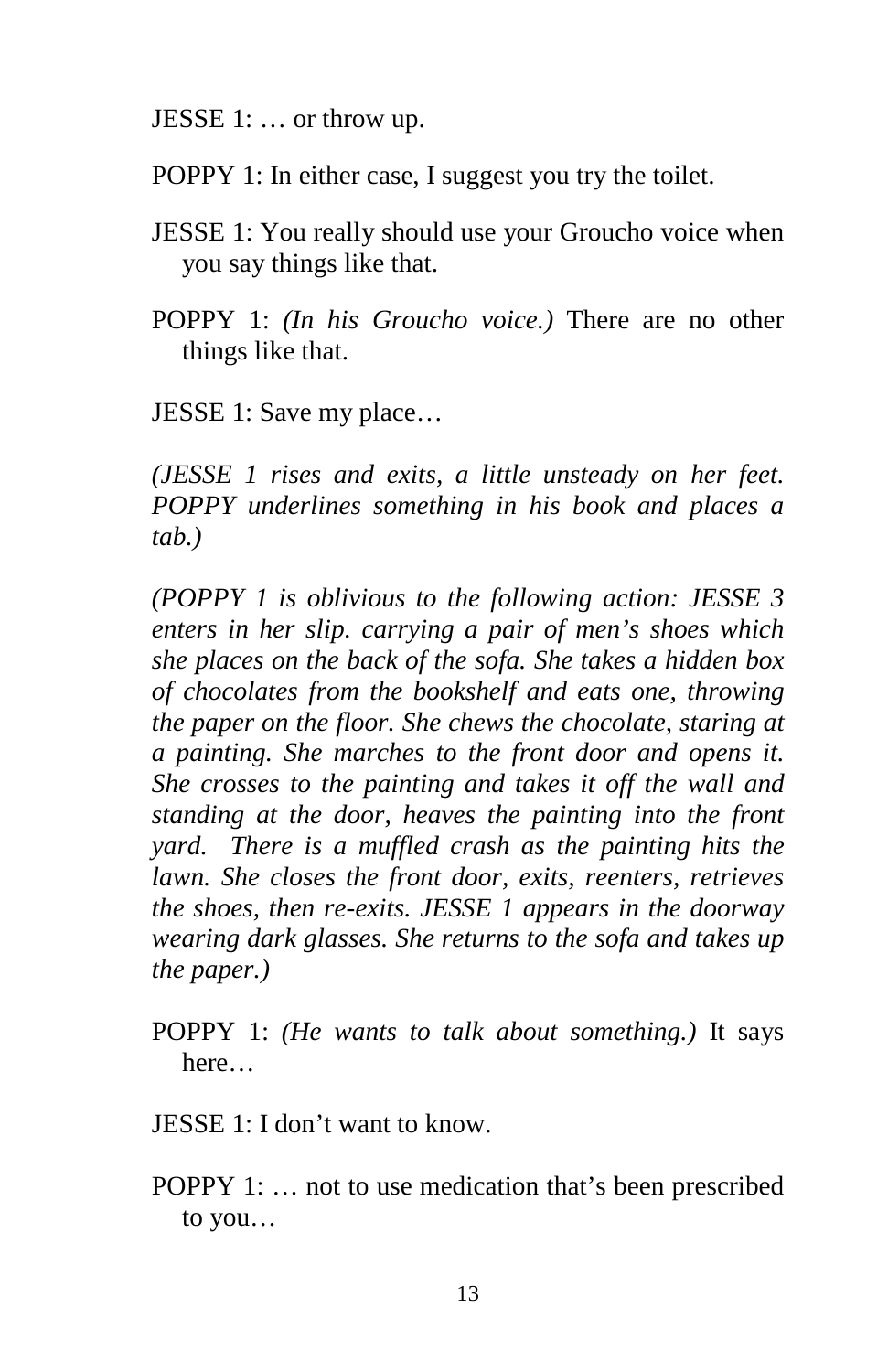JESSE 1: Stop.

- POPPY 1: …that the body builds up an unknown level of tolerance.
- JESSE 1: Poppy, I just woke up.
- POPPY 1: Alright.
- JESSE 1: *(Looking at the paper.)* Wait! It's after one? We're missing Lillian Stewart's funeral service!
- POPPY 1: Did you want to go?
- JESSE 1: She was my best friend.
- POPPY 1: Send her a card.
- *(JESSE 1 gives him a look.)*
- JESSE 1: Lillian outlived Sam by fourteen years.
- POPPY 1: Who knew there was so much money in cement?
- JESSE 1: Too bad I didn't marry for money.
- POPPY 1: Lasts longer than love. Apparently. Anyway, he wasn't rich when they married.
- JESSE 1: No, she was pregnant.
- POPPY 1: You don't know that.
- JESSE 1: You don't know what I know. Six words, two "knows."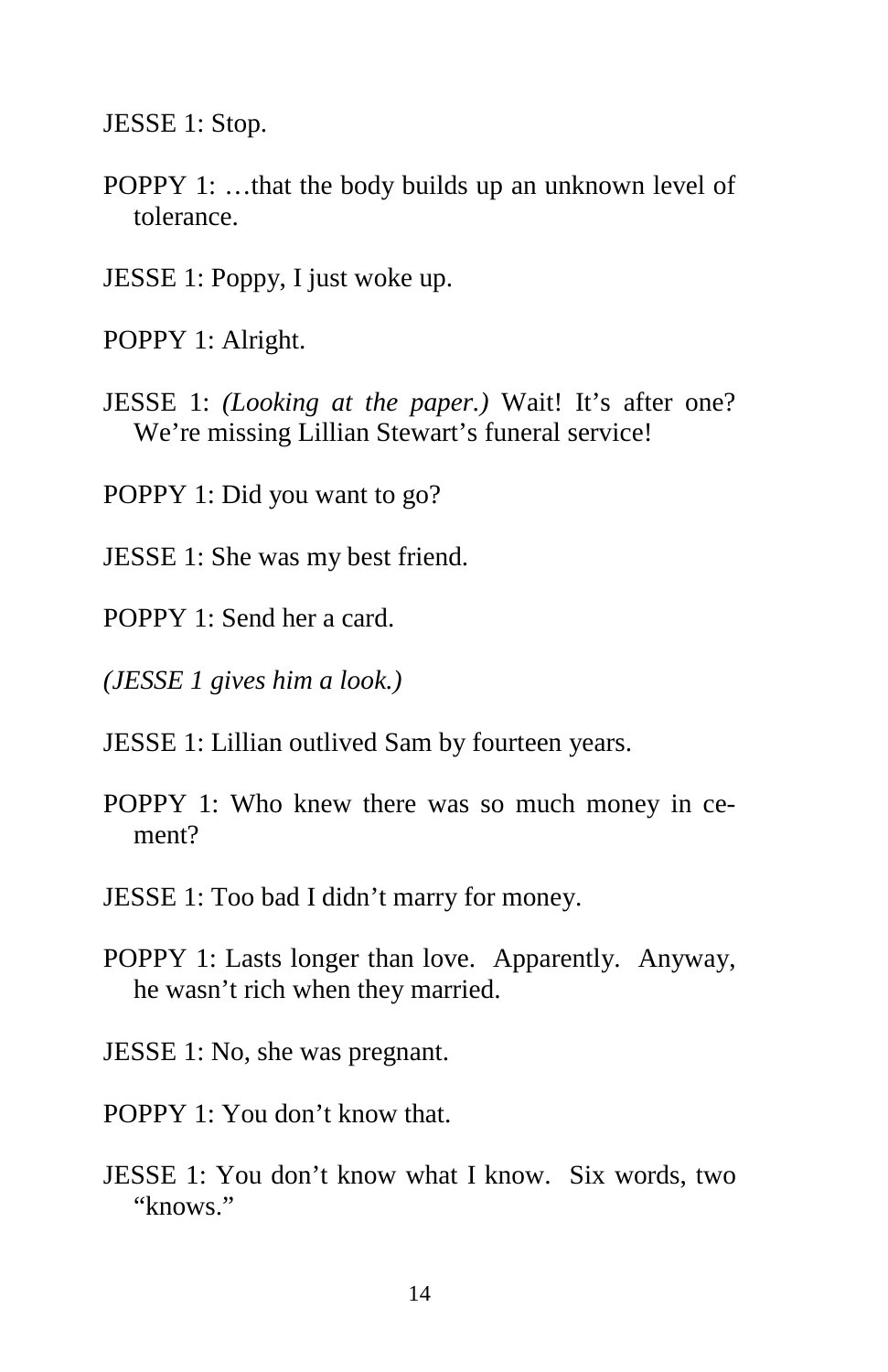- POPPY 1: You can't count a contraction as one word.
- JESSE 1: I most certainly can.
- POPPY 1: Then I can use hyphens.
- JESSE 1: Hyphenate away. Anyway, why would anyone get married in August if they didn't have to?
- POPPY 1: Interesting logic. Well, I'm sorry I'm not rich. You deserve better.
- JESSE 1: Make me a martini in a highball glass and I'll stick an olive up your butt.
- POPPY 1: Is that meant to entice me?
- *(POPPY 1 goes to the bar)*
- JESSE 1: Your kindness to an old woman has not gone unnoticed. I never liked Lillian Stewart.
- POPPY 1: She was your best friend.
- JESSE 1: Until she started making art projects by gluing birdseed onto plywood.
- POPPY 1: You were never one to suffer fools.
- JESSE 1: Only you.
- POPPY 1: You might consider my feelings once in a while.
- JESSE 1: I married a Narcissist.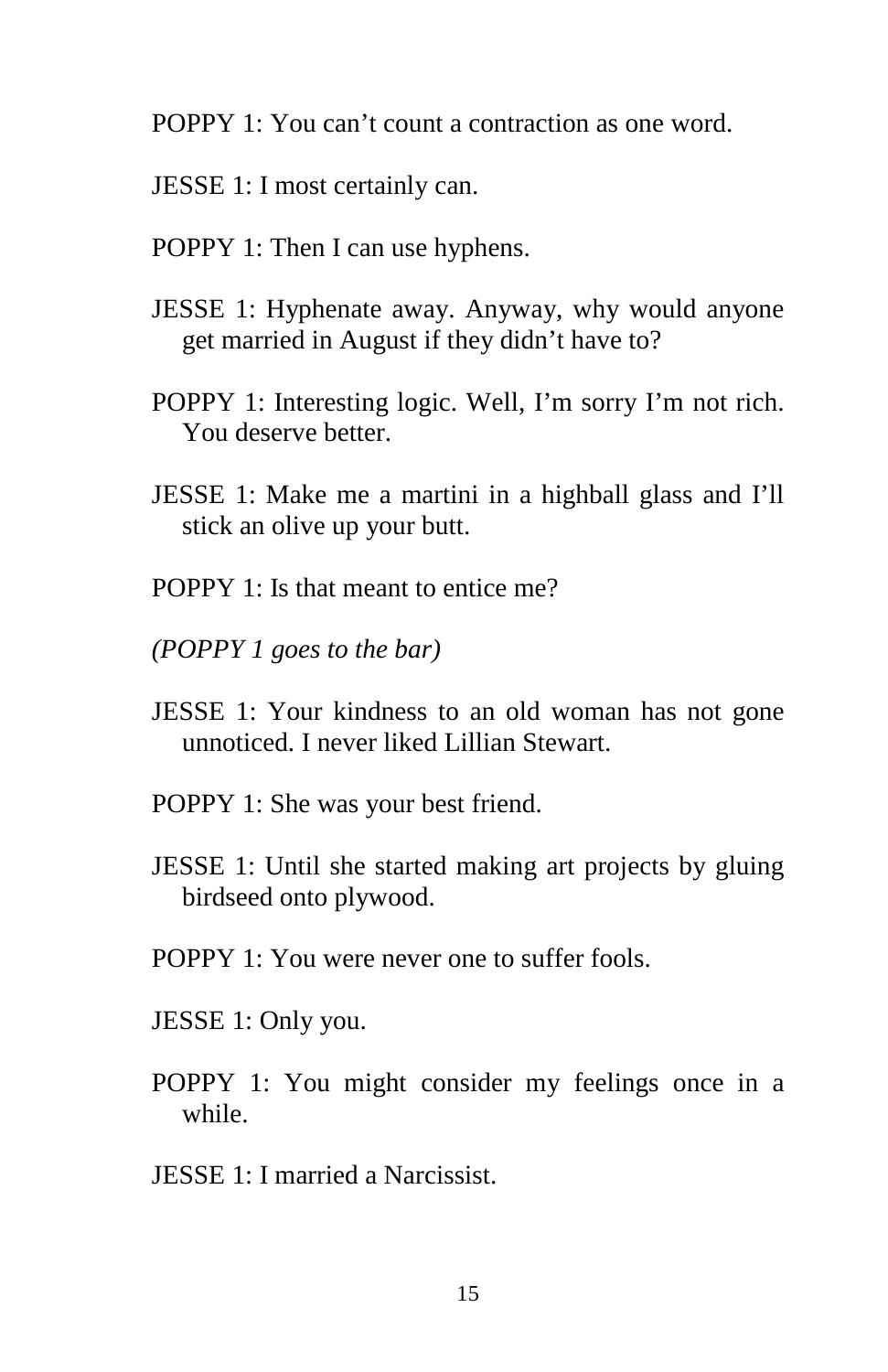POPPY 1: I love you, too.

JESSE 1: As opposed to just yourself? The sink smells like you've been peeing in it again.

POPPY 1: Sorry.

JESSE 1: Sorry what?

POPPY 1: Sorry… sir?

JESSE 1: Men are pigs.

POPPY 1: Yes, we are.

JESSE 1: A woman would never pee in the sink.

POPPY 1: An arresting image.

JESSE 1: You could squat, but noooo, men don't do that.

POPPY 1: Splashes the balls.

JESSE 1: Is there such a thing as a scrotal tuck? *(POPPY gives her a withering look.)* So when you say, "Sorry", you mean: "Too bad, I'm going to keep doing it anyway."

POPPY 1: Urine is sterile when it first comes out.

- JESSE 1: Your mother was right.
- POPPY 1: Frequently, she was.
- JESSE 1: Men are dogs.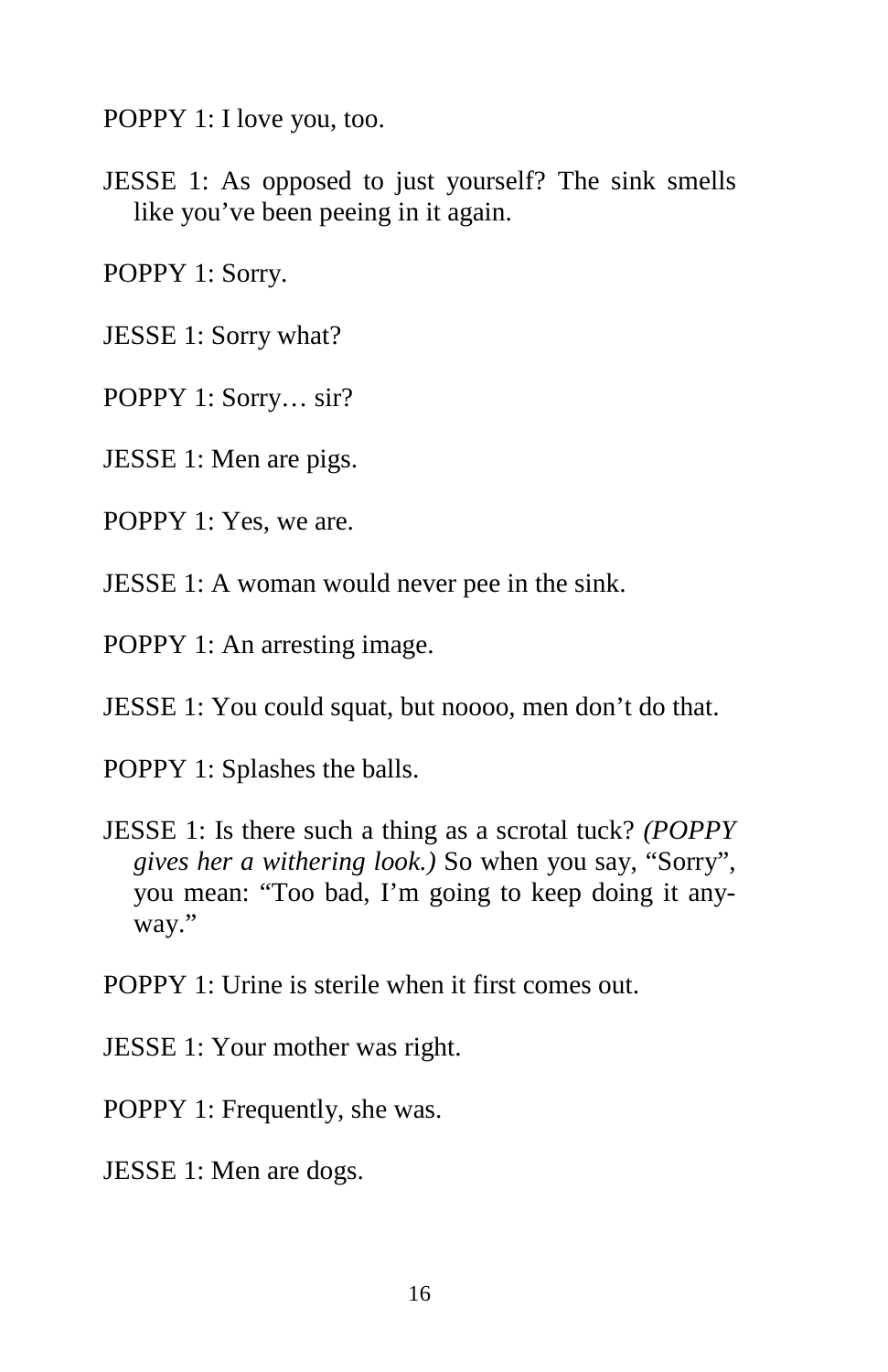POPPY 1: You just said "pigs".

- JESSE 1: Murderous, hairy creatures.
- POPPY 1: Possibly, she meant wolves. Though I sometimes congratulate myself that I've gotten this far in life without killing another human being.
- JESSE 1: Mazel Tov. *(She drinks.)* What other grand accomplishments have you racked up?
- POPPY 1: I never deflowered a virgin.
- JESSE 1: That's a bit below the belt.
- POPPY 1: "A" for anatomy.
- JESSE 1: That's going to look nice in your obituary: "Nary a hymen busted". Good drink, by the way.
- POPPY 1: I used to believe there were a few guys running around popping cherries right and left…
- JESSE 1: Popping cherries?
- POPPY 1: …while the rest of us stumbled in their wake searching for an intact hymen.
- JESSE 1: "C" for "commodification".
- POPPY 1: Well, after my first three or four girlfriends confessed to me, I began to feel a little self-conscious. Where the hell was I when all this was going on?
- JESSE 1: Must have been horrible for you.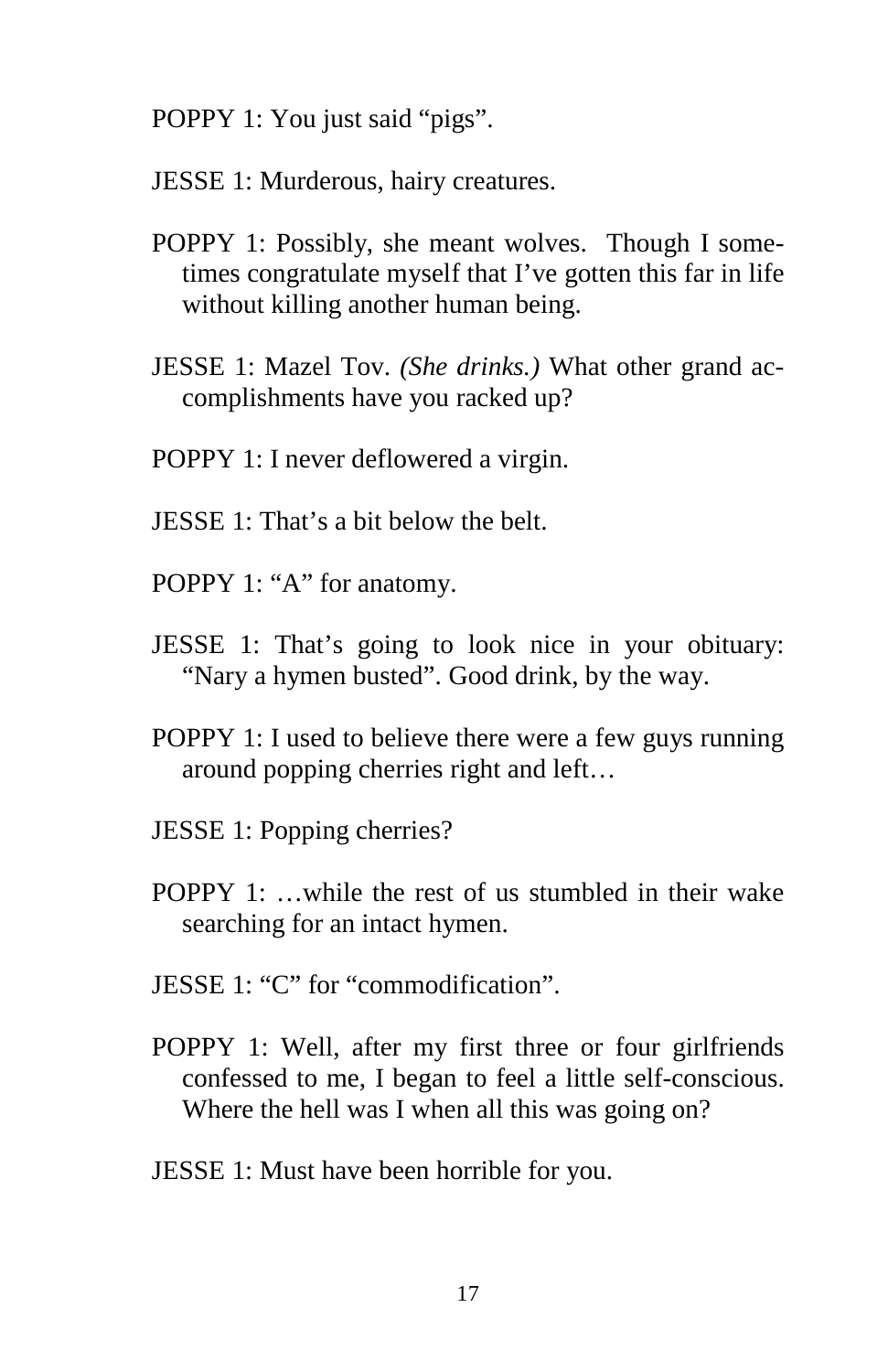- POPPY 1: I've always liked leftovers. And you've been like a virgin to me every time.
- JESSE 1: Are you saying I'm sexually inept?
- POPPY 1: I'm saying, as mysterious as it is, I've never stopped desiring you.
- *(She raises her glass to him and takes a drink.)*
- POPPY 1: For very long at a time.
- JESSE 1: Honesty appreciated.
- POPPY 1: Cocksmen, I believe they're called.
- JESSE 1: I think with men, the idea of sex is sexier than the real thing. Anyway, I rode horses as a girl.
- POPPY 1: You lost your hymen to a horse? You never told me.
- JESSE 1: Human men pale by comparison.
- *(JESSE 1 goes back to her paper.)*
- POPPY 1: When I was a teaching assistant, third grade, we used to have nuclear bomb drills… the kids would crouch in the hall, one behind the other along the wall, like little sheep…
- JESSE 1: Like puppies sniffing each other's butts.
- POPPY 1: … as if the Russians would actually waste perfectly good nuclear ordinance on rural Illinois, although really, what's more frightening than the irrational?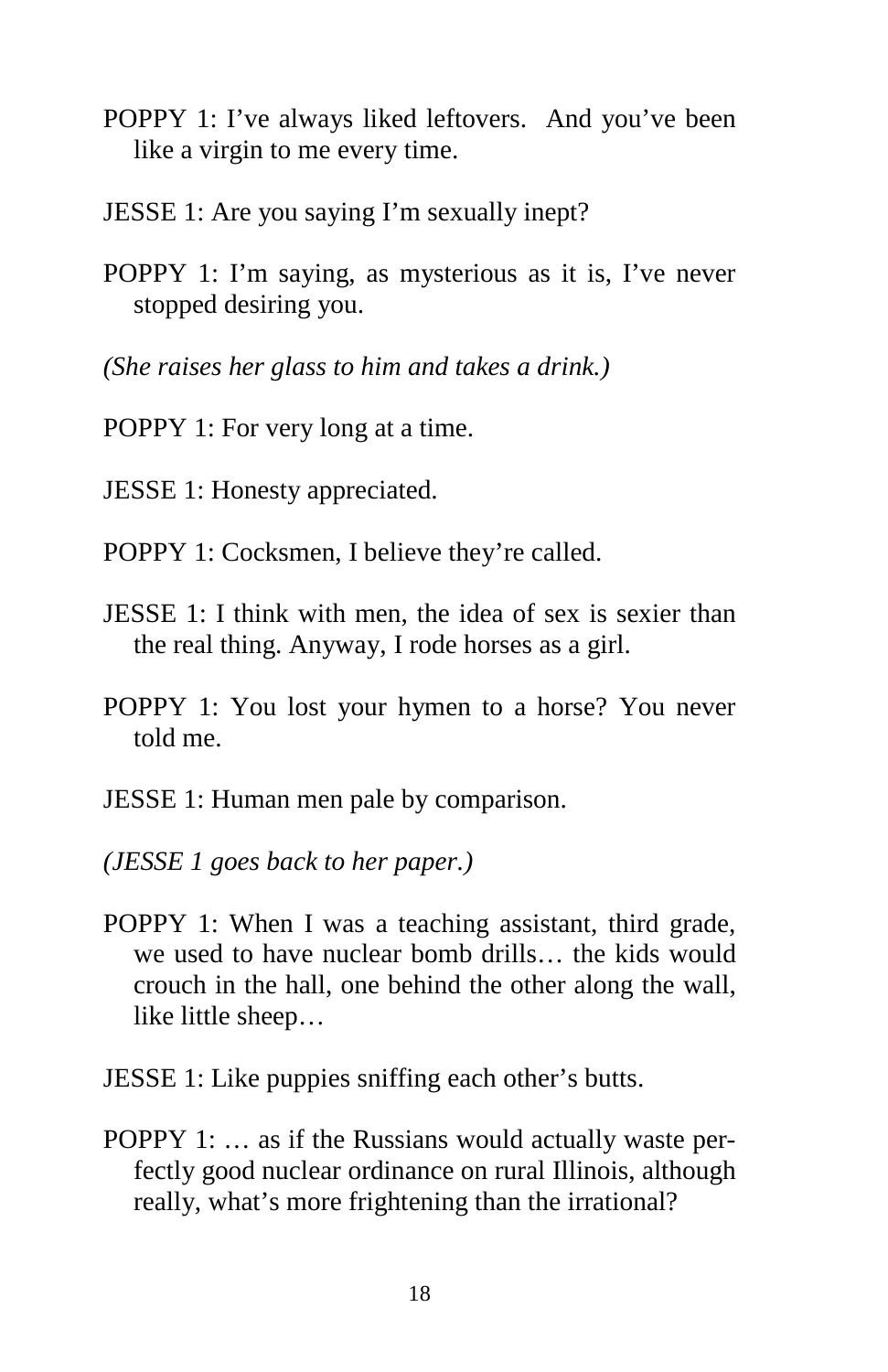JESSE 1: *(As POPPY takes a breath.)* Bookmark!

- POPPY 1: Such an innocent time. Those little lambs lined against the wall giggling and whispering.
- JESSE 1: Sniffing.
- POPPY 1: Maybe it's strange to call the threat of nuclear annihilation innocent. But at least it would have been quick.
- JESSE 1: There's still hope for Armageddon.
- POPPY 1: You dropped a bookmark.
- JESSE 1: Ah. The appearance of being rational.
- POPPY 1: What?
- JESSE 1: What's more frightening than the irrational? The appearance of being reasonable… logical.
- POPPY 1: Are you fully awake?
- JESSE 1: Don't be such a pansy; just say it.
- POPPY 1: To be absolutely certain, the book recommends tying a plastic bag over one's head.
- JESSE 1: Poppy… suffocation?
- POPPY 1: One takes the pills first. It's not as if...
- JESSE 1: Stop it!
- POPPY 1: Of course one has to be careful with the timing…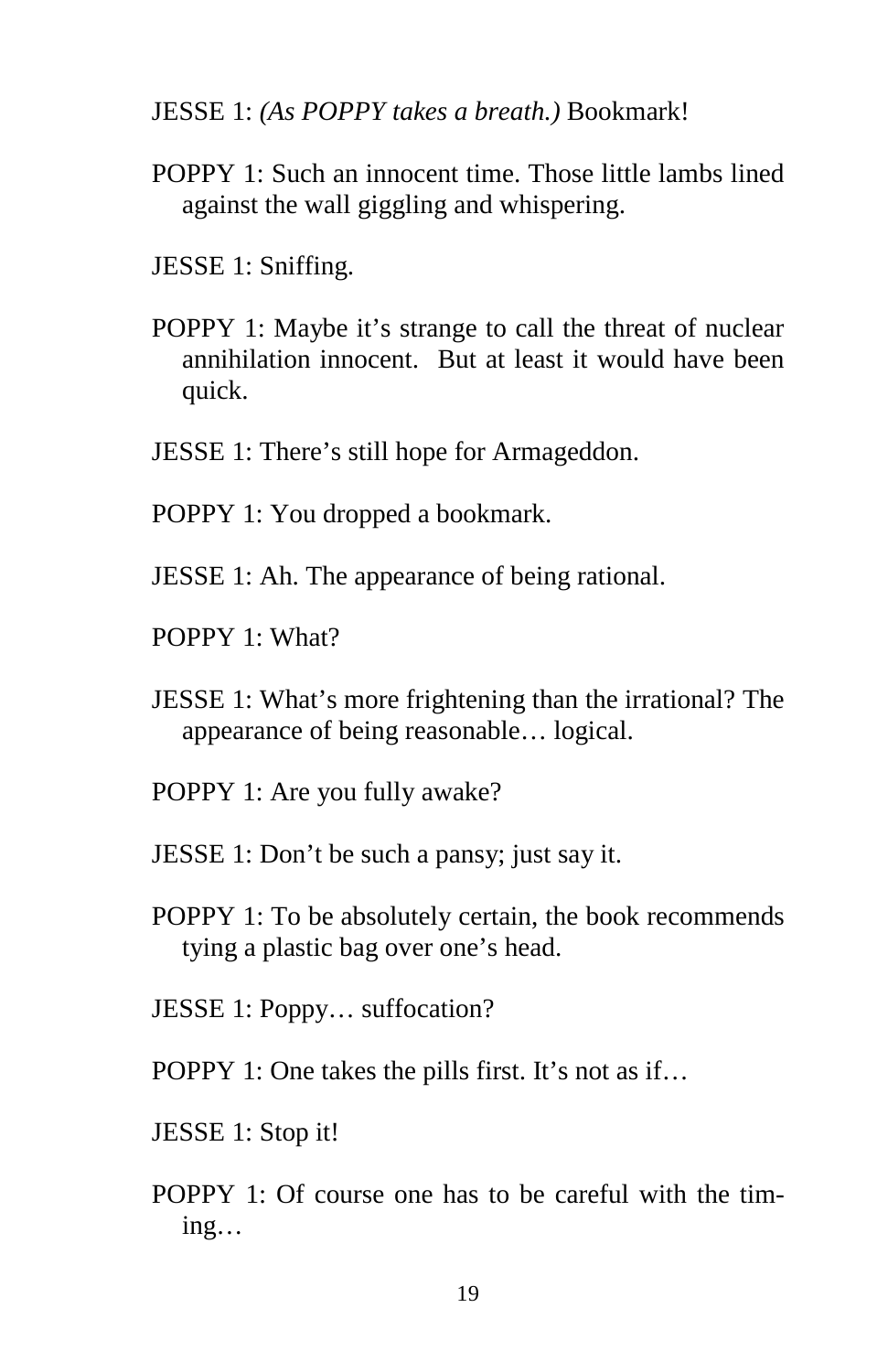- JESSE 1: One takes the pills? Why are you doing this to me?
- POPPY 1: I know it's not easy to contemplate.

*(JESSE kills her drink. She goes to the bar and pours vodka in her glass.)* 

POPPY 1: Before you get too drunk, I'd like to…

JESSE 1: No comprendo… too drunk?

POPPY 1: There's this window between drink one and…

JESSE 1: I need a shower.

*(She moves to the hallway.)* 

POPPY 1: Jesse. If something happens and you have no recollection of it, did it really happen?

JESSE 1: What is the sound of one hand clapping?

POPPY 1: No glass in the shower.

*(She salutes him and the doorbell rings.)* 

JESSE 1: Well Poppy, that will be your insignificant other. *(She opens the front door.)* Come in, Mrs. Widkin.

*(MRS. WIDKIN, with her ever-present purse, enters bearing a foil-covered casserole.)* 

JESSE 1: That dress makes you look five minutes younger.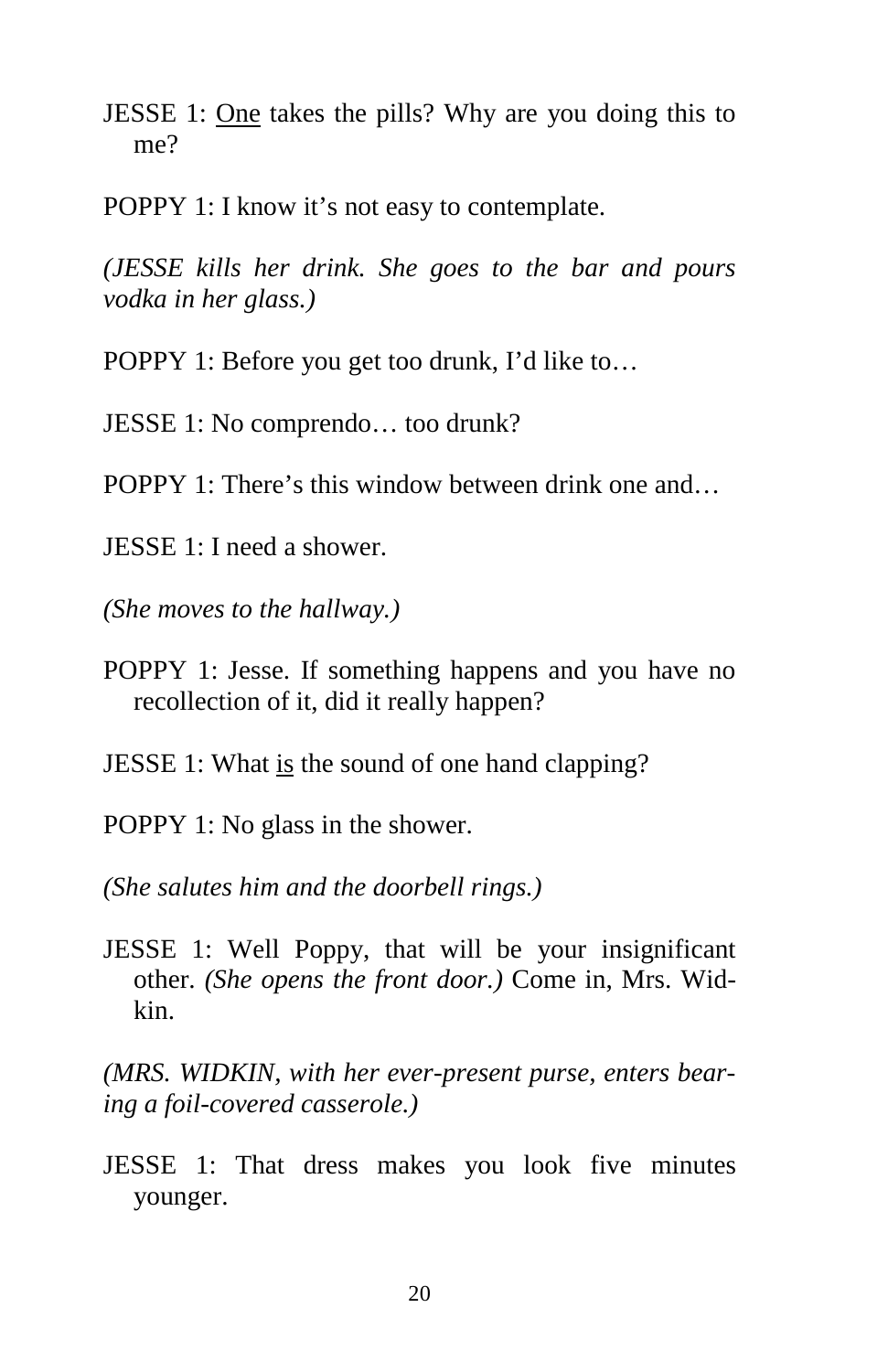*(JESSE 1 exits.)* 

- MRS. WIDKIN: Thanks? How are you doing, Poppy?
- POPPY 1: Good enough.
- MRS. WIDKIN: Don't mean to disturb you but my niece has a piano recital later this afternoon.
- POPPY 1: You're a good egg, Mrs. Widkin.
- MRS. WIDKIN: Well, I wanted you to have this casserole. Don't get up. I'll put it in the fridge.

*(MRS. WIDKIN exits to the kitchen. POPPY 1 wanders to the window.)* 

- POPPY 1: Speaking of eggs there's a cooked one on the counter if you want it.
- MRS. WIDKIN: *(off)* I'll stick it in the fridge for you. Is Mrs. Elazar having a bad day?
- POPPY 1: Oh…she's… She doesn't eat very much.
- MRS. WIDKIN: *(Sticking her head in.)* That diet never worked for me. I'm just going to do up these dishes in the sink. By the way, I ran into your teaching assistant on campus and she said she was planning on baking you some brownies.

POPPY 1: Brownies?

MRS. WIDKIN: Ed Edwards was standing nearby and he said he wanted to bake her brownies. *(She laughs.)*  Some things never change.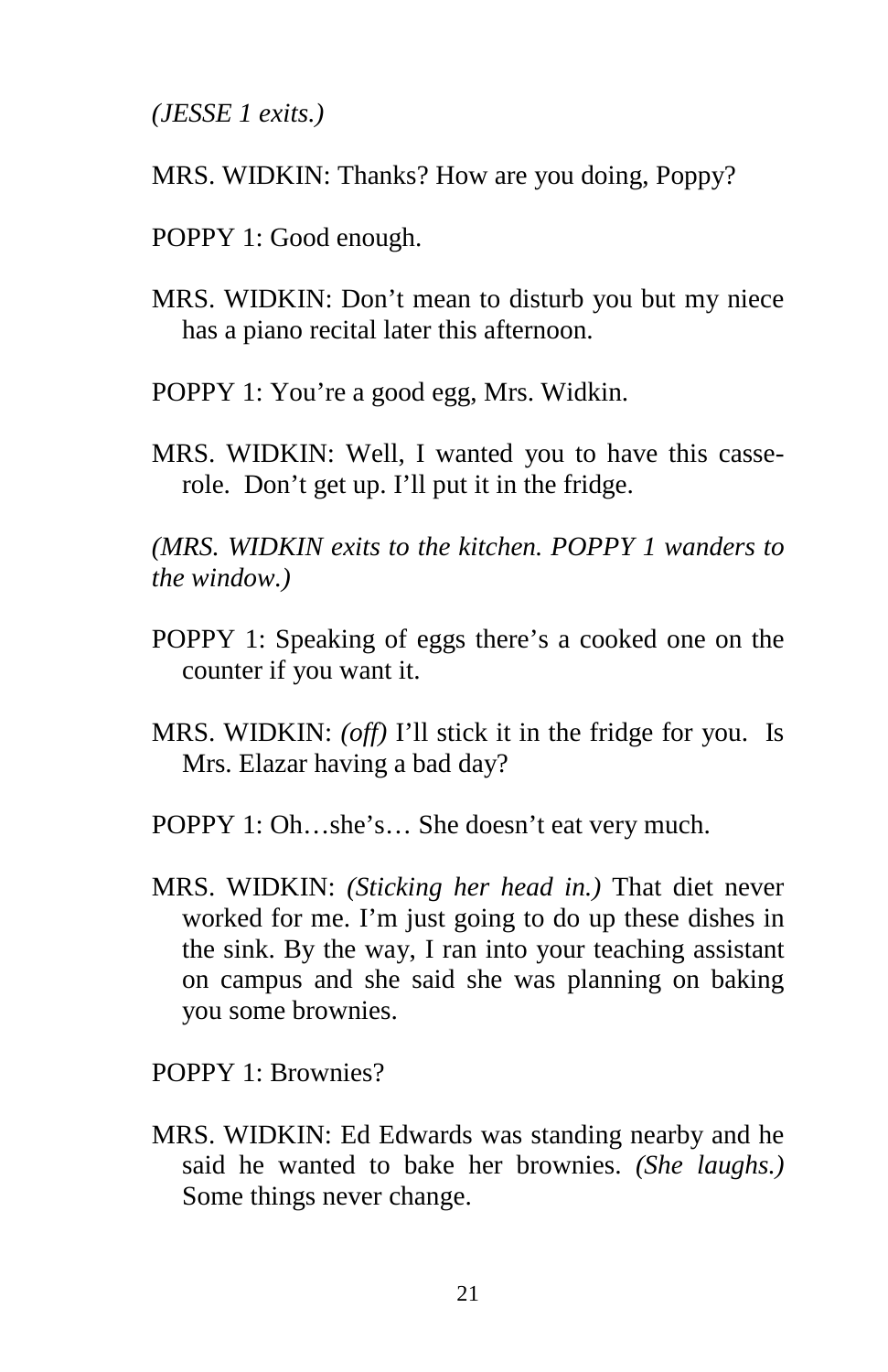POPPY 1: How's Dean Collier?

MRS. WIDKIN: Doing much better.

*(She exits to the kitchen.)* 

POPPY 1: There's a Rufus hummingbird in the garden!

MRS. WIDKIN: *(off)* Yea, Rufus!

- POPPY 1: I really should get out there more. Pull some weeds. *(He stands looking at the garden. He notices an insect climbing the glass. He calls out.)* A ladybug! *(To himself.)* Sound like an idiot… but nature is so damn specific. Each little thing so uniquely itself. So dependent on everything around it being exactly what it is. Including an automatic sprinkler system. *(Calling out.)*  Because man is a part of nature too!
- MRS. WIDKIN: *(off)* Just a minute!
- POPPY 1: My memory banks tell me that, yes indeed, this is Coccinella septempunctata. But this exact shade of red-orange can't be reproduced. Even a photograph… the movement is lost, the mighty aphid-crushing mandible, the hour, the atmosphere, the glass… the not-soclean glass …
- MRS. WIDKIN: *(Standing in the doorway.)* What did you say?
- POPPY 1: … because there's still me standing here with my life experiences looking at that damned insect with my eyes and that… specificity… that incredible specificity.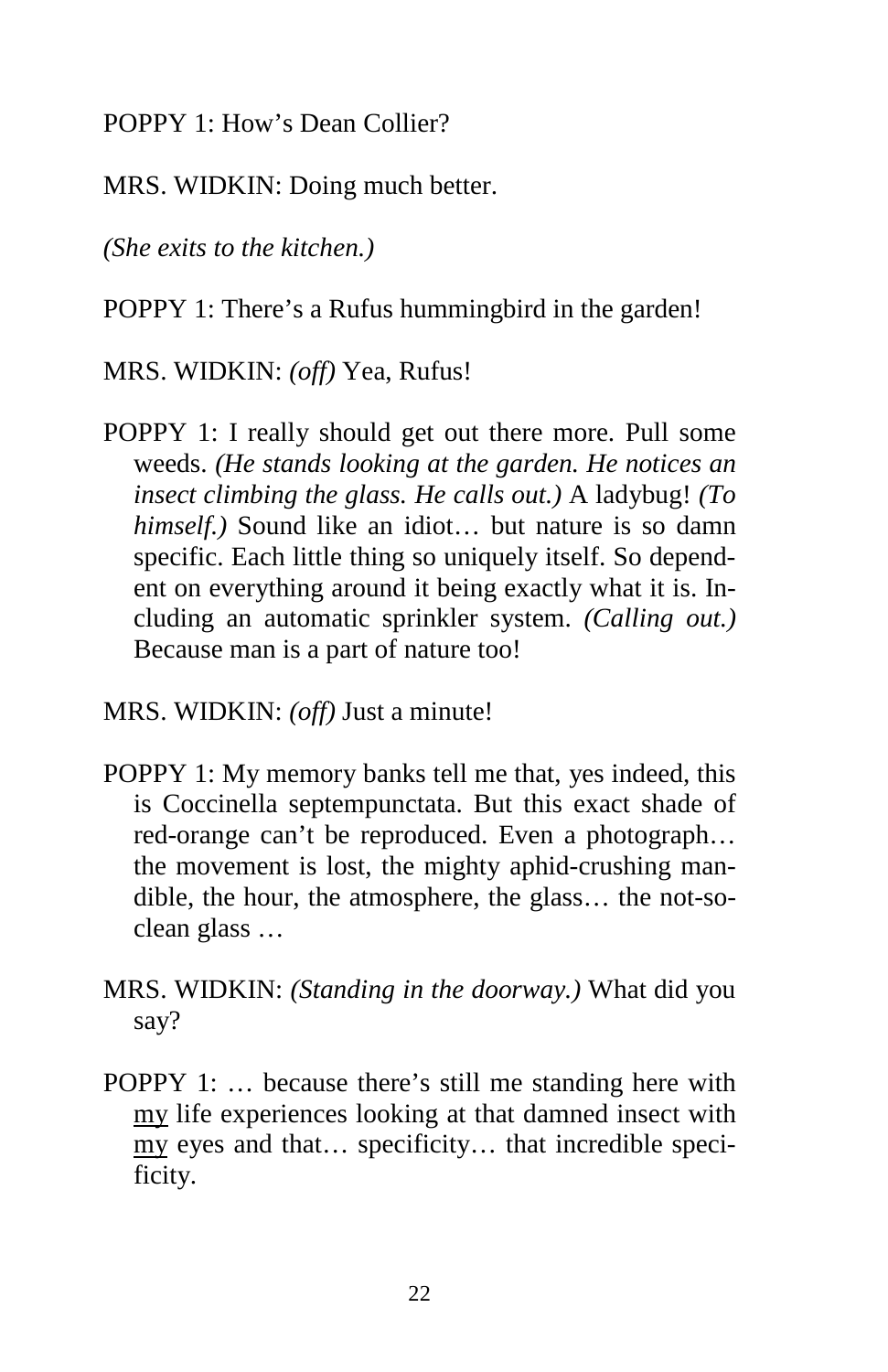MRS. WIDKIN: You miss teaching, don't you? I'll be done in a moment.

*(MRS. WIDKIN exits.)* 

POPPY 1: You get one look, one pass through, no shot at having made different choices. There! The genetic shell opens, those tiny wings… she's gone.

*(POPPY 1 watches the Lady Bug fly off, returns to his chair,)* 

*(JESSE 3 enters wearing the tattered remains of her wedding dress. She carries the shears and cuts at it. It's a hopeless, shredded mess, but still constricting. Using her key, MRS. WIDKIN, with her ever-present purse, enters by the front door carrying the broken painting and a foil covered casserole. They stare at each other.)* 

JESSE 3: My best friend died.

MRS. WIDKIN: I'm sorry.

JESSE 3: Lillian Stewart, gone. She was the last one.

MRS. WIDKIN: That must be hard.

- JESSE 3: There's no one left. *(MRS. WIDKIN looks at the shredded dress. JESSE 3 looks at the broken painting.)*  I never liked it.
- MRS. WIDKIN: Your wedding dress?
- JESSE 3: The painting.
- MRS. WIDKIN: *(Looking at the painting.)* Well, it's trash now.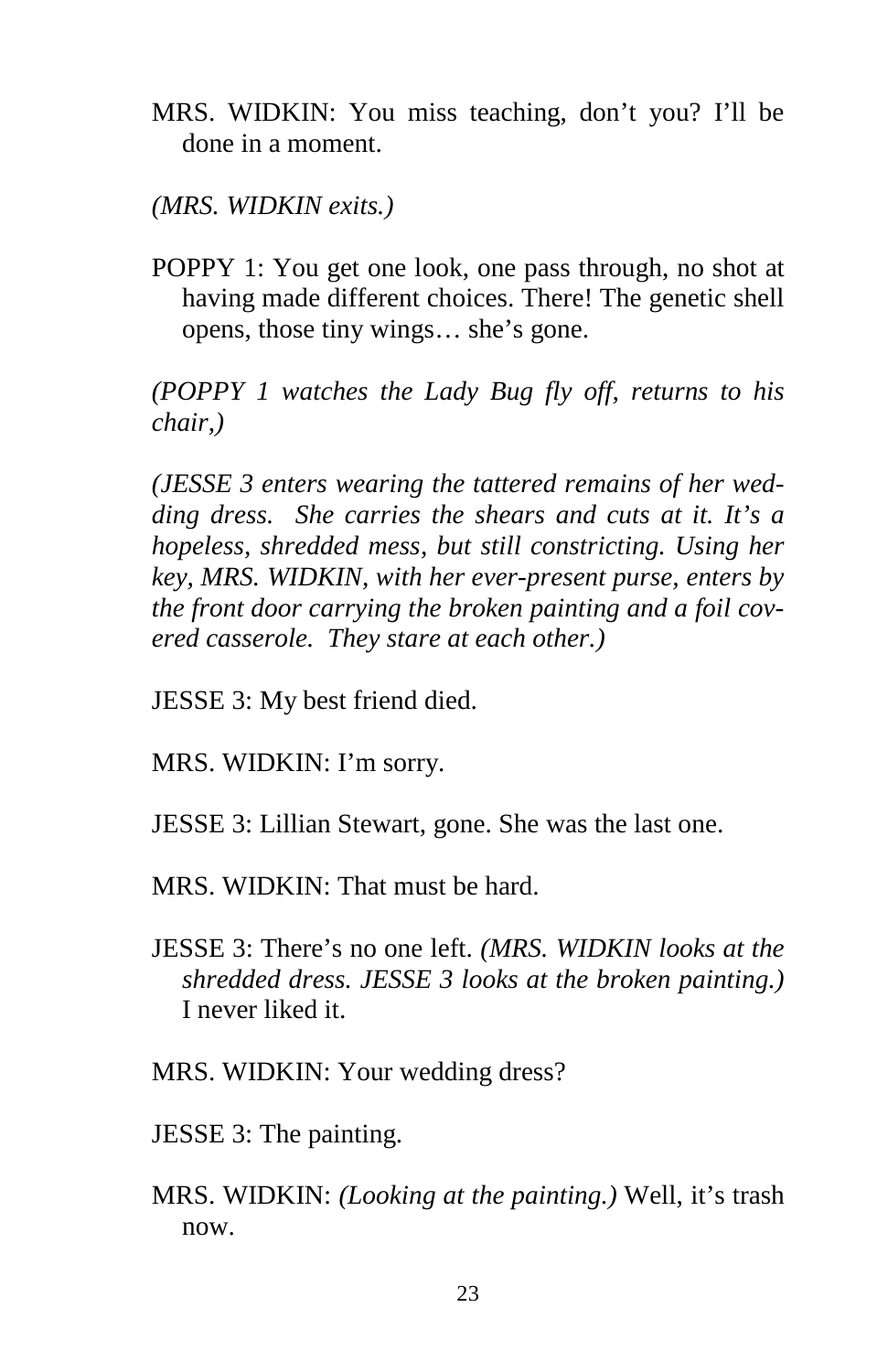- JESSE 3: *(Looking at the dress.)* I just wanted to wear it one more time.
- MRS. WIDKIN: Let me put this in the fridge and I'll help you out of that.
- *(MRS. WIDKIN exits to the kitchen.)*
- POPPY 1: If life is specific does that mean death is a lack of specificity?

*(JESSE 3 pulls at the dress, until it lies at her feet. MRS. WIDKIN re-enters and sees what's happened.)* 

MRS. WIDKIN: Well, that's two for the trash. Step out of it.

*(MRS. WIDKIN holds JESSE 3's hand to help her balance.)* 

- JESSE 3: Where was this flesh yesterday? Hiding in the sofa? It glommed onto me while I napped?
- MRS. WIDKIN: You're not fat.

JESSE 3: I'm a woman, not a Shar Pei.

MRS. WIDKIN: Why don't you go change?

*(MRS. WIDKIN watches JESSE 3 trundle off to the bedroom. She picks up the dress and heads toward the kitchen but the phone rings. MRS. WIDKIN answers it.)* 

MRS. WIDKIN: Elazar Residence. *(Alison: Mrs. Widkin? I'm so glad you're there.)* Hi Alison. *(Alison: She won't answer when you're not there.)* I know. I stopped calling weeks ago. She doesn't answer the door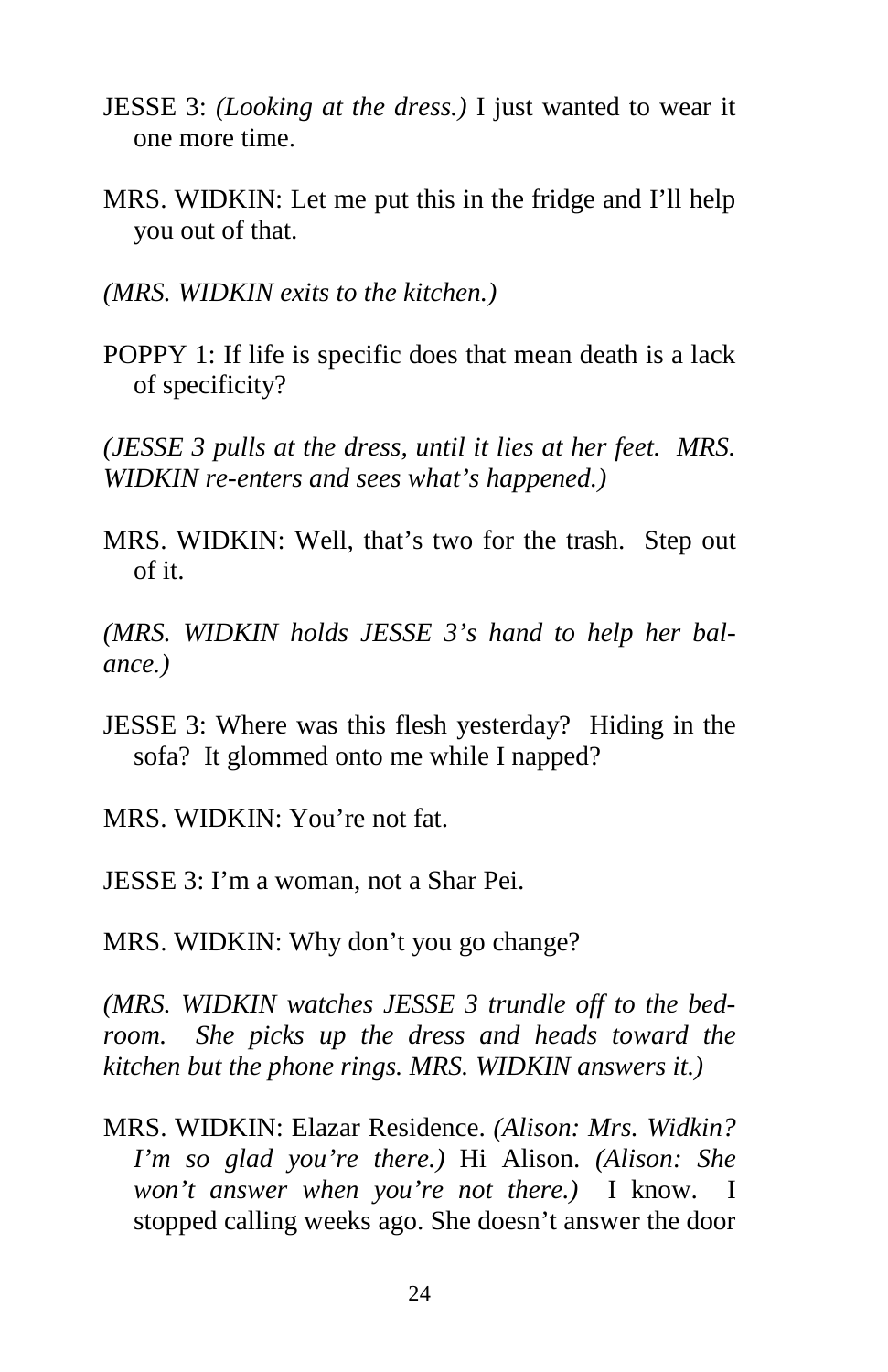either. I had a key made. *(Alison: Can I talk to her?)*  Well, let's give it a try. *(She covers the mouthpiece on the phone and hollers to JESSE 3.)* Mrs. Elazar! Your daughter's on the phone!

JESSE 3: *(off)* Fuck her! And fuck gravity!

MRS. WIDKIN: She's not having a good day. *(Alison: Why won't she at least talk to me?)* She will. I'll keep after her. She'll call you when she's ready. *(Alison: Tell her I send my love. God knows why.)* I'll tell her, sweetie. *(She hangs up and goes to the hallway and calls out.)* Alison sends her love! *(She waits for a response but doesn't get one.)* You can speed dial her by pressing star one if you change your mind!

*(MRS. WIDKIN exits to the kitchen and a moment later reenters drying her hands on a dishtowel.)* 

MRS. WIDKIN: All done, Poppy.

*(She exits to the kitchen.)* 

POPPY 1: Thank you. I would have gotten to them eventually.

MRS. WIDKIN: *(Off)* My pleasure. *(She re-enters without the dishtowel but with her purse.)* Are you in pain?

POPPY 1: Some.

MRS. WIDKIN: You want me to get you a pill?

POPPY 1: I have some in the kitchen. I'll take one in a minute.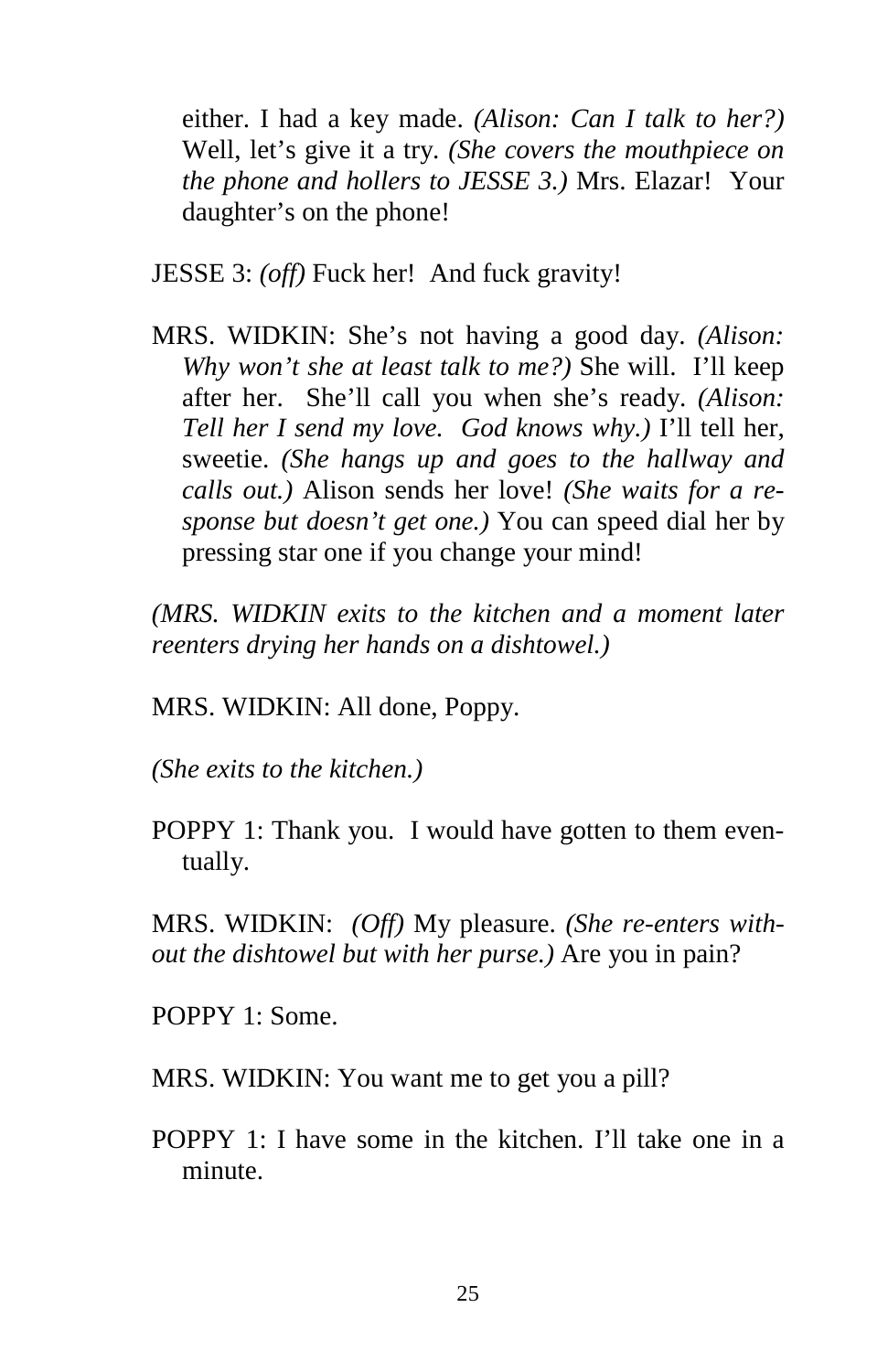MRS. WIDKIN: How's your supply?

- POPPY 1: I'm seeing the doctor later.
- MRS. WIDKIN: You have an appointment?
- POPPY 1: Four-thirty.
- MRS. WIDKIN: Hmm. I could skip the recital.
- POPPY 1: No need, I'm getting used to cabs.
- MRS. WIDKIN: Do me a favor. Call me on my cell when you're done. Maybe I can swing by and get you.
- POPPY 1: I will do you that favor.
- MRS. WIDKIN: Good. Everyone on campus misses you so much.
- POPPY 1: I miss you all. More than I can say.
- MRS. WIDKIN: Call me?
- POPPY 1: Of course.
- *(MRS. WIDKIN exits the front door.)*
- POPPY 1: Jess?! Jesse?!

*(No answer. POPPY takes up his book.)* 

*(MRS. WIDKIN enters from the kitchen and starts going through the mail. She calls out to JESSE 3.)*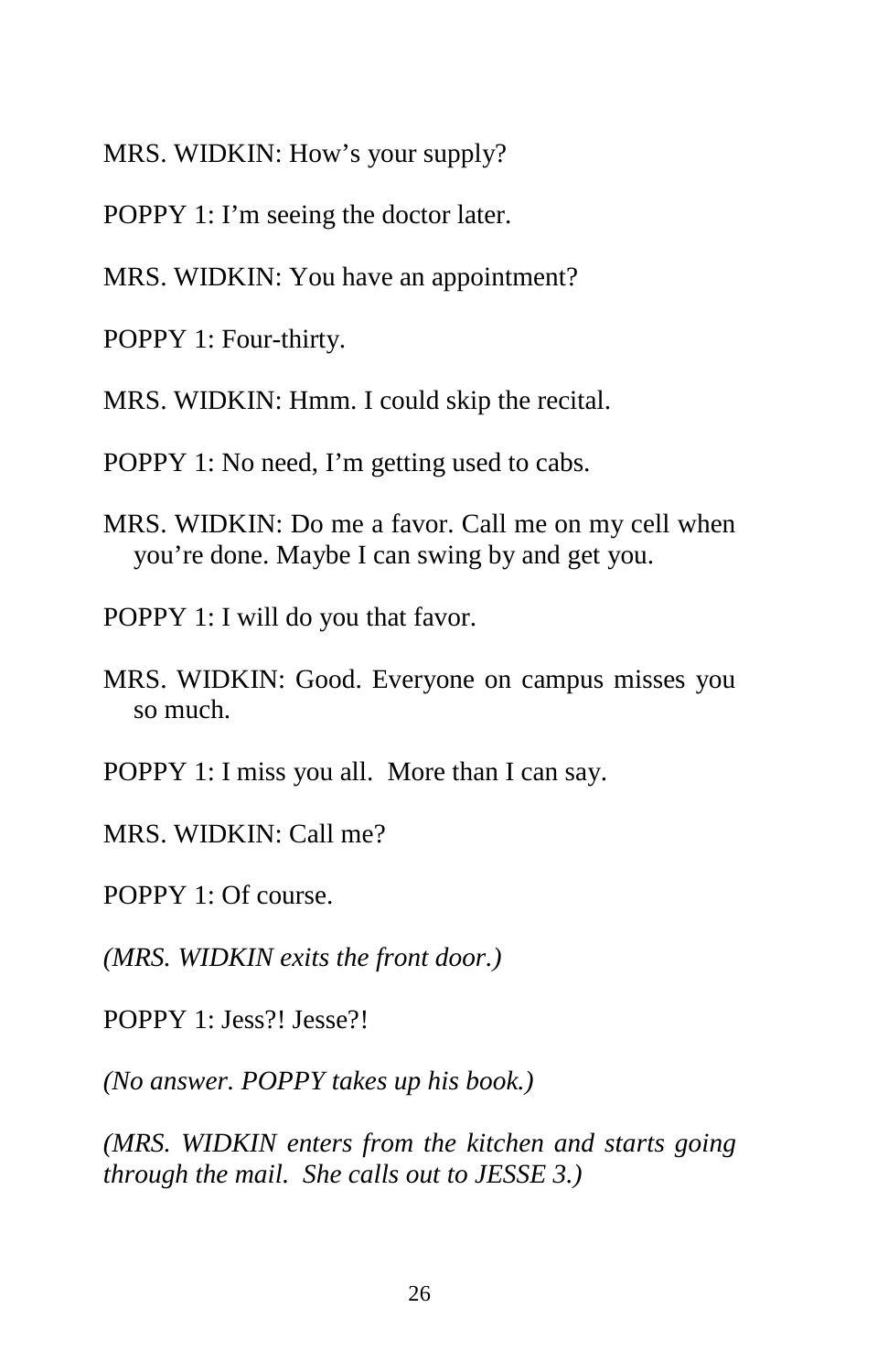MRS. WIDKIN: Jesse?! Your check arrive? *(Spoken to herself, but not unkindly.)* Not that you'd notice. *(Loud again.)* I think you should see an increase this month. You get his full amount now.

*(MRS. WIDKIN continues opening mail and places the bills in her purse. JESSE 3 reenters still wearing her slip but with the addition of a bowtie and sports jacket of Poppy's. MRS. WIDKIN doesn't notice at first.)* 

- MRS. WIDKIN: Are these all the bills? You're very low on cash but it's only a few days…
- JESSE 3: Star one is Poppy's office.
- MRS. WIDKIN: That number was reassigned. That's why you kept getting the history department. We have to order more checks…
- JESSE 3: I didn't give you permission to change it!
- *(MRS. WIDKIN turns and sees how she's dressed.)*
- MRS. WIDKIN: Are you missing him?
- JESSE 3: You don't see him do you?
- MRS. WIDKIN: Why don't you put on your pretty blue print?
- JESSE 3: Why?
- MRS. WIDKIN: This might be a good day to check out the senior center.
- JESSE 3: I don't like old people.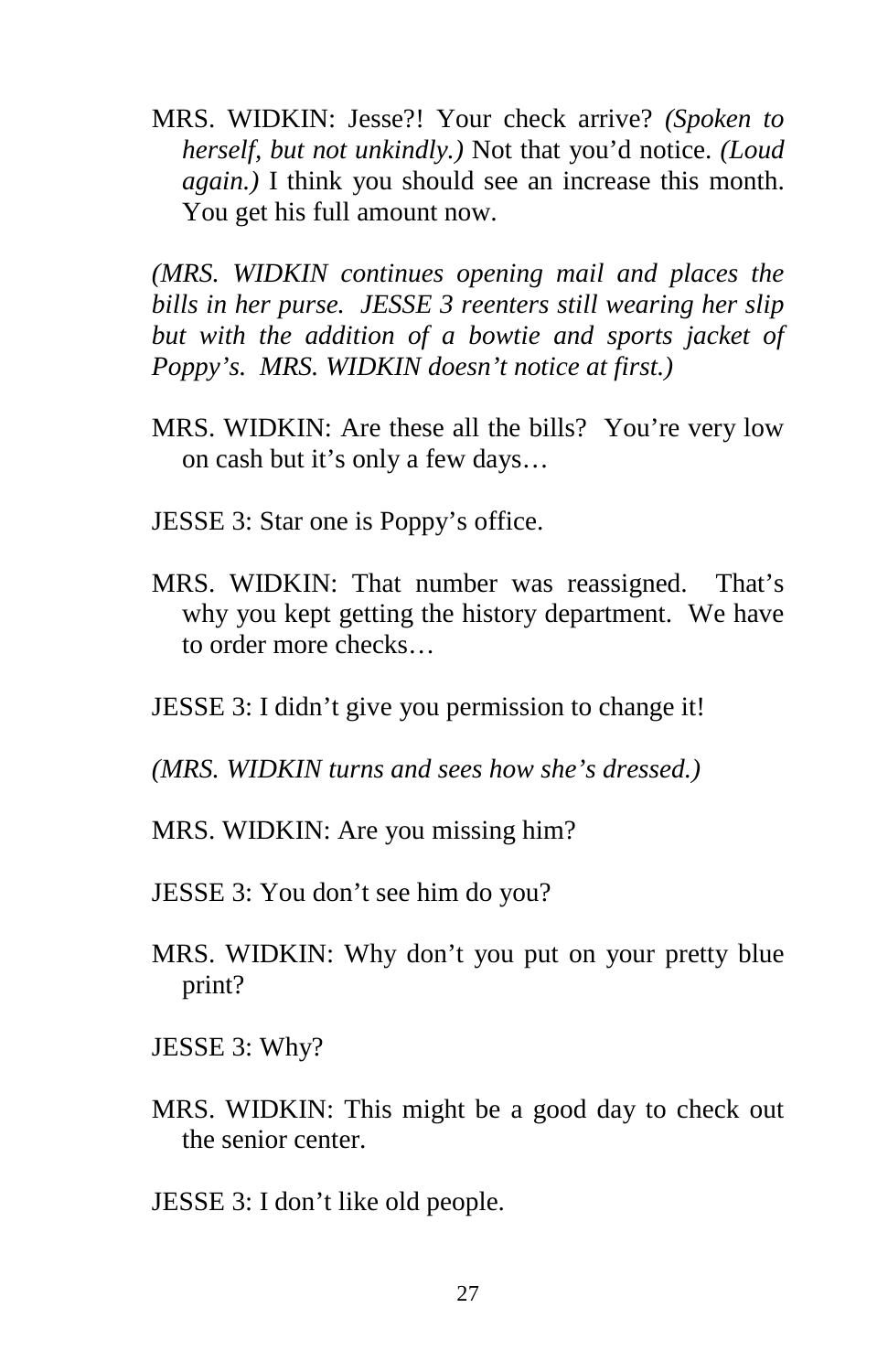- MRS. WIDKIN: It would do you good to get out and mingle.
- JESSE 3: I smell.
- MRS. WIDKIN: Are you bathing properly?
- JESSE 3: It doesn't wash off.
- MRS. WIDKIN: Well, that's why God invented Shalimar.
- JESSE 3: My bladder leaks. No one will ever touch me again.

*(MRS. WIDKIN moves to her side and puts her arms around JESSE 3.)* 

- MRS. WIDKIN: How about a nice hot bath with bath oil?
- JESSE 3: I feel like I'm in an airplane looking down at my life. And it goes on and on and I just want the damn plane to land somewhere. I don't care where, just let me the fuck off the plane!
- MRS. WIDKIN: Let's get you cleaned up.

*(They exit to the hallway.)* 

*(We hear JESSE 2's laughter.)* 

JESSE 2: *(off)* Hurry Poppy!

POPPY 2: *(off)* Now look. I dropped the keys.

JESSE 2: *(off)* I may have to pee on the lawn!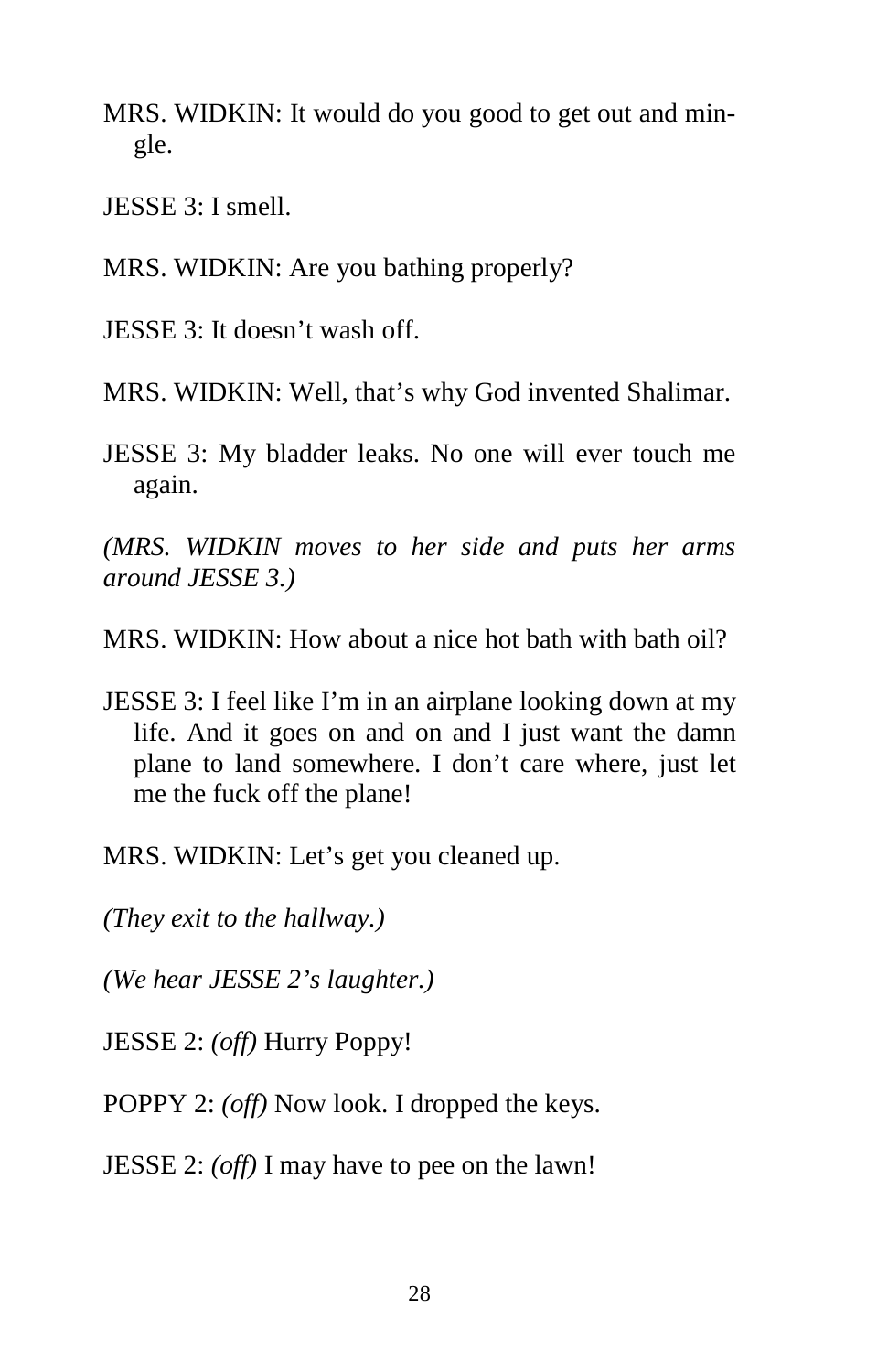POPPY 2: *(off)* Hold your horses, hold your horses.

JESSE 2: *(off)* Then what would the neighbors say?

POPPY 2: *(off)* Here we go.

*(The front door opens and POPPY 2 and JESSE 2 enter, slightly breathless and not at all in a bad mood considering where they've been. JESSE 2 immediately runs to a hall powder room.)* 

- POPPY 2: I got you home as fast as I could. Didn't I?
- JESSE 2: *(off)* Oh Poppy, the look on that man's face! He was all puffed up like a puffer fish!
- POPPY 2: *(chuckling)* I know.
- JESSE 2: *(off)* He was so mad… and Poppy, you really did run that red light.
- POPPY 2: *(chuckling)* I know.
- JESSE 2: *(off)* You must be more careful.
- POPPY 2: I didn't see him. I was blinded by your breasts.
- JESSE 2: *(returning)* My breasts?
- POPPY 2: I meant to say beauty but your breasts just slipped out.
- JESSE 2: Flirt!
- POPPY 2: Wishful thinking.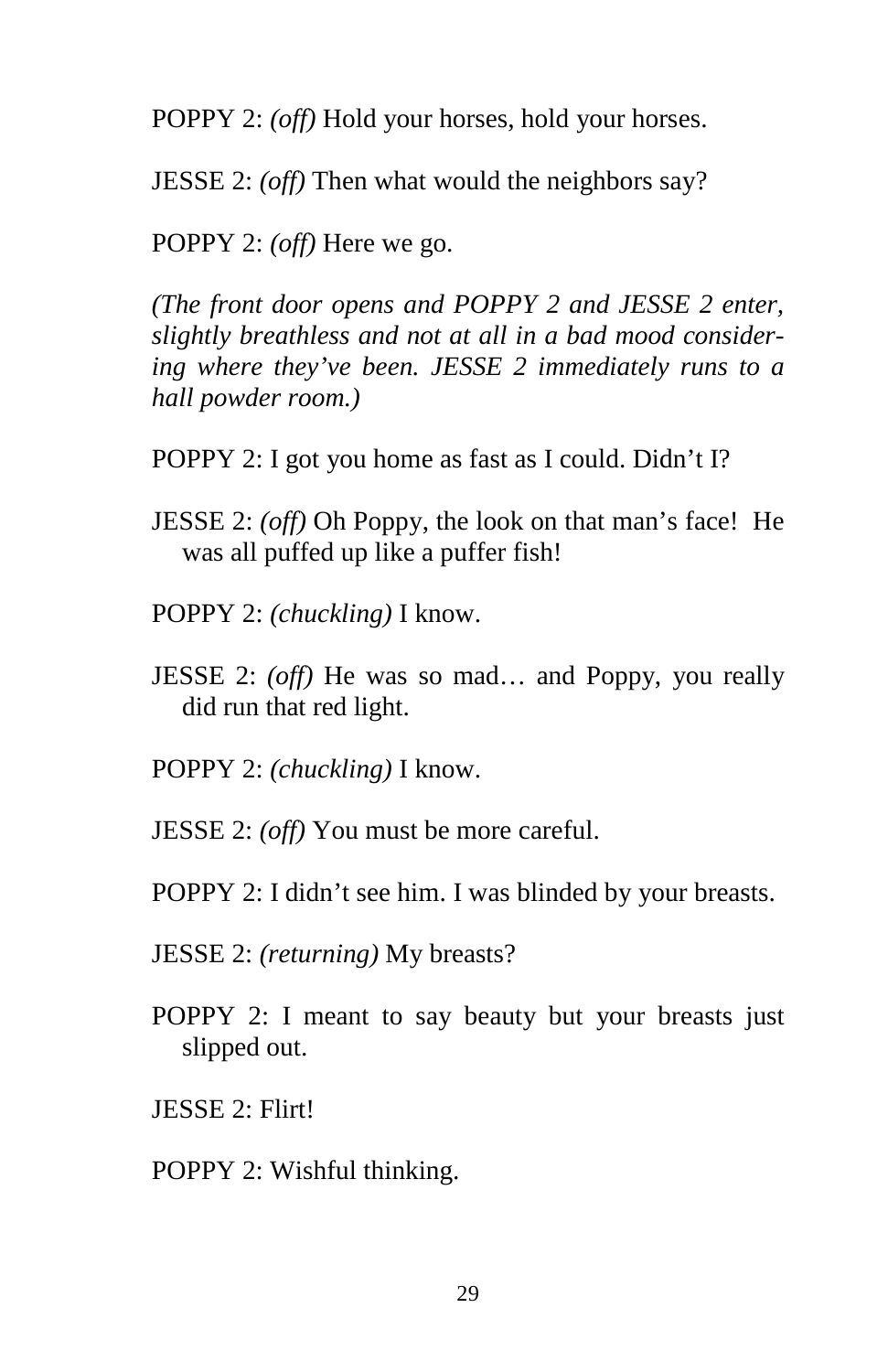- JESSE 2: You don't have to wish, Poppy, just ask. But not while you're driving.
- POPPY 2: Is there something I can help you off with?
- JESSE 2: Hold your horses. How about I fix us lunch and then we can go relax.
- POPPY 2: Can't help it, funerals makes me horny.
- JESSE 2: I'm going to pay closer attention to the obituaries. Poor Lillian Stewart, fourteen years without her husband. She never seemed the same after Sam died. I thought her daughter looked very elegant in that black shift. I wish I could be elegant.
- POPPY 2: You looked lovely, Jess, as always.
- JESSE 2: You were blinded.

POPPY 2: Yes.

JESSE 2: Dazzled.

POPPY 2: Yes.

JESSE 2: After lunch let's have a nice hot bath together.

POPPY 2: Maybe I should take a Viagra?

JESSE 2: Wouldn't Cialis last longer?

POPPY 2: She-devil!

JESSE 2: Don't let these kindly wrinkles fool you.

*(JESSE 2 goes to the kitchen)*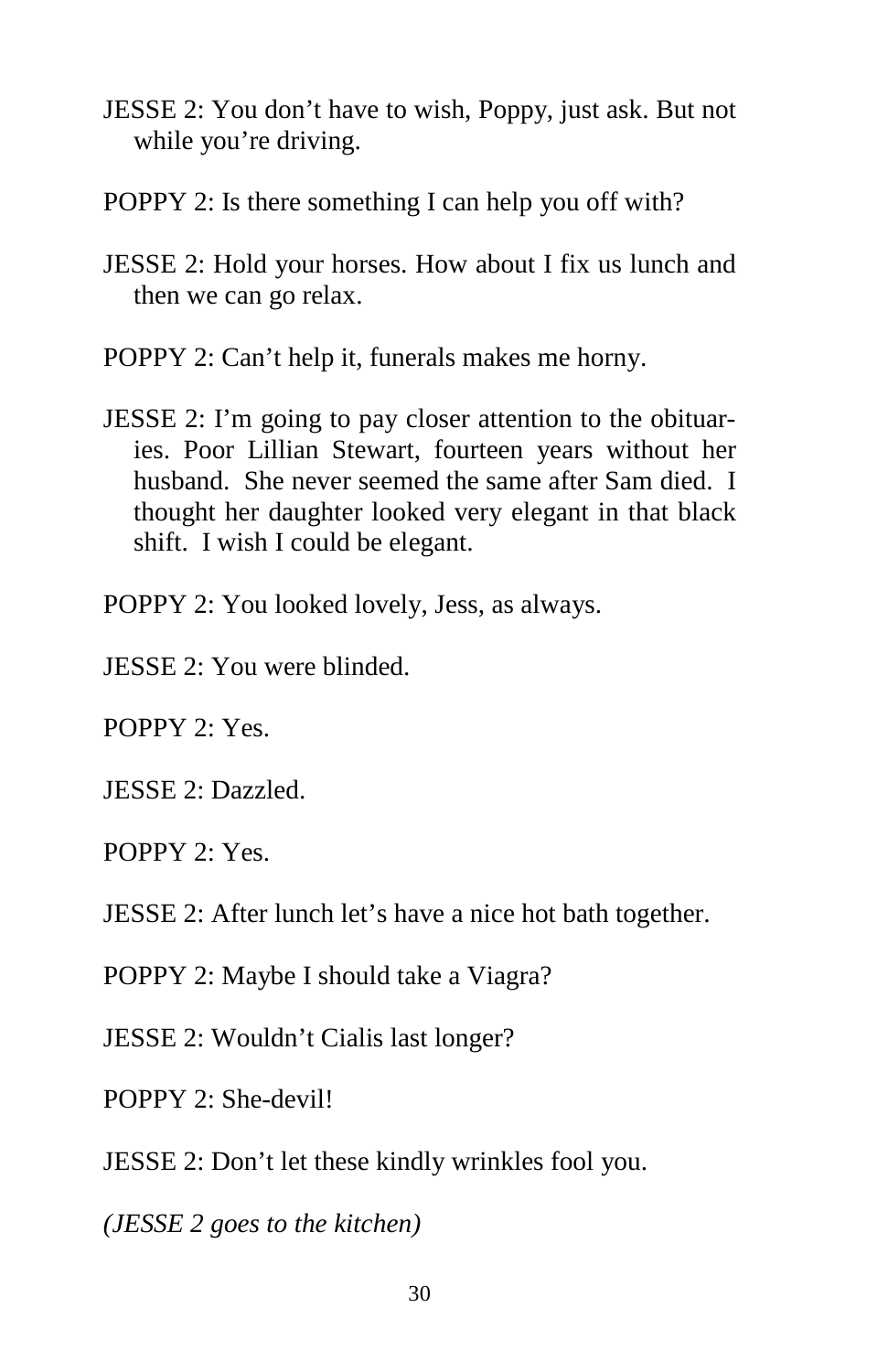- POPPY 2: Shall I get out your favorite video?
- JESSE 2: *(off)* Which one?

POPPY 2: Rin Tin Tin and the Lusty Ladies?

- JESSE 2: *(off)* Who's going to play Rin Tin Tin?
- POPPY 2: Woof!
- JESSE 2: *(off)* Maybe I'm more in the mood for The Creature from the Black Lagoon Meets The Fifty-Foot Woman.
- POPPY 2: I'll get out the rubber sheet.
- JESSE 2: *(off)* Ouch!
- POPPY 2: That was in reference to the Black Lagoon.
- *(JESSE 2 brings in two small glasses of cranberry juice.)*
- JESSE 2: There is surgery I could have that might help.
- POPPY 2: Not a problem for me, my love. I like my women wet.
- JESSE 2: Said the-one-who-can't-pee to the-one-whocan't-not-pee.

*(JESSE 2 returns to the kitchen. POPPY 2 wanders to the window.)* 

POPPY 2: It's only urine… Between us we have one properly functioning bladder.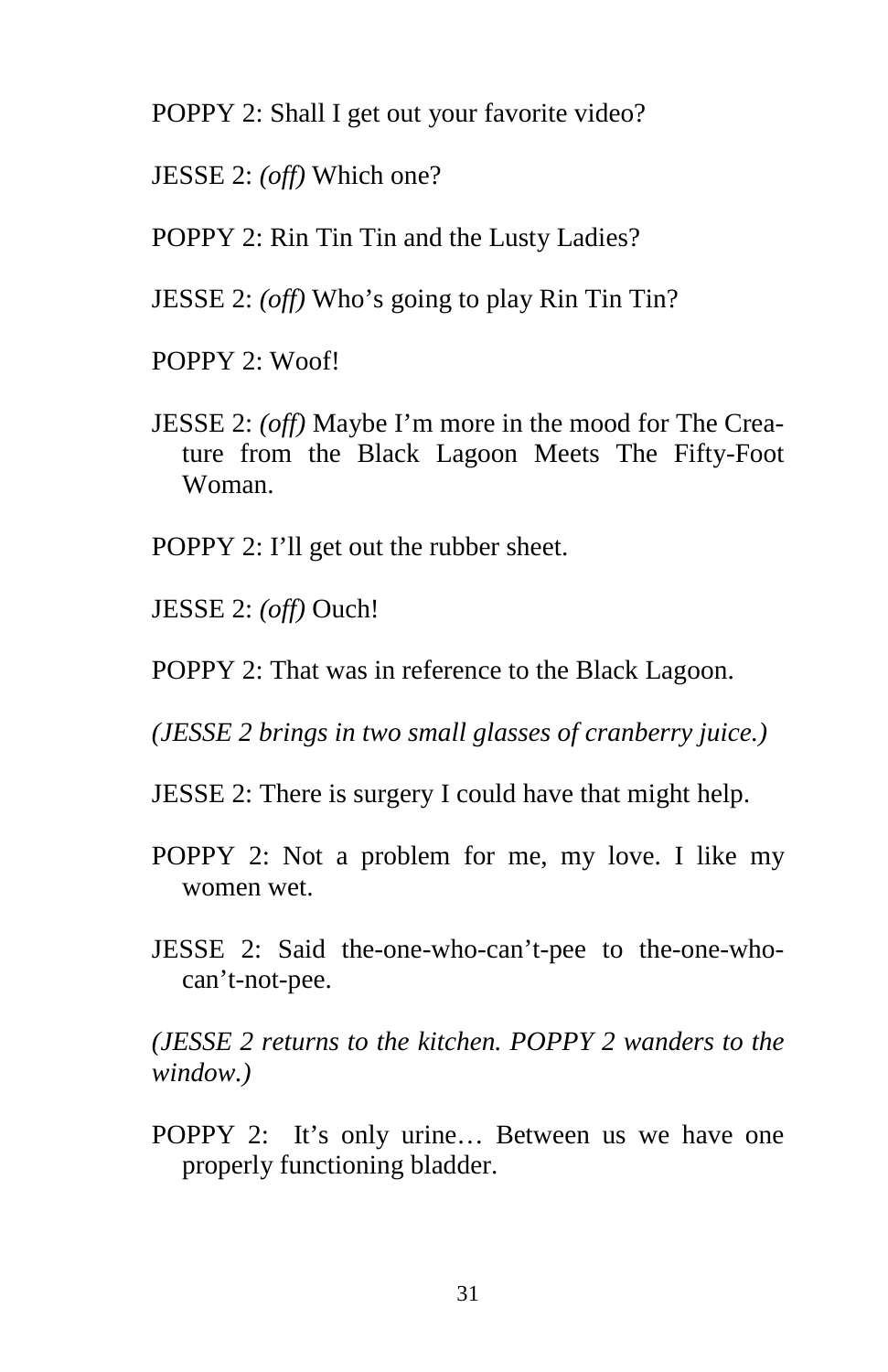*(JESSE 2 appears in the doorway and they laugh together. She disappears again.)* 

- JESSE 2: *(off)* Maybe I should makes some phone calls. Find out exactly what it costs.
- POPPY 2: Smarty-pants is hopping across the lawn.
- JESSE 2: *(off)* Smarty-pants the Corvid?
- POPPY 2: The very same. AKA Crowsfeet.
- JESSE 2: *(off)* I know all about crowsfeet.
- POPPY 2: So does Smarty-pants.
- JESSE 2: *(off)* You and Smarty-pants are a comfort to me in my old age.
- POPPY 2: So black he's almost iridescent. Nothing else is the color of a crow. I really need to get out there more.

*(POPPY 2 feels a pain. JESSE 2 enters with two small paper plates, each with a half sandwich on it. She sets them on the coffee table so they can sit side by side on the sofa.)* 

POPPY 2: Life just gets more precious.

JESSE 2: Doesn't it.

- POPPY 2: What've we got?
- JESSE 2: Pickle and potato chip sandwiches on buttered white bread.
- POPPY: Oh my Gawd! Weight Watchers?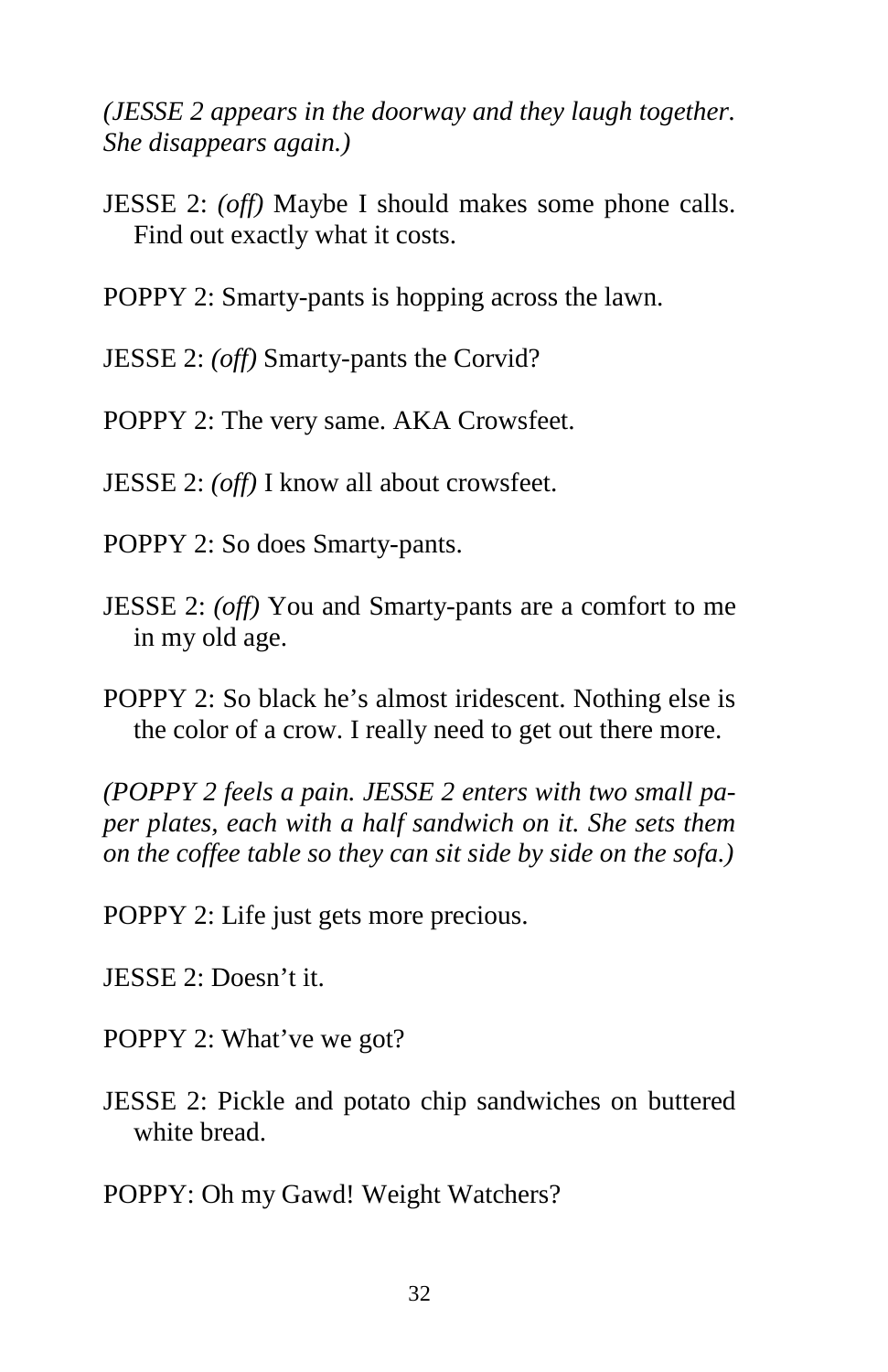*(The doorbell rings.)* 

JESSE 2: I'll get it.

*(JESSE 2 goes to the door.)* 

POPPY 2: I'm ravenous but I will be polite and wait. *(He sneaks a bite of his sandwich and chews rapidly.)* 

JESSE 2: Mrs. Widkin, how nice! Come in.

*(MRS. WIDKIN enters with her ever-present purse and a casserole.)* 

MRS. WIDKIN: I really can't stay. How are you, Poppy?

- POPPY 2: *(Caught with his mouth full.)* Fine, Mrs. W. You?
- MRS. WIDKIN: Same old. Took the day off to run errands. I just wanted to drop off this casserole.
- JESSE 2: I'll take it.
- MRS. WIDKIN: I'll put it in the fridge for you. Go back to your lunch.
- JESSE 2: No problem, I'll take it. *(MRS. WIDKIN reluctantly hands it over.)* I so appreciate your casseroles Mrs. Widkin. We're almost finished with the last one.
- *(JESSE 2 heads off to the kitchen.)*
- POPPY 2: *(His voice lowered.)* In her own sweet way, my wife is a bit of a control freak.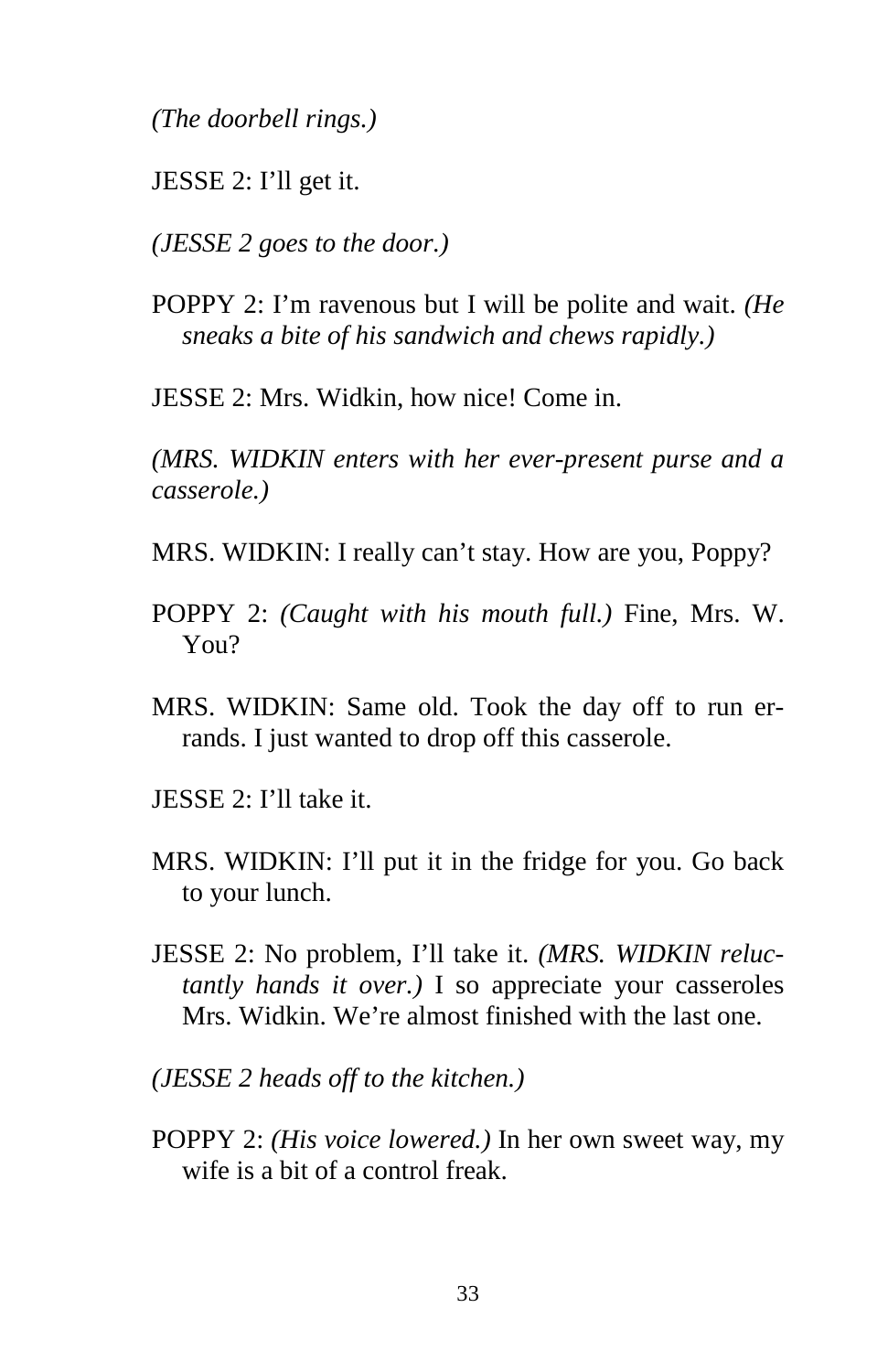- MRS. WIDKIN: *(She winks at POPPY 2. Calling out…)* I should have called. Mrs. Elazar, I hope I'm not barging in.
- JESSE 2: *(off)* Nonsense! It's sweet of you to think of us so often.
- MRS. WIDKIN: Well, I must be off. I have my niece's recital this afternoon.
- *(JESSE 2 returns.)*
- JESSE 2: What fun!
- POPPY 2: Thank you for the casserole.
- MRS. WIDKIN: Call me if you need me.
- JESSE 2: I keep your phone number in my purse.
- MRS. WIDKIN: Don't hesitate to use it.
- *(MRS. WIDKIN exits.)*
- JESSE 2: We have three casseroles in the freezer. You'd think she'd notice she's not getting the dishes back.
- POPPY 2: All tuna and macaroni?
- JESSE 2: Beats frozen Weight Watchers.
- POPPY 2: I poop better when I have vegetables.
- JESSE 2: Tell me more.
- POPPY 2: *(Chuckling.)* The bits of celery are special.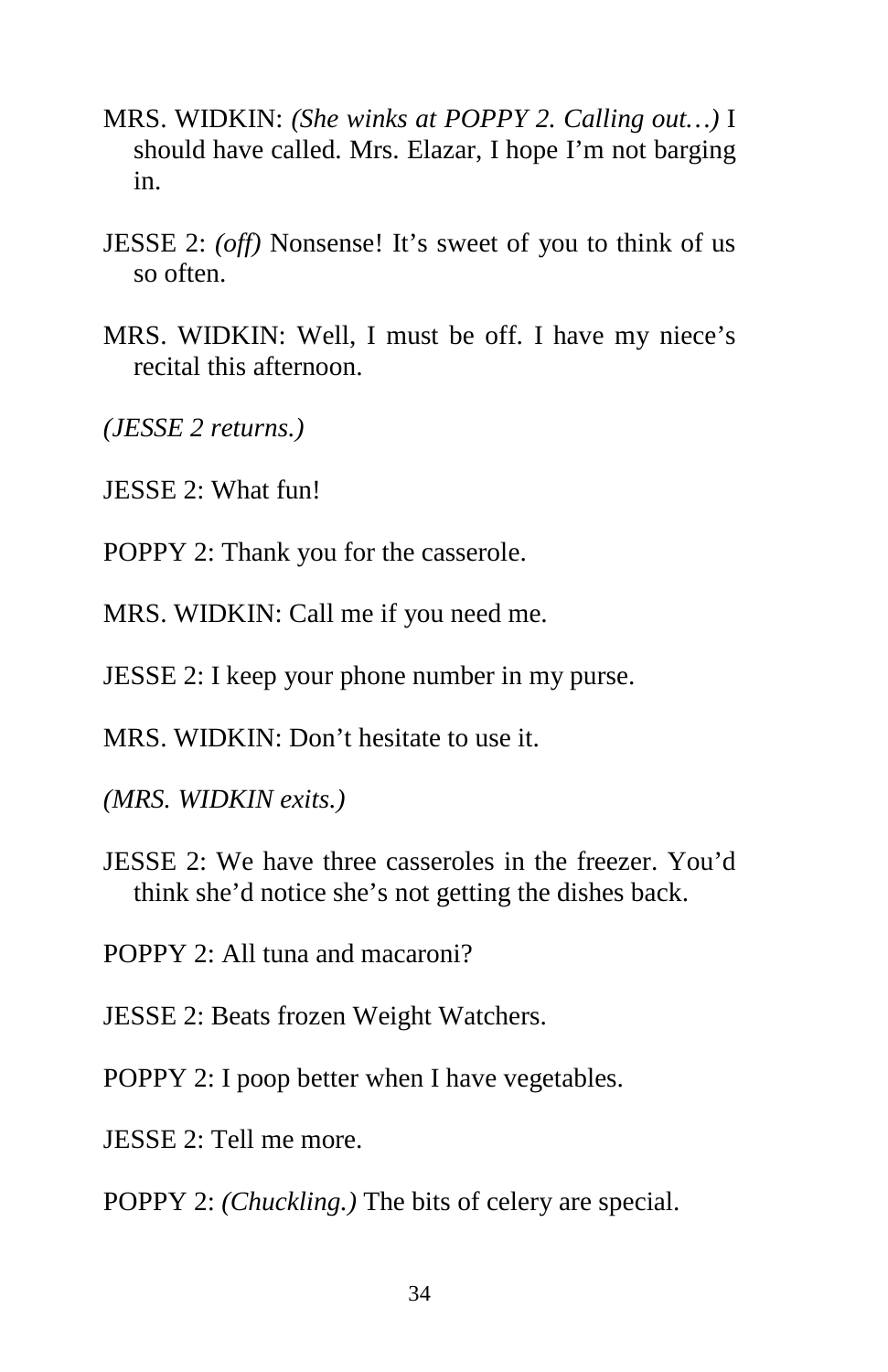JESSE 2: She's very fond of you.

POPPY 2: And we're fond of her. Am I right?

- JESSE 2: There might be one or two people we're more fond of… she said, trying not to end a sentence with a preposition.
- POPPY 2: I think I prefer these with mayonnaise.
- JESSE 2: We're out. *(beat)* Pops…
- POPPY 2: What, my love?
- JESSE 2: I've been thinking.
- POPPY 2: *(His mouth full.)* Mepf?
- JESSE 2: Maybe it's time we gave up the car.
- POPPY 2: Ohhhh… You think I'm getting dangerous?
- JESSE 2: Well, if it were just us, or the odd telephone pole, I wouldn't worry… but there are other people on the road. Innocent people.
- POPPY 2: I'm a menace to society?
- JESSE 2: You're a great gift to me.
- POPPY 2: It would make life more difficult. What if I promise to be more careful? Locked, up-right position. Maintain focus at all times.
- JESSE 2: That little market… Alan's? They do home delivery. It's not that much more expensive.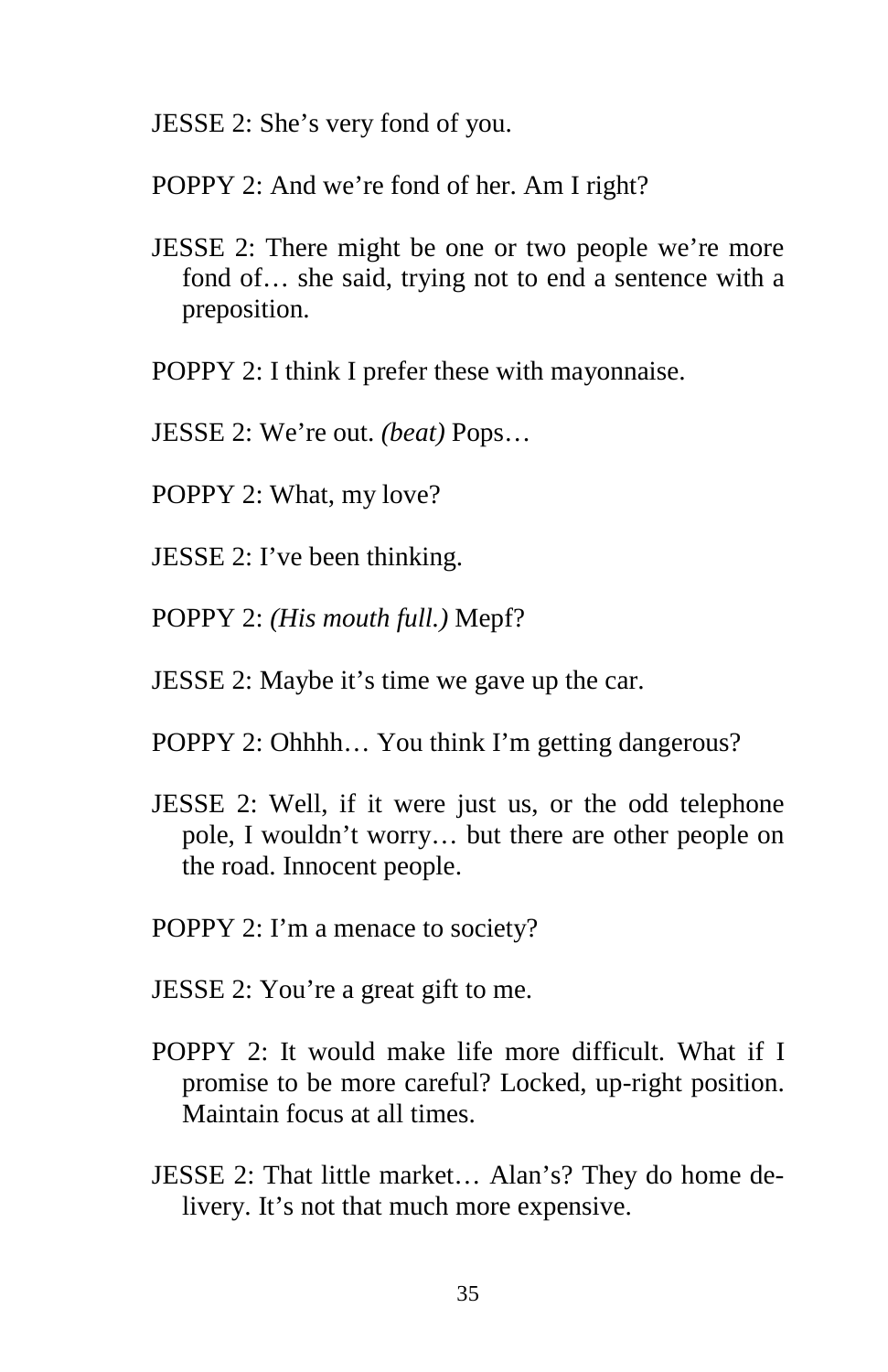- POPPY 2: You have been thinking.
- JESSE 2: I understand that this is not an easy topic for a man. It has implications.
- POPPY 2: The implication is that I'm old.
- JESSE 2: That's what happens if you live long enough.
- POPPY 2: I'm a lucky man. And the cancer has been patient until now.
- JESSE 2: We have some time. Think it over, Poppy. We don't have to reach a decision today.
- POPPY 2: You're a wise and wonderful woman.
- JESSE 2: I thought I was a control freak?
- POPPY 2: Ah. You weren't meant to hear that.
- JESSE 2: It's just that when you present people with the best possible alternative, you want them to be smart enough to recognize it. I don't call that control, do you?
- POPPY 2: Sometimes people just have to make their own choices even if it's the wrong one.
- JESSE 2: Still, I wish you hadn't said that to her.
- POPPY 2: My relationship with the Widkin is like a worn old shoe. And I forgot to tell her the most important part. That I love you more than life itself.
- JESSE 2: Silver-tongued devil.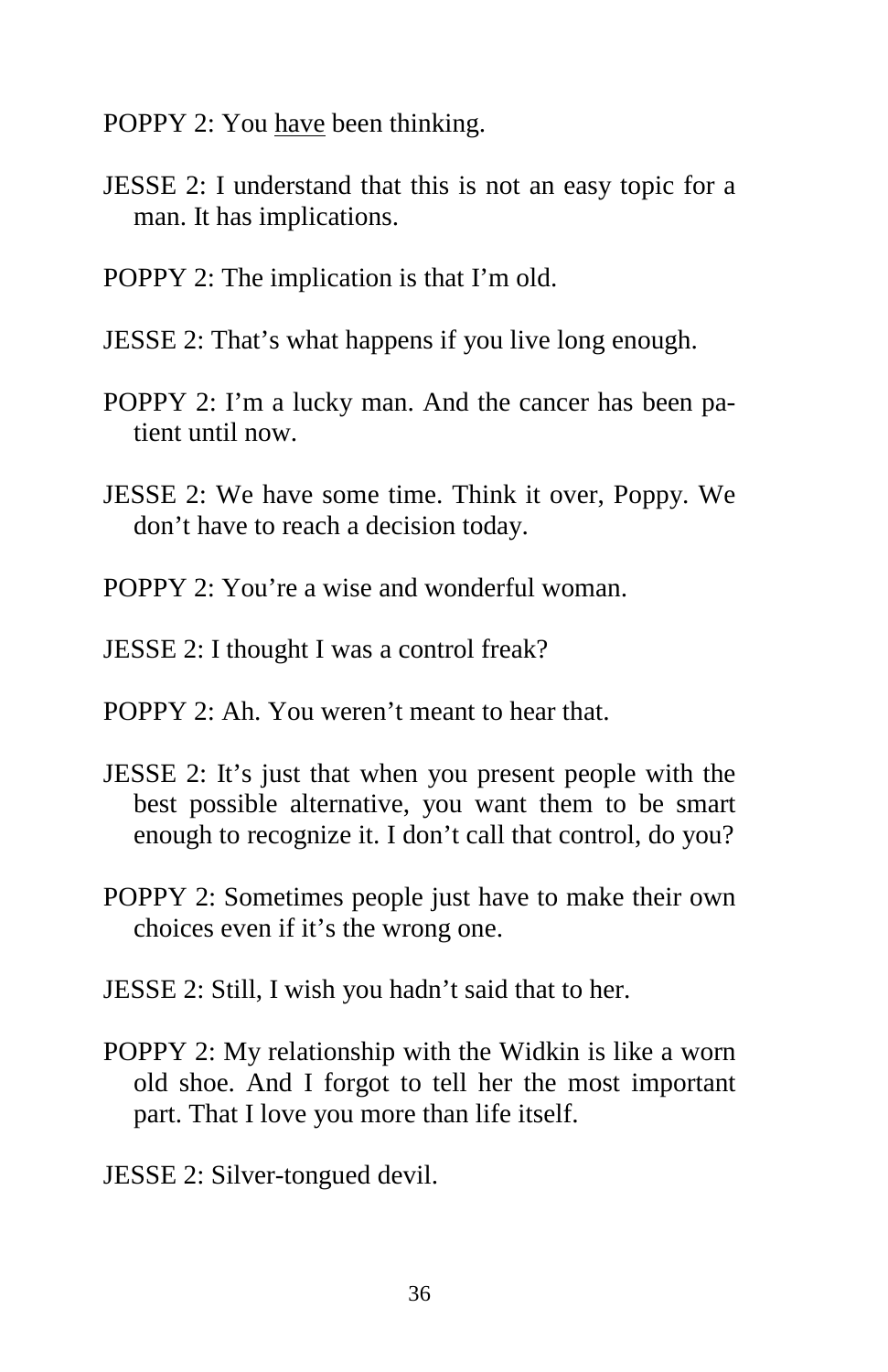POPPY 2: I'll clean up if you start the bath water.

*(She giggles and they exit in different directions.)* 

*(Lights up in the bedroom. MRS. WIDKIN is alone, waiting.)* 

- MRS. WIDKIN: Well, I don't mind. I could pick you up, We could do the early-bird special at Le Café, take in a movie and have you home by 9:30.
- JESSE 3: *(off)* You said I don't have any money.
- MRS. WIDKIN: My treat. Just 'til your check comes. One of these days you're going to get an insurance payout as well.
- JESSE 3: *(off)* When?
- MRS. WIDKIN: Well, I don't know. But when it comes you can treat me. Would you like a massage?
- JESSE 3: *(off)* A what?
- MRS. WIDKIN: A massage. You know, neck and shoulders.

*(JESSE 3 enters in a robe with a towel wrapped around her head.)* 

JESSE 3: Everyone will look at me.

MRS. WIDKIN: If we go out?

JESSE 3: They'll see.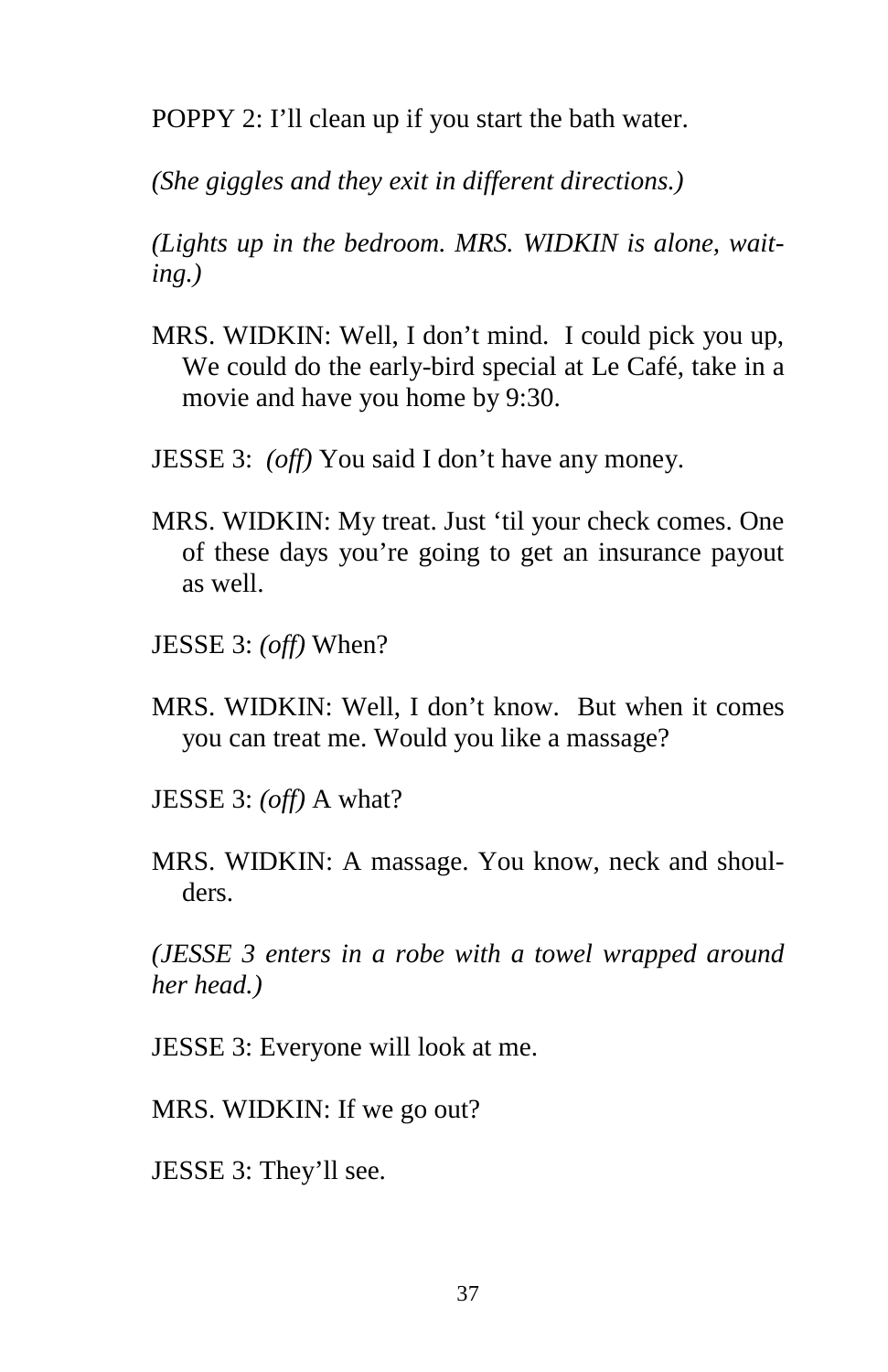- MRS. WIDKIN: What will they see?
- JESSE 3: That my husband deserted me.
- MRS. WIDKIN: He didn't desert you, Jesse. Poppy loved you.
- JESSE 3: So you knew him better than I did?
- MRS. WIDKIN: Differently.
- JESSE 3: Did you…love him?
- MRS. WIDKIN: Of course I loved him.
- JESSE 3: Did you have an affair with him?
- MRS. WIDKIN: No. He was one of my dearest friends.
- JESSE 3: I don't believe you.
- MRS. WIDKIN: You should believe me.
- JESSE 3: All these years… infringing on my happiness.
- MRS. WIDKIN: This is why you never liked me? *(Beat.)*  Mrs. Elazar?
- JESSE 3: Why did you have to buzz around my marriage like that? Buzzing. Couldn't you get a man of your own?
- MRS. WIDKIN: Jesse, there's something you should know. I'm not sexually attracted to men. I don't mean to be unkind, but you caused yourself a lot of suffering for nothing.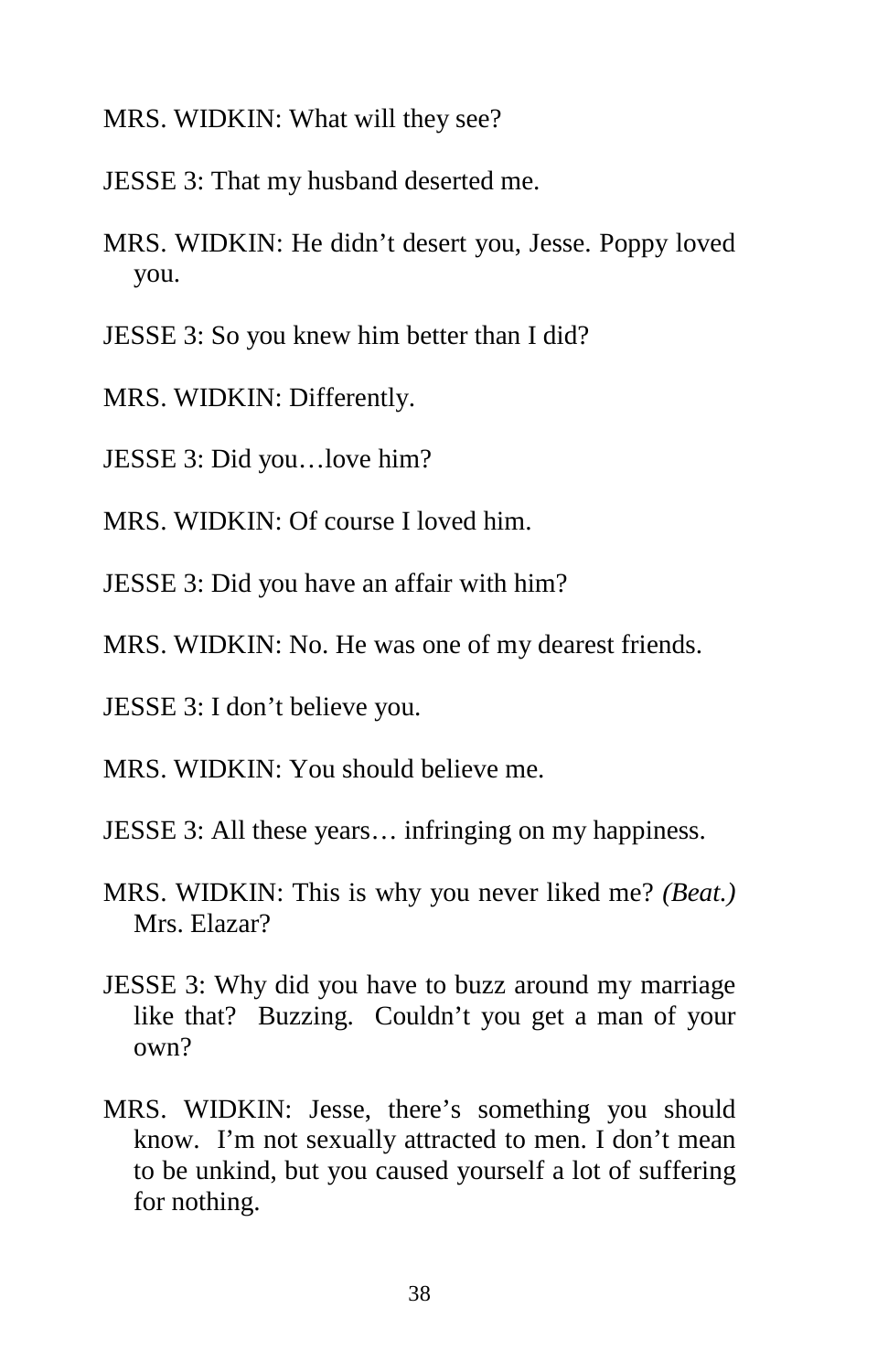- JESSE 3: Did he know?
- MRS. WIDKIN: Yes.
- JESSE 3: He never told me. You're a lesbian?
- MRS. WIDKIN: If you need to put a label on it.
- JESSE 3: Were you always… the way you are?
- MRS. WIDKIN: I didn't always know, but yes, probably. Haven't you always been the way you are?
- JESSE 3: Then why "Mrs." Widkin?
- MRS. WIDKIN: People always assume there is a Mr. Widkin somewhere. Eventually they stop asking.
- JESSE 3: Do you have… a… girlfriend?
- MRS. WIDKIN: Not in a few years.
- JESSE 3: I wonder why he never told me.
- MRS. WIDKIN: Maybe it wasn't important.
- JESSE 3: But… We could have been friends.
- MRS. WIDKIN: We can be.
- JESSE 3: What does that mean?
- MRS. WIDKIN: It means friendship. *(JESSE 3 eyes her.)*  You're not my type, Jesse.
- JESSE 3: You mean old and fat.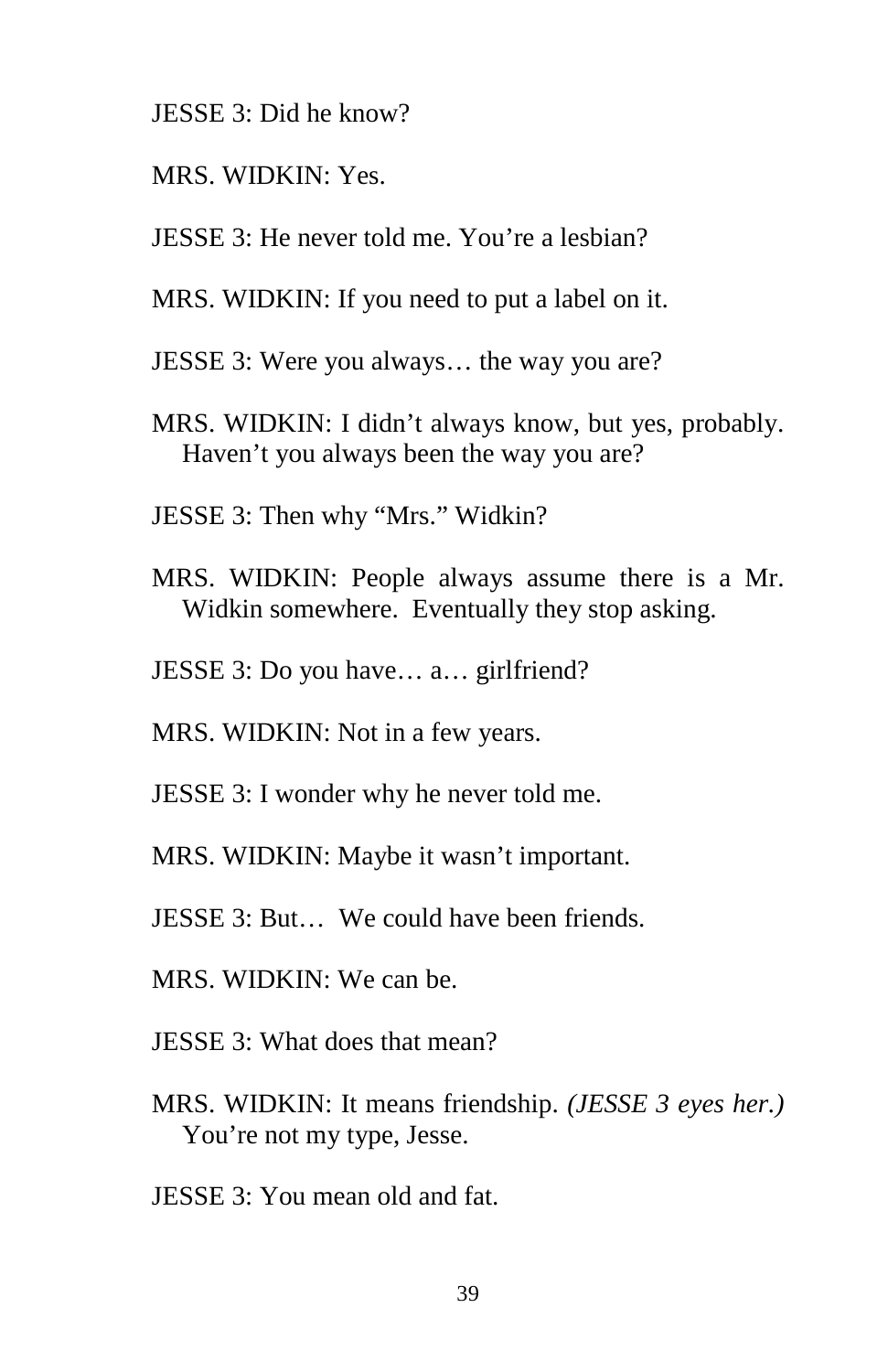- MRS. WIDKIN: I mean, I've stopped looking outside myself to have my needs met.
- JESSE 3: Did he ask you to look after me? *(MRS. WID-KIN is silent.)* He did, didn't he?
- MRS. WIDKIN: I've always wanted to be your friend.
- JESSE 3: Friends tell each other things.
- MRS. WIDKIN: Yes.
- JESSE 3: What else did he keep from me?
- MRS. WIDKIN: Oh…
- JESSE 3: You want to be my friend, God knows why. Tell me why none of this makes any sense.
- MRS. WIDKIN: It's going to hurt.
- JESSE 3: You'd put a dog out of its misery, wouldn't you?
- MRS. WIDKIN: He swore me to secrecy.
- JESSE 3: He's dead. *(They stare at each other. JESSE 3 howls like a dog.)* Owwwooooo…
- MRS. WIDKIN: *(Quickly interrupting.)* He didn't want you to know that his cancer had come back. It had spread to other organs.
- JESSE 3: Why wouldn't he tell me that?
- MRS. WIDKIN: It's not a choice I would have made.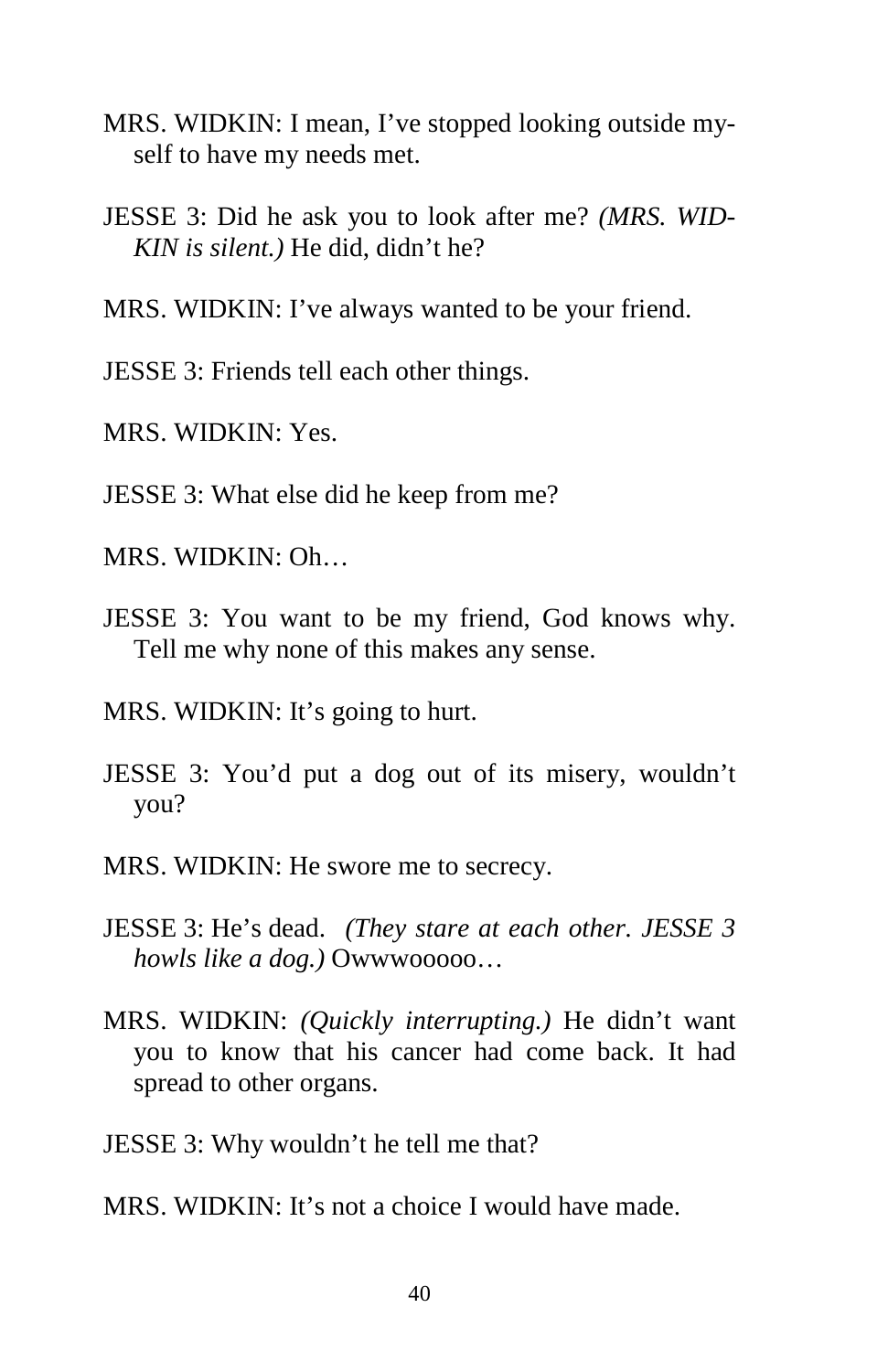- JESSE 3: He told you. Why didn't he tell me? *(MRS. WIDKIN doesn't answer.)* We had a suicide pact. Did he tell you that?
- MRS. WIDKIN: No.
- JESSE 3: Hallelujah!
- MRS. WIDKIN: But maybe that's why he didn't tell you. He didn't want to take you with him.
- JESSE 3: I've had a stupid, useless life married to someone who didn't trust me.
- MRS. WIDKIN: That's not true.
- JESSE 3: Friends don't lie!
- MRS. WIDKIN: I'm sorry.
- JESSE 3: I would have killed him. I would have done anything he wanted.

*(Lights down in the bedroom.)* 

*(POPPY 1 is still reading in the living room. JESSE 1 enters in a robe with her hair loose and damp. She holds newspaper.)* 

JESSE 1: The Widkin gone?

POPPY 1: Yes. Nice shower?

JESSE 1: The water was wet.

POPPY 1: Not too wet, I trust?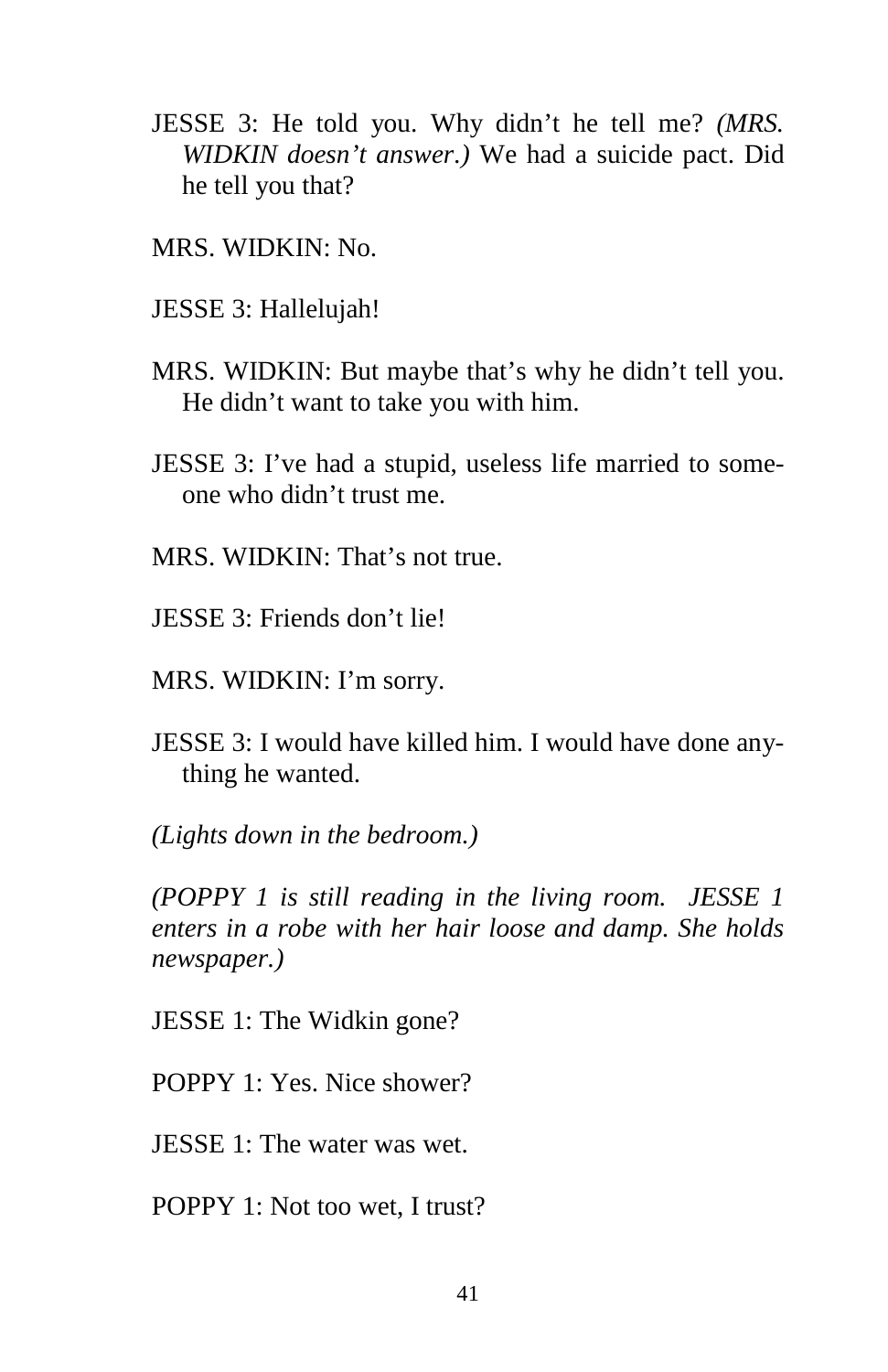JESSE 1: This is yesterday's paper!

- POPPY 1: It's still today. You forget more and more.
- JESSE 1: You forget too.
- POPPY 1: Not as much as you.
- JESSE 1: How would you know?
- POPPY 1: Because I see. I'm a witness to how much you forget.
- JESSE 1: And I see how much you forget.
- POPPY 1: I don't forget as much as you.
- JESSE 1: I won't forget this.
- POPPY 1: The senses weaken, Jess. Matter wants to find its rest.
- JESSE 1: Fuck your philosophizing. *(She turns to the obituaries.)* Lillian Stewart is still dead.
- POPPY 1: I have an appointment this afternoon.
- JESSE 1: Bon chance.
- POPPY 1: Jesse…
- JESSE 1: No.
- POPPY 1: I can't stop what's happening to my body.
- JESSE 1: You can fight it.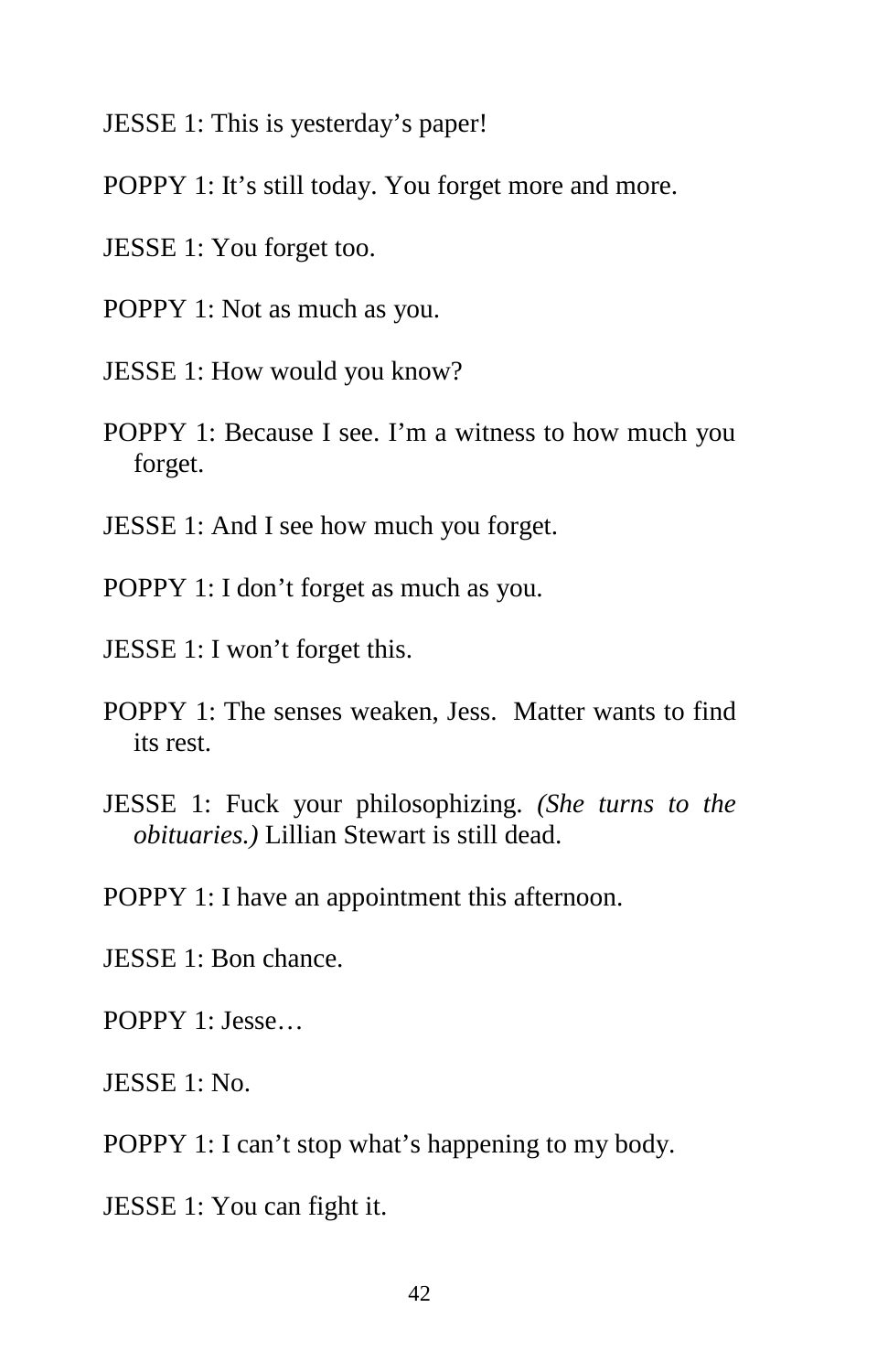POPPY 1: At what cost?

- JESSE 1: What are we saving money for? To leave to Alison?
- POPPY 1: What about the personal cost? Surgeries that buy a few months? Chemo that drains every ounce of pleasure out of life?
- JESSE 1: You have to try.
- POPPY 1: I have tried.
- JESSE 1: Try more!
- POPPY 1: Jesse, either way, what treatments I accept or refuse…
- JESSE 1: No.
- POPPY 1: I need your help, Jess. This anger… this refusal to face what's right in front of us….
- JESSE 1: I'm not ready. I thought we had more time. *(She kills her drink.)*
- POPPY 1: What do you want me to do?
- JESSE 1: Make time stand still. Are you man enough?
- POPPY 1: I understand that this is frightening. But do you want to watch me waste away, miserable, hating life?
- JESSE 1: Yes.
- POPPY 1: Do you hate me so much?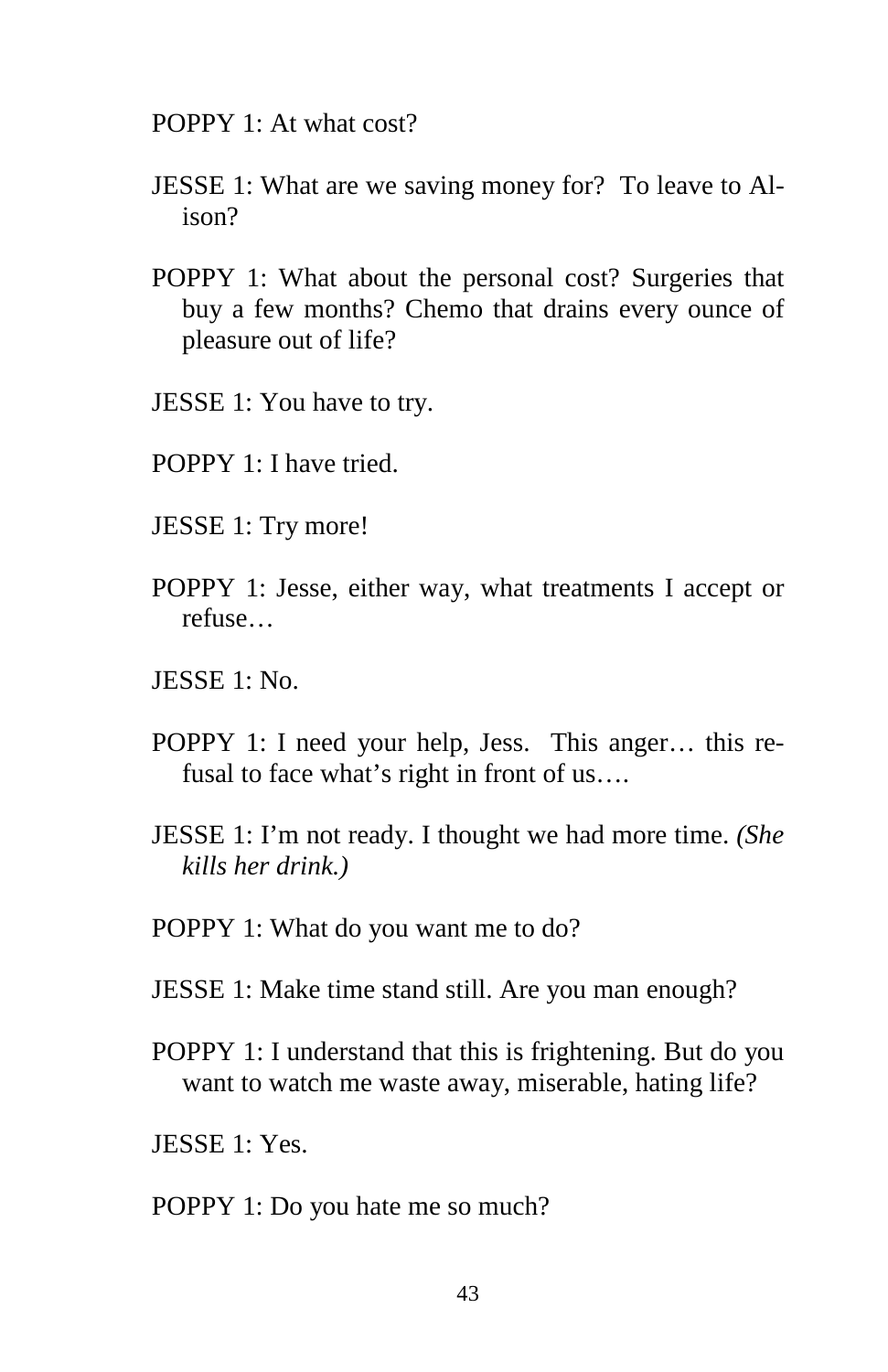- JESSE 1: I don't hate you, Poppy. I'm just not ready to die.
- POPPY 1: What?
- JESSE 1: I'm not ready, Poppy. I'm not ready for the pills… and the… *(plastic bag)*
- POPPY 1: No… Do you think I'm asking you to go with me?
- JESSE 1: Aren't you?
- POPPY 1: Jesse. I'm asking you to let me go ahead of you. I'm not asking you to be ready now.
- JESSE 1: That was the agreement.
- POPPY 1: For when we can no longer take care of ourselves. You don't have to die because I'm sick. That's barbaric. The pact is nullified. I release you.

JESSE 1: No.

POPPY 1: No, what?

JESSE 1: I don't release you, Poppy.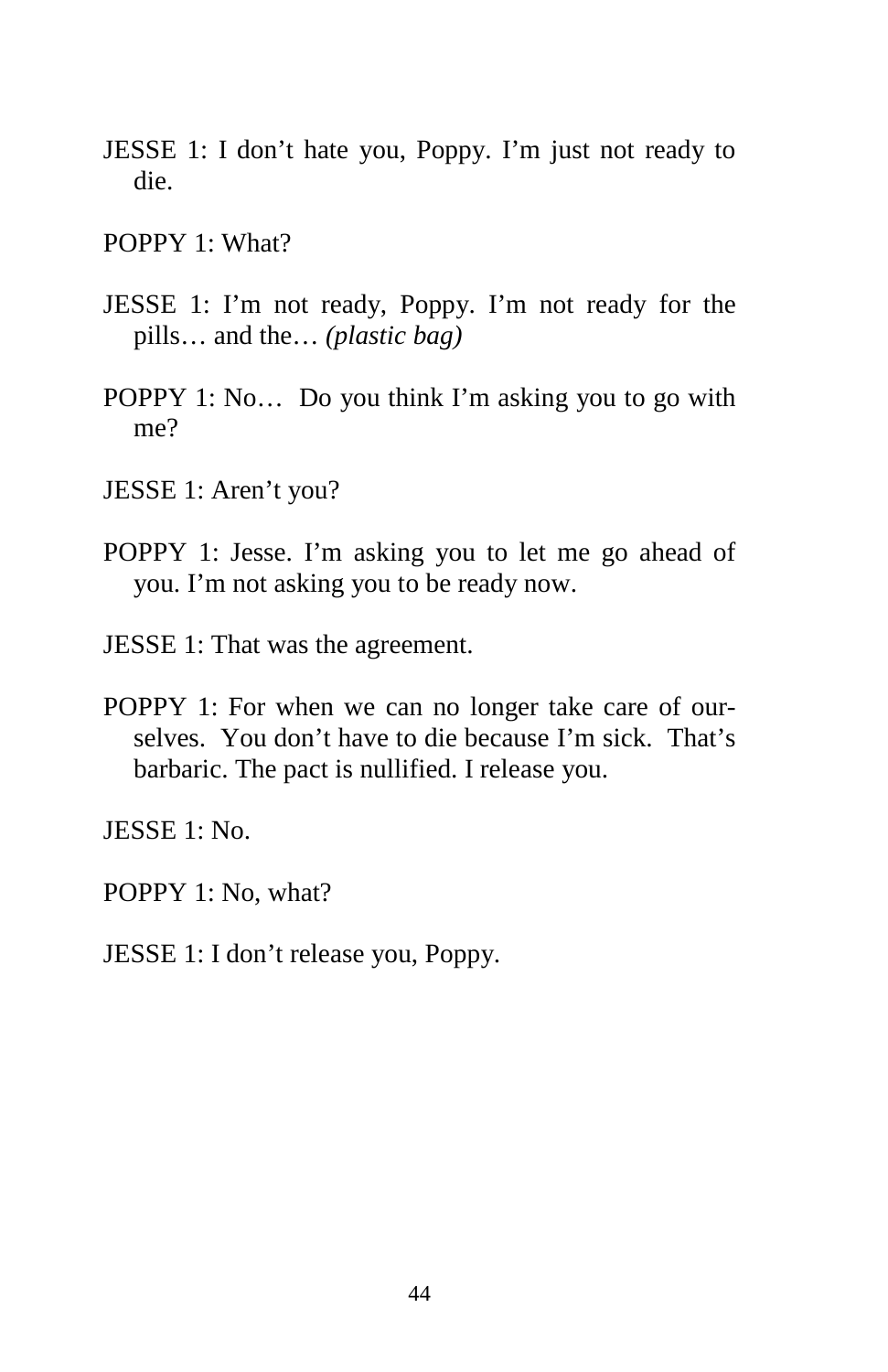#### *Act I*

## *Scene 2*

*At Rise: [Supertitle: Friday 5:17 p.m.] JESSE 3 is sitting on the sofa, towel around her neck, picking at a bit of casserole. MRS. WIDKIN hovers, tidying, picking up candy wrappers.*

JESSE 3: Or maybe he'll actually believe that he loves you, I said, but slowly his eyes will glaze over and he'll stop listening to you. Alison, I told her, it's not your fault that you're boring. Women rattle on about the same damn things. Men too, but somehow the things men say are more interesting. Unless it's baseball. Poppy would have said men and women are genetically wired to be interested in different things. Species survival, blah, blah, blah… I don't really like tuna.

*(MRS. WIDKIN removes a box of chocolates from its hiding place and takes chocolates from her purse and replaces the missing ones.)* 

- MRS. WIDKIN: That's kind of harsh advice from a mother.
- JESSE 3: You don't know Alison. Nothing penetrates that hard head.
- MRS. WIDKIN: I'm sure she's not a bad person.
- JESSE 3: But wait, so Alison says to me: "Mother, you're the perfect example of everything I never want to be."
- MRS. WIDKIN: She probably regrets that, don't you think?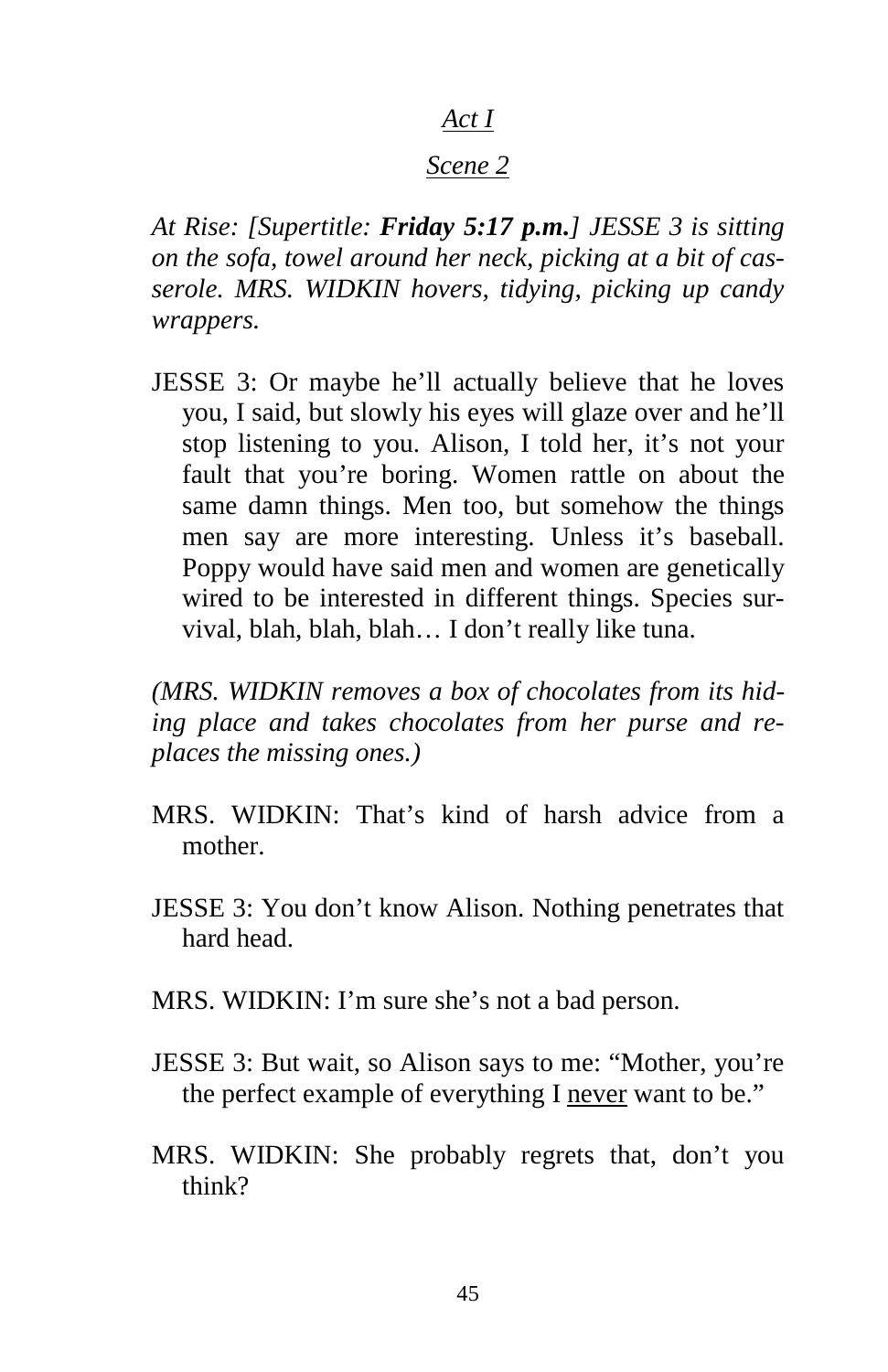JESSE 3: Wish I'd had a son, instead.

- MRS. WIDKIN: All mothers have problems with their daughters to some degree.
- JESSE 3: A lot you would know about it.
- MRS. WIDKIN: I had a mother.
- JESSE 3: Whoop-ti-do.
- MRS. WIDKIN: I have to go.
- JESSE 3: I'm sorry, I don't know what I'm saying.
- MRS. WIDKIN: It's okay, but I really do have to go. I already missed my niece's recital. *(beat)* Alison's trying to reach out to you.
- JESSE 3: God help me if I'm ever dependant on her.
- MRS. WIDKIN: Just don't … if the phone rings, let yourself decide in the moment if you're ready to answer. You might surprise yourself.
- JESSE 3: Listen. If I'm ever incapacitated? Just do me in.
- MRS. WIDKIN: Mrs. Elazar.
- JESSE 3: I'm not kidding! You're my only friend.
- MRS. WIDKIN: Jesse. I can't… I promise not to forget what you've just said to me.
- JESSE 3: I've never trusted good people.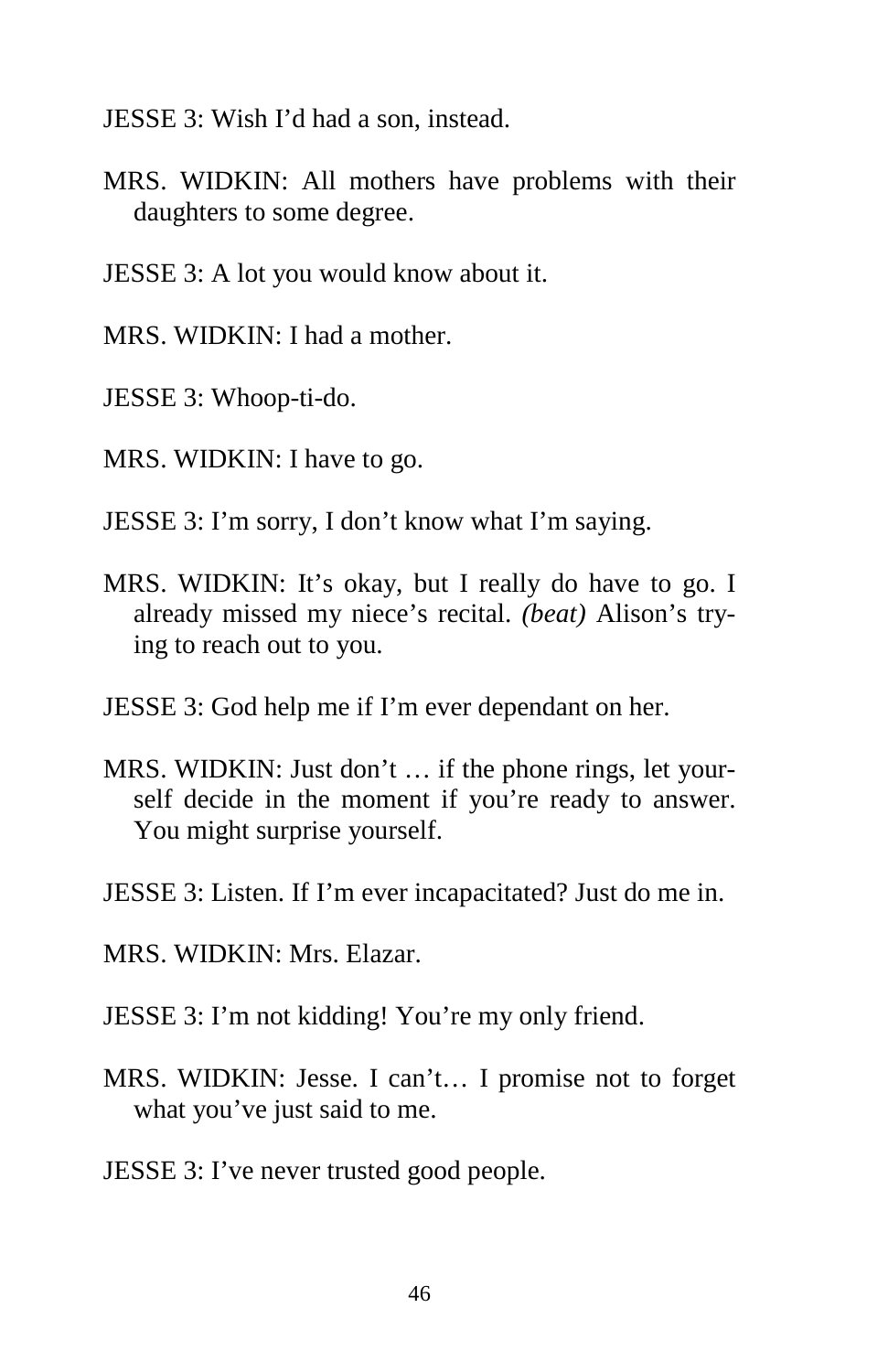MRS. WIDKIN: I'm gonna take that as a compliment. There's some Xanax left. You want one?

JESSE 3: Whatever you've got. Just leave the bottle.

*(MRS. WIDKIN hands her a pill and puts the bottle back in her purse.)* 

MRS. WIDKIN: I put a couple of sleeping pills on your night table. That should get you through.

JESSE 3: Thank you.

*(JESSE 3 takes the pill with some water and MRS. WID-KIN takes her plate and glass to the kitchen.)* 

JESSE 3: This is a sorry-ass way to run things,

*(The sound of water in the kitchen as MRS. WIDKIN washes up. JESSE 3 continues talking in a slightly raised voice.)* 

JESSE 3: Hating someone is sometimes how you know you still love them. Really so, because you don't have to blame yourself when there's someone else conveniently standing there like a sitting duck.

*(The water stops and MRS. WIDKIN appears in the doorway.)* 

JESSE 3: You wouldn't know what that's like, not having a mate. You can't even hear me, can you?

MRS. WIDKIN: I can hear you.

JESSE 3: At least I haven't started talking to myself.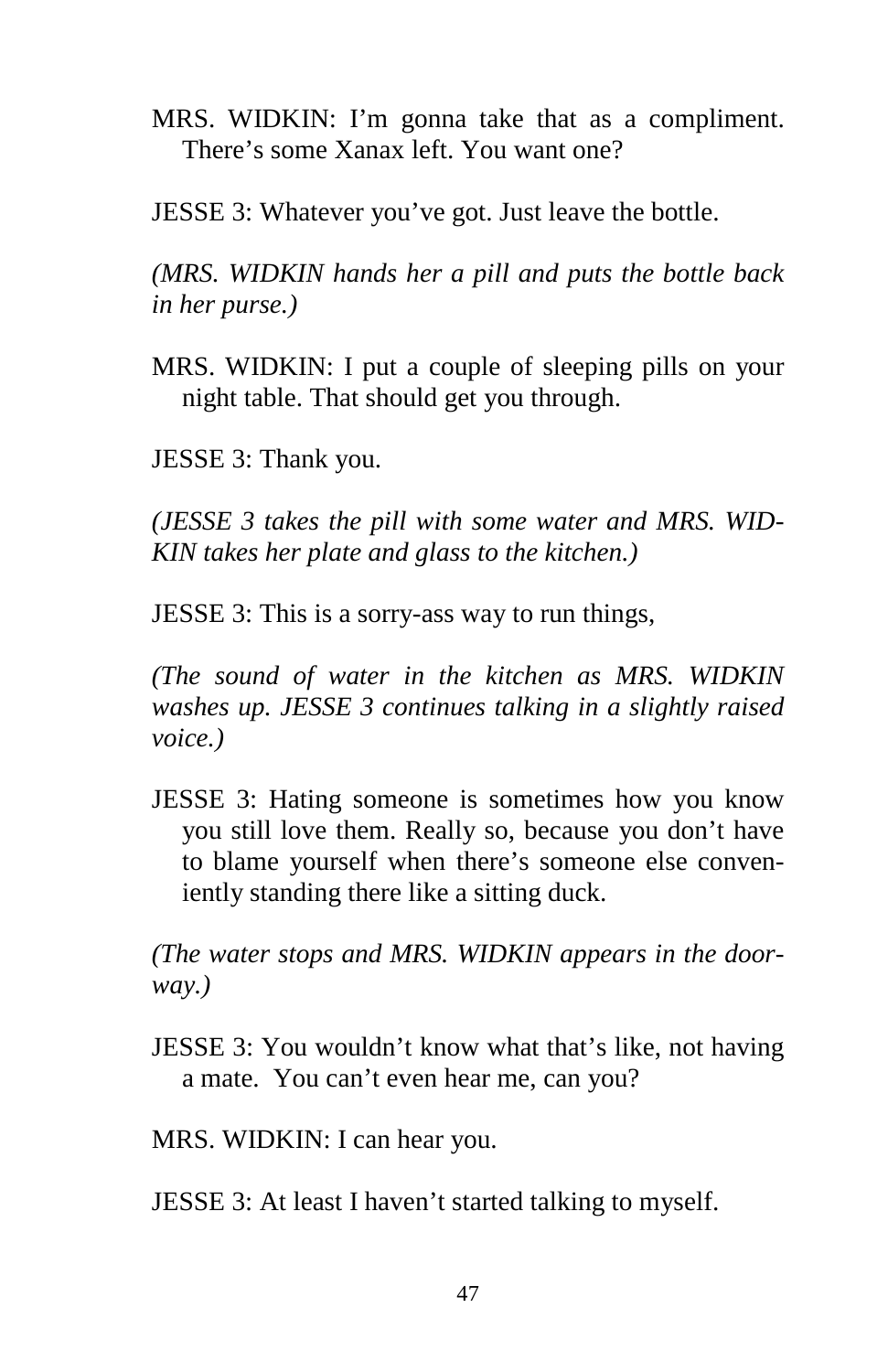MRS. WIDKIN: I missed the first part.

JESSE 3: I said Poppy's blood tasted like maple syrup.

- MRS. WIDKIN: I don't understand.
- JESSE 3: That's because you've never felt a man's weight pressing you down into yourself until you're exactly the same size as your body. And then he enters you.
- MRS. WIDKIN: No, you're right. I don't know about that.
- JESSE 3: Sometimes he would pin me down and I would scream bloody murder. Then something in me would relax and I'd be grateful for the calm. A spent penis is a touching sight… But then of course, being him, he'd do something that pissed me off and there you go again. He used to say I was like a china shop in a bull pasture.
- MRS. WIDKIN: That's a touching insight. Doesn't that prove he loved you and wanted to protect you?
- JESSE 3: Not really, just that he was in over his head.

*(MRS. WIDKIN takes up her purse and crosses to the door.)* 

JESSE 3: Tell me something. As a friend.

MRS. WIDKIN: Yes.

JESSE 3: Do you think he was afraid for me to be the one to take care of him?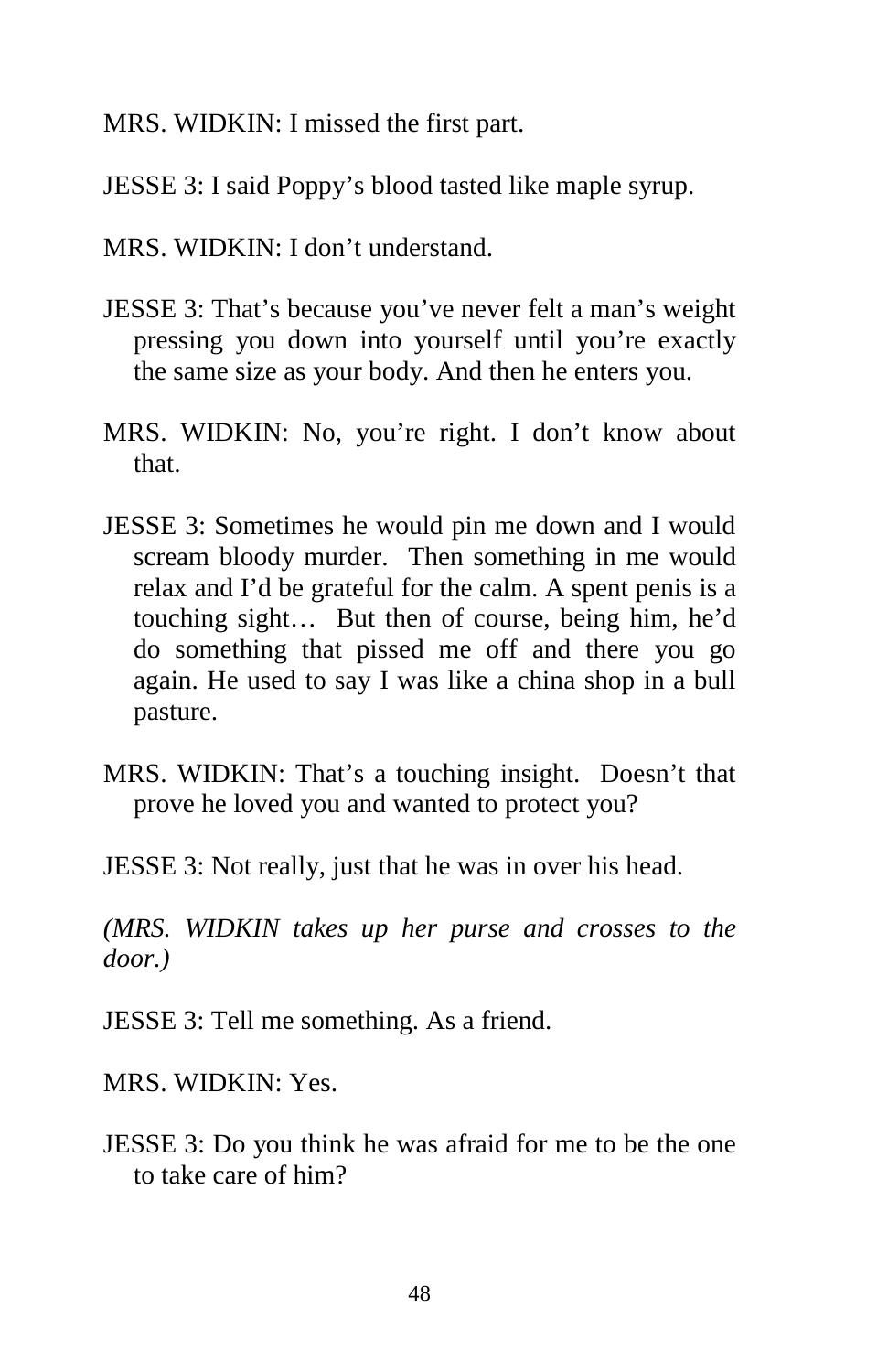*(Lights fade in the living room and come up in the bedroom where POPPY 2 is sitting on the bed watching TV with the control n his hand. He switches channels for a moment then settles on a news channel. JESSE 2 enters with a shower cap on her head. They are both in robes or perhaps kimonos.)* 

JESSE 2: Do you want your pain pill?

- POPPY 2: It's not time.
- JESSE 2: A minor detail.
- POPPY 2: Then, yes.
- *(She hands him one, plus a glass of water.)*
- POPPY 2: The news is always bad. Murder, mayhem, disasters…
- JESSE 2: You're in a dark mood.
- POPPY 2: It's overpopulation. Maybe I should help the situation and get off the planet.
- JESSE 2: One old man is not going to make much difference. Stay a bit longer and let me love you.
- *(POPPY 2 clicks off the TV.)*
- POPPY 2: What if I'd never found you?
- JESSE 2: That's the gift part of it. That people find each other.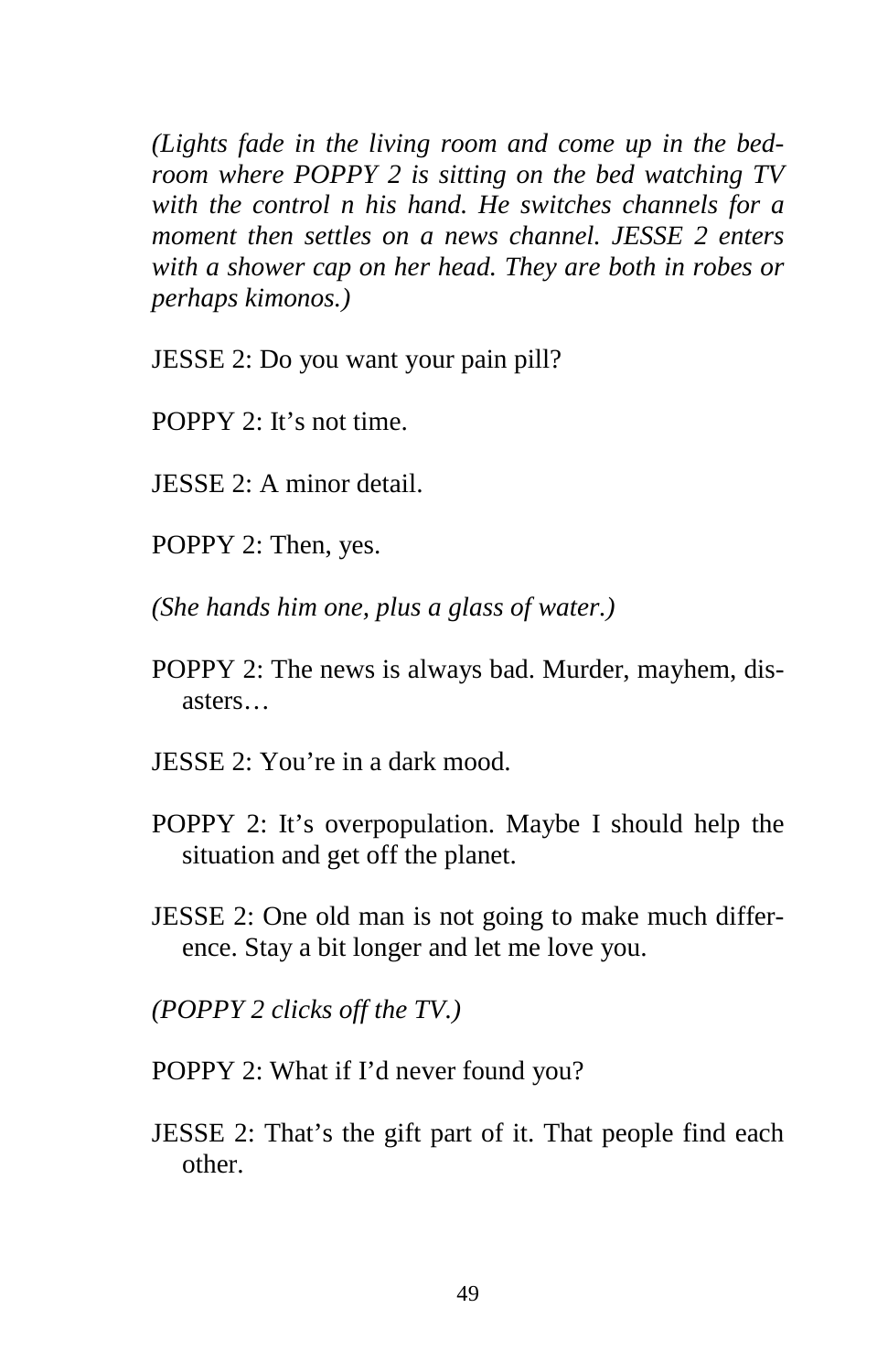- POPPY 2: A gift. That on the other side of my lust, you were waiting. Still, what if I'd been born in Hong Kong?
- JESSE 2: Nothing would have kept me from you.
- POPPY 2: I suppose even Stephen Hawking married his nurse.

*(When they finish with the bed, JESSE 2 takes off the shower cap and brushes her hair.)* 

- JESSE 2: What's going on, old Pops?
- POPPY 2: It's just the car thing.
- JESSE 2: My Darling.
- POPPY 2: You're right. It's not fair to John Q. Public. Or Jane Doe. I don't want to hurt anyone.
- JESSE 2: Does it make you sad?
- POPPY 2: I am sad.
- JESSE 2: What can I do?
- POPPY 2: It's okay, actually. I want to feel the full weight of it.
- JESSE 2: No need to bear it alone.
- POPPY 2: I think what I'll miss most is my drive to the park. Not even getting out, just sitting and watching the joggers, mothers with strollers.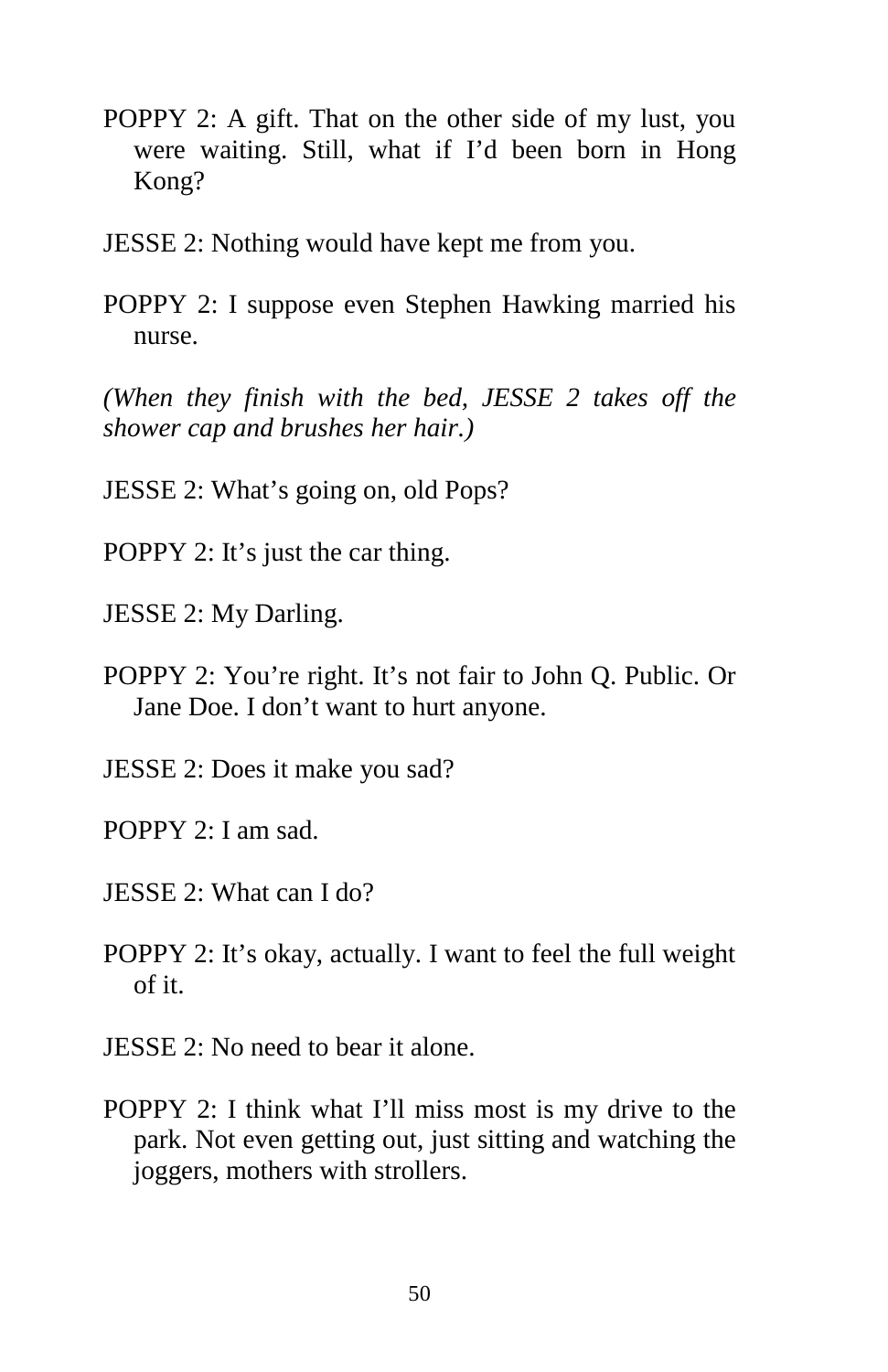*(POPPY 2 takes off his robe and naked, he slips between the sheets.)* 

JESSE 2: Identifying birds and insects.

- POPPY 2: Not so much these days. I look at the air and the light as much as anything. Just taking it all in. Trying to grasp a single moment of the day, fully, and with pleasure.
- JESSE 2: The biologist has stopped dissecting?
- POPPY 2: The biologist would say that air and light are not visible in and of themselves…

*(JESSE 2 opens her robe and striking a pose, shows him her body.)* 

- POPPY 2: Of course, one can have a moment of satori anywhere.
- *(She tosses her robe and slips into bed beside him.)*
- JESSE 2: Still. It's a big step. A huge loss of freedom… But speaking of huge, think of all the things we can still do.
- POPPY 2: What did you have in mind?
- JESSE 2: Know where I can find a nice long Hong Kong schlong?
- POPPY 2: Be careful what you say, I'll take you at your word.
- JESSE 2: Word!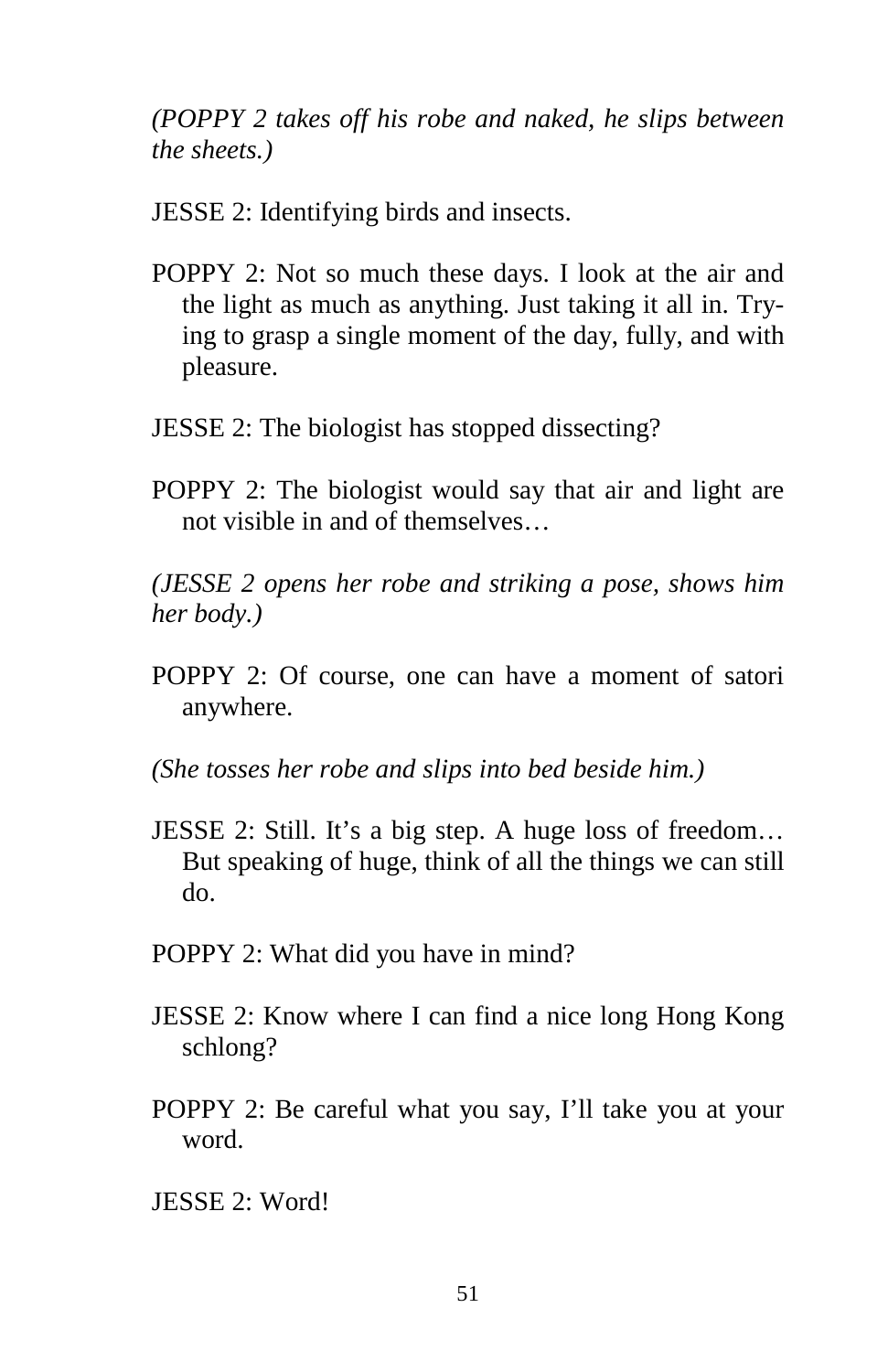*(He grabs her and she squeals and giggles and he laughs. Then…)* 

JESSE 2: Oh, dear.

POPPY 2: What?

JESSE 2: I laughed too hard.

*(She takes a dry washcloth from the nightstand and places it between her legs. He cuddles her.)* 

- POPPY 2: But there's that unavoidable question… what's next? When you can no longer reach your feet to tie shoelaces, you switch to slippers. But that doesn't solve the problem of toenail clipping.
- JESSE 2: We should keep a list of all our unhappy moments. Then we can write "we can no longer drive" and right above that we write, Jesse clipped Poppy's toenails, and right below it we'll write, we got naked and fondled each other, so the unhappy moment is surrounded.
- POPPY 2: What happens when we can no longer walk to the bathroom? We can't afford a nurse.
- JESSE 2: We'll take each moment as it comes, stack one on top of the next, the good with the bad.
- POPPY 2: Don't patronize me, Jess.
- JESSE 2: And don't shut me out, my love. Ever. Tell me every feeling. I want to be exactly where you are.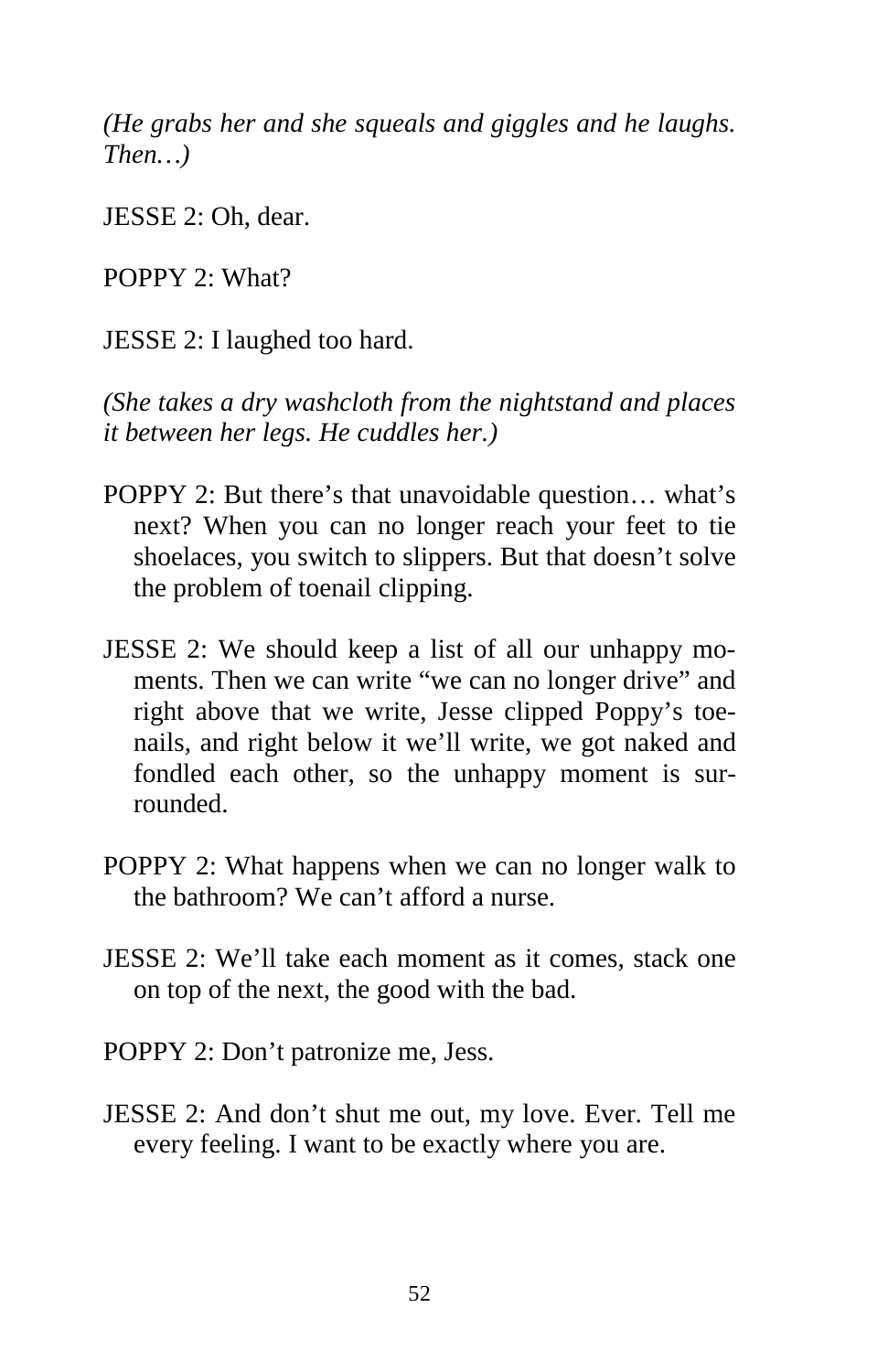- POPPY 2: It's just that there's a tendency to accept each day's reality as the status quo. Today is "good enough." And suddenly it's too late. You're peeing in your wheelchair and the night nurse beats you.
- JESSE 2: I won't let that happen.
- POPPY 2: What will you do?
- JESSE 2: I'll throw you down the stairwell.
- POPPY 2: We don't have a stairwell.
- JESSE 2: I'll find one.
- POPPY 2: I wish I had gotten cancer when I was younger so you could still have a good long life with someone.
- JESSE 2: I don't want someone else. Besides we have a pact.
- POPPY 2: The pact was foolishness.
- JESSE 2: "Before we lose control of our lives" was what you said.
- POPPY 2: That pact was silly notion in an old man's head.
- JESSE 2: You know how fond I am of silly.
- POPPY 2: No, Jess. I can't bear the thought of the world without you in it.
- JESSE 2: And I can't bear the thought of us separated. Maybe we should set a date. And when that time comes, we just do it.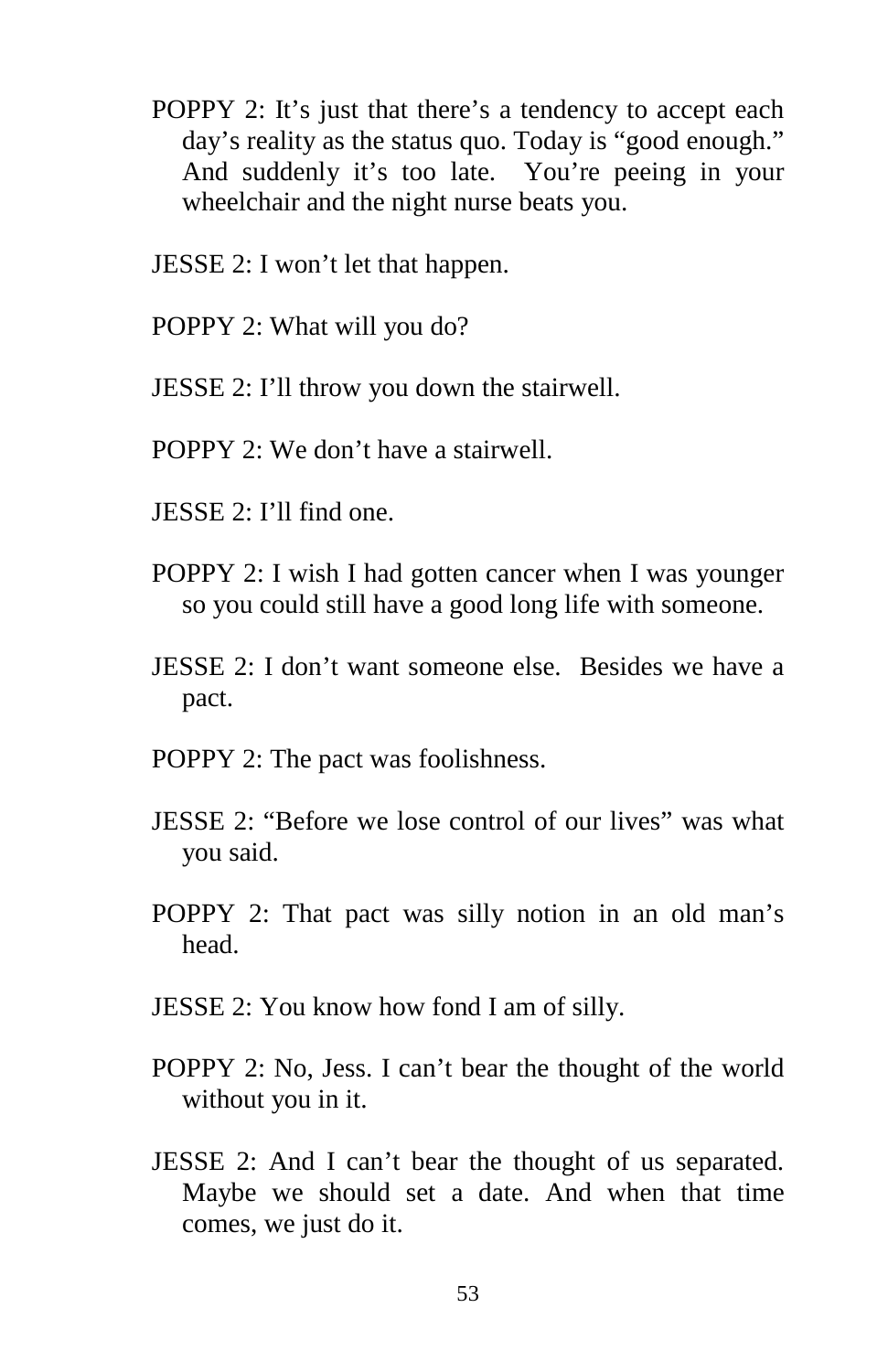- POPPY 2: The pact was predicated on our mutual decline. The same rate.
- JESSE 2: The chance that one of us would become ill was always a possibility.
- POPPY 2: Jess, don't confuse me. I'm befuddled enough as it is.
- JESSE 2: There comes a point when we say, "This is life." We settle into our personal obsessions: Fiesta Ware, or news from the Large Hadron Collider, or the best chocolate brownie recipe.
- POPPY 2: Brownies?
- JESSE 2: And then maybe there comes a point when we say, "This is what life was."
- POPPY 2: Oh my.
- JESSE 2: Yes, "oh my". And how lovely. *(They gaze into each other's eyes.)* When the time comes, you'll know what to do. You will.
- POPPY 2: You sound very sure.
- JESSE 2: I'm sure about you. You're my man.
- POPPY 2: There's not much of the man left.
- JESSE 2: There's plenty of man left.
- POPPY 2: You're all the woman I ever needed.
- JESSE 2: That's close enough to the truth.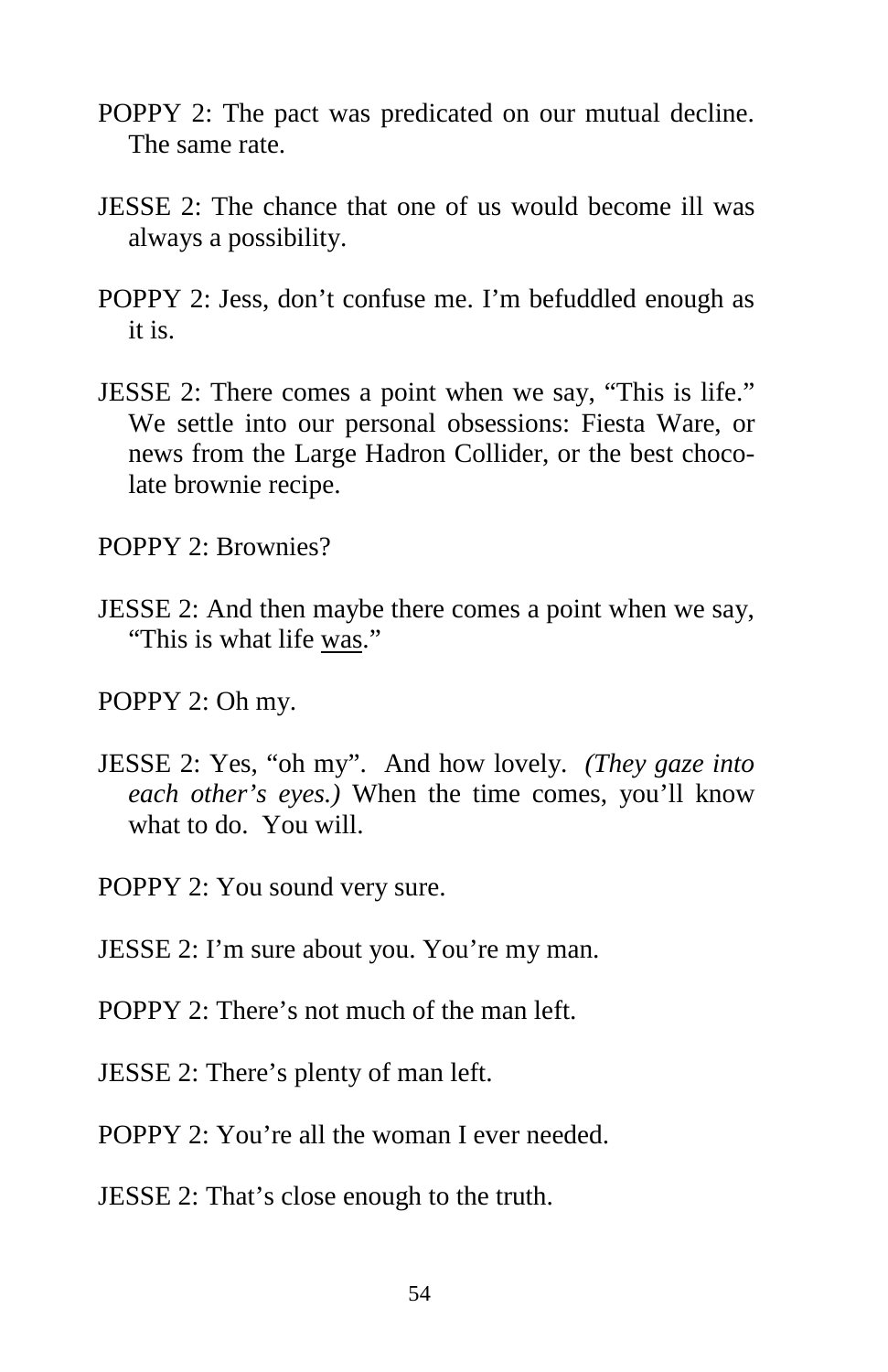*(They kiss.)* 

*(The lights dim on the bedroom and come up in the living room. POPPY 1, in sports jacket and bow tie, is sitting in his chair with the phone.)* 

POPPY 1: But the lease is in your name, Alison. *(Alison: Yeah and he gets a disability check, except he spent all his money.)* His whole check? *(Alison: And he ran up the phone bill.)* I thought the point of letting him stay was… *(Alison: I know, huh? But, could you send my check a few days early so they don't cut off the phone?)*  Well, I guess you need a phone. *(Alison: How was your checkup?)* Oh, I… Yeah, I'm fine. *(Alison: That's good.)* I'm sorry things didn't work out with your guy. *(Alison: Thanks for calling. I love you, Poppy.)* You too, sweetie.

*(POPPY 1 hangs up the phone. JESSE 1 enters and begins making herself a drink.)* 

- JESSE 1: *(Referencing the phone.)* First hand news of the outside world?
- POPPY 1: I told Alison I'd call when I got back from the doctor.
- JESSE 1: The Widkin drop you off?
- POPPY 1: Yes.
- JESSE 1: So everyone has the news but me.
- POPPY 1: Are you interested?

JESSE 1: Did you schedule the chemo?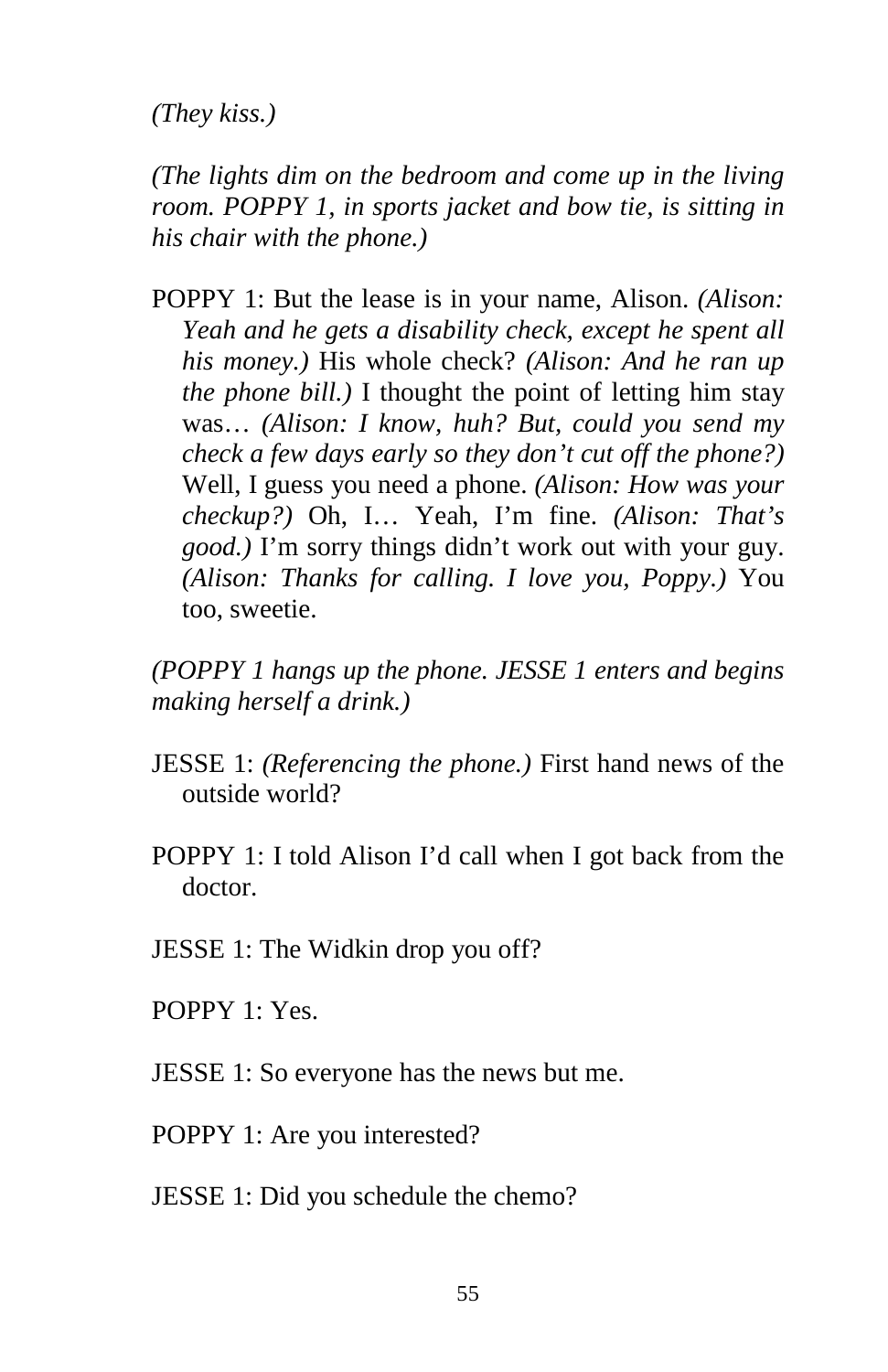- POPPY 1: No. *(Long pause)* Alison says "Hi." You remember Alison?
- JESSE 1: Let me see, Alison…
- POPPY 1: She's willing to forgive you.
- JESSE 1: So's Jesus.
- POPPY 1: She's your daughter.
- JESSE 1: The poster child for abortion.
- POPPY 1: She's not a bad person, Jess.
- JESSE 1: No, she's lovely. I just ruined her life.
- POPPY 1: You're an easy person to misunderstand.
- JESSE 1: And you're completely transparent. Between us we lick the platter clean. *(JESSE 1 sips her drink.)* Cocktail?
- POPPY 1: You mean will I join you in ritually damaging our livers?
- JESSE 1: Why would it matter to you? You're terminal.
- POPPY 1: There's no point to this fighting anymore, Jesse. Everything is done.
- JESSE 1: Nothing is ever done.
- POPPY 1: Let me go, Jess.

*(JESSE 1 holds onto the wall for support and drinks deeply.)*